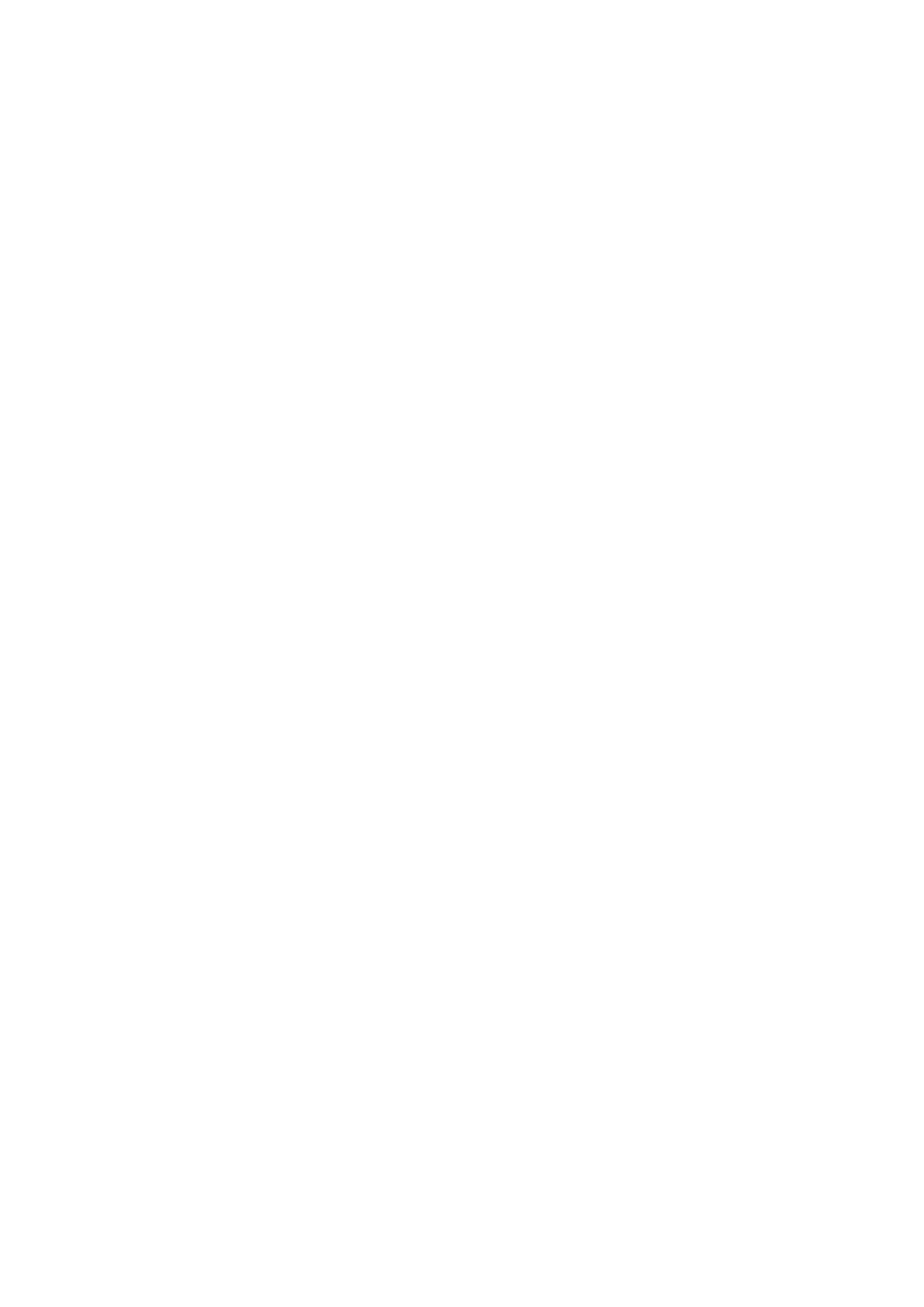### **UNITED STATES SECURITIES AND EXCHANGE COMMISSION Washington, D.C. 20549**

# **SCHEDULE 14A**

Proxy Statement Pursuant to Section 14(a) of the Securities Exchange Act of 1934 (Amendment No. )

Filed by the Registrant ☑ Filed by a Party other than the Registrant o

Check the appropriate box:

☑ Preliminary Proxy Statement

- o **Confidential, for Use of the Commission Only (as permitted by Rule 14a-6(e)(2))**
- o Definitive Proxy Statement
- o Definitive Additional Materials
- o Soliciting Material Pursuant to §240.14a-12

Fair Isaac Corporation

(Name of Registrant as Specified In Its Charter)

(Name of Person(s) Filing Proxy Statement, if other than the Registrant)

Payment of Filing Fee (Check the appropriate box):

☑ No fee required.

- o Fee computed on table below per Exchange Act Rules 14a-6(i)(1) and 0-11.
	- (1) Title of each class of securities to which transaction applies:
	- (2) Aggregate number of securities to which transaction applies:
	- (3) Per unit price or other underlying value of transaction computed pursuant to Exchange Act Rule 0-11 (set forth the amount on which the filing fee is calculated and state how it was determined):

(4) Proposed maximum aggregate value of transaction:

(5) Total fee paid:

o Fee paid previously with preliminary materials.

- o Check box if any part of the fee is offset as provided by Exchange Act Rule 0-11(a)(2) and identify the filing for which the offsetting fee was paid previously. Identify the previous filing by registration statement number, or the Form or Schedule and the date of its filing.
	- (1) Amount Previously Paid:

(2) Form, Schedule or Registration Statement No.:

(3) Filing Party:

<span id="page-1-0"></span>(4) Date Filed: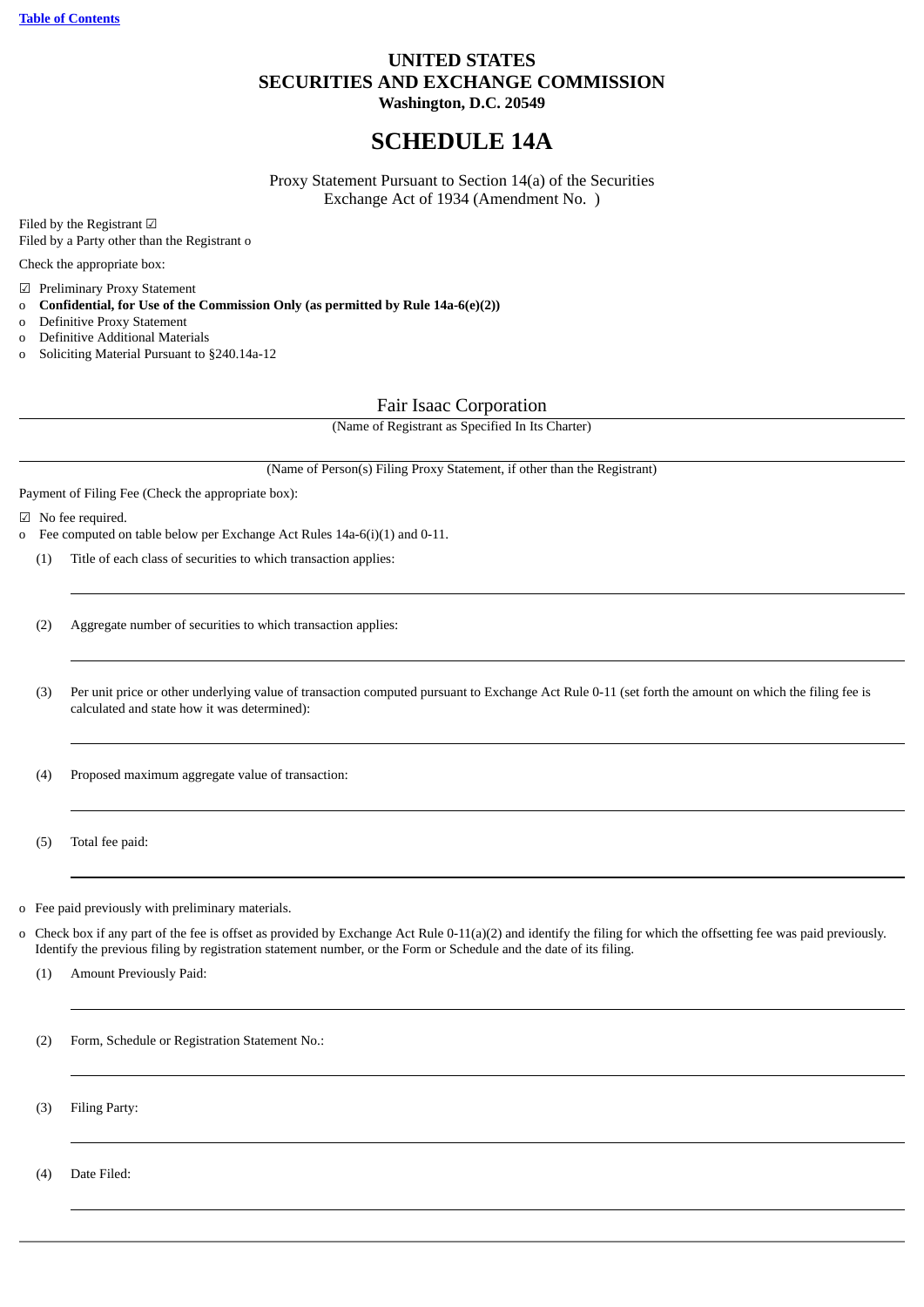### **TABLE OF CONTENTS**

[NOTICE OF ANNUAL MEETING OF STOCKHOLDERS](#page-3-0) [ANNUAL MEETING AND VOTING](#page-5-0) [SECURITY OWNERSHIP OF CERTAIN BENEFICIAL OWNERS AND MANAGEMENT](#page-9-0) [PROPOSAL 1 ELECTION OF DIRECTORS](#page-10-0) [PROPOSALS 2 AND 3 ADOPTION OF AMENDMENTS TO THE COMPANY'S CERTIFICATE AND](#page-14-0) BYLAWS REGARDING DIRECTOR ELECTIONS [PROPOSAL 2 ADOPTION OF AMENDMENT TO CERTIFICATE TO ELIMINATE CUMULATIVE](#page-15-0) VOTING IN DIRECTOR ELECTIONS [PROPOSAL 3 ADOPTION OF AMENDMENT TO BYLAWS TO REQUIRE MAJORITY VOTING IN](#page-16-0) UNCONTESTED DIRECTOR ELECTIONS [PROPOSAL 4](#page-17-0) [RATIFICATION OF INDEPENDENT REGISTERED PUBLIC ACCOUNTING FIRM](#page-17-1) [CERTAIN RELATIONSHIPS AND RELATED TRANSACTIONS](#page-18-0) [BOARD MEETINGS, COMMITTEES AND ATTENDANCE](#page-19-0) [REPORT OF THE AUDIT COMMITTEE OF THE BOARD OF DIRECTORS](#page-20-0) [DIRECTOR COMPENSATION FOR 2009](#page-23-0) [EXECUTIVE COMPENSATION](#page-25-0) [COMPENSATION OF NAMED EXECUTIVES](#page-35-0) [SUMMARY COMPENSATION TABLE FOR FISCAL 2009](#page-35-1) [GRANTS OF PLAN-BASED AWARDS IN 2009](#page-37-0) [OUTSTANDING EQUITY AWARDS AT 2009 FISCAL YEAR-END](#page-39-0) [2009 OPTION EXERCISES AND STOCK VESTED](#page-40-0) [NON-QUALIFIED DEFERRED COMPENSATION FOR 2009](#page-40-1) [ESTIMATED CHANGE IN CONTROL OR TERMINATION BENEFITS AT 2009 FISCAL YEAR-END](#page-41-0) [APPENDIX A](#page-47-0)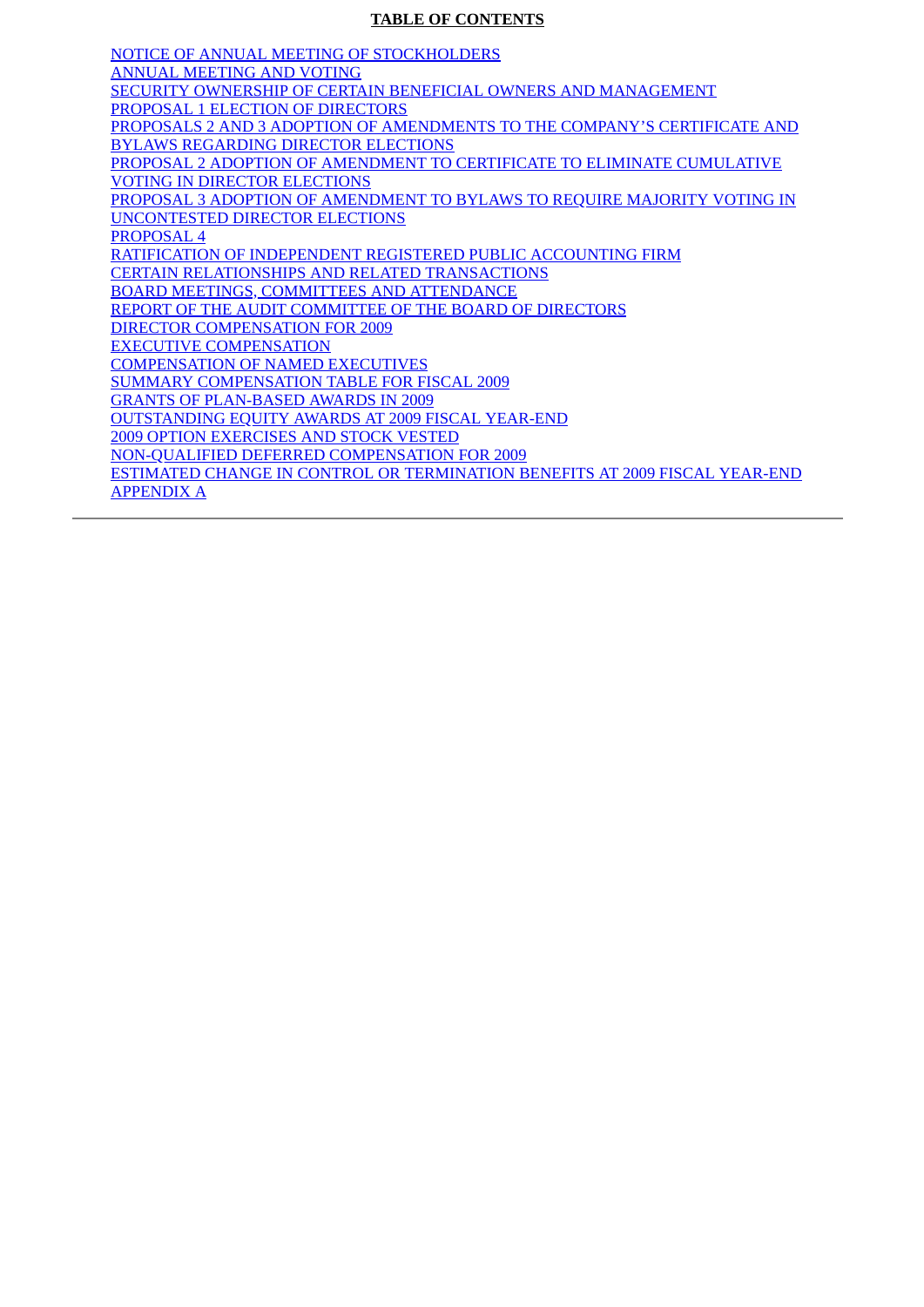

## **FAIR ISAAC CORPORATION**

### **NOTICE OF ANNUAL MEETING OF STOCKHOLDERS TO BE HELD FEBRUARY 2, 2010, AND PROXY STATEMENT**

### **NOTICE OF ANNUAL MEETING OF STOCKHOLDERS**

<span id="page-3-0"></span>Please take notice that the Annual Meeting of the Stockholders of Fair Isaac Corporation ("Annual Meeting") will be held at the time and place and for the purposes indicated below.

| <b>TIME</b>              | 9:30 A.M., local time, on Tuesday, February 2, 2010                                                                                                                                                                                                                                                                                                                                                                                                                                                          |
|--------------------------|--------------------------------------------------------------------------------------------------------------------------------------------------------------------------------------------------------------------------------------------------------------------------------------------------------------------------------------------------------------------------------------------------------------------------------------------------------------------------------------------------------------|
| <b>PLACE</b>             | Offices of Fair Isaac Corporation<br>200 Smith Ranch Road<br>San Rafael, California                                                                                                                                                                                                                                                                                                                                                                                                                          |
| <b>ITEMS OF BUSINESS</b> | 1. To elect nine directors to serve until the 2011 Annual Meeting and thereafter until their<br>successors are elected and qualified;                                                                                                                                                                                                                                                                                                                                                                        |
|                          | 2. To approve an amendment to our Restated Certificate of Incorporation to eliminate<br>cumulative voting in the election of directors;                                                                                                                                                                                                                                                                                                                                                                      |
|                          | 3. To approve an amendment to our Bylaws to change the standard for the election of directors<br>in uncontested elections from a plurality voting standard to a majority voting standard;                                                                                                                                                                                                                                                                                                                    |
|                          | 4. To ratify the appointment of Deloitte & Touche LLP as our independent registered public<br>accounting firm for the fiscal year ending September 30, 2010; and                                                                                                                                                                                                                                                                                                                                             |
|                          | 5. To transact such other business as may properly come before the meeting or any adjournment<br>thereof.                                                                                                                                                                                                                                                                                                                                                                                                    |
|                          | All of the above matters are more fully described in the accompanying proxy statement.                                                                                                                                                                                                                                                                                                                                                                                                                       |
| <b>RECORD DATE</b>       | You can vote if you were a stockholder of record at the close of business on December 8, 2009.<br>A complete list of stockholders entitled to vote at the Annual Meeting shall be open to the<br>examination of any stockholder, for any purpose germane to the Annual Meeting, during<br>ordinary business hours for at least ten days prior to the Annual Meeting at our offices at 901<br>Marquette Avenue, Suite 3200, Minneapolis, Minnesota.                                                           |
| <b>ANNUAL REPORT</b>     | Our 2009 Annual Report on Form 10-K accompanies this proxy statement.                                                                                                                                                                                                                                                                                                                                                                                                                                        |
| <b>VOTING</b>            | <b>Your Vote is Important.</b> We invite all stockholders to attend the meeting in person. However, to<br>assure your representation at the meeting, you are urged to mark, sign, date and return the<br>enclosed proxy card as promptly as possible in the postage-prepaid envelope enclosed for that<br>purpose or follow the Internet or telephone voting instructions on the proxy card. Any registered<br>stockholder attending the meeting may vote in person even if he or she returned a proxy card. |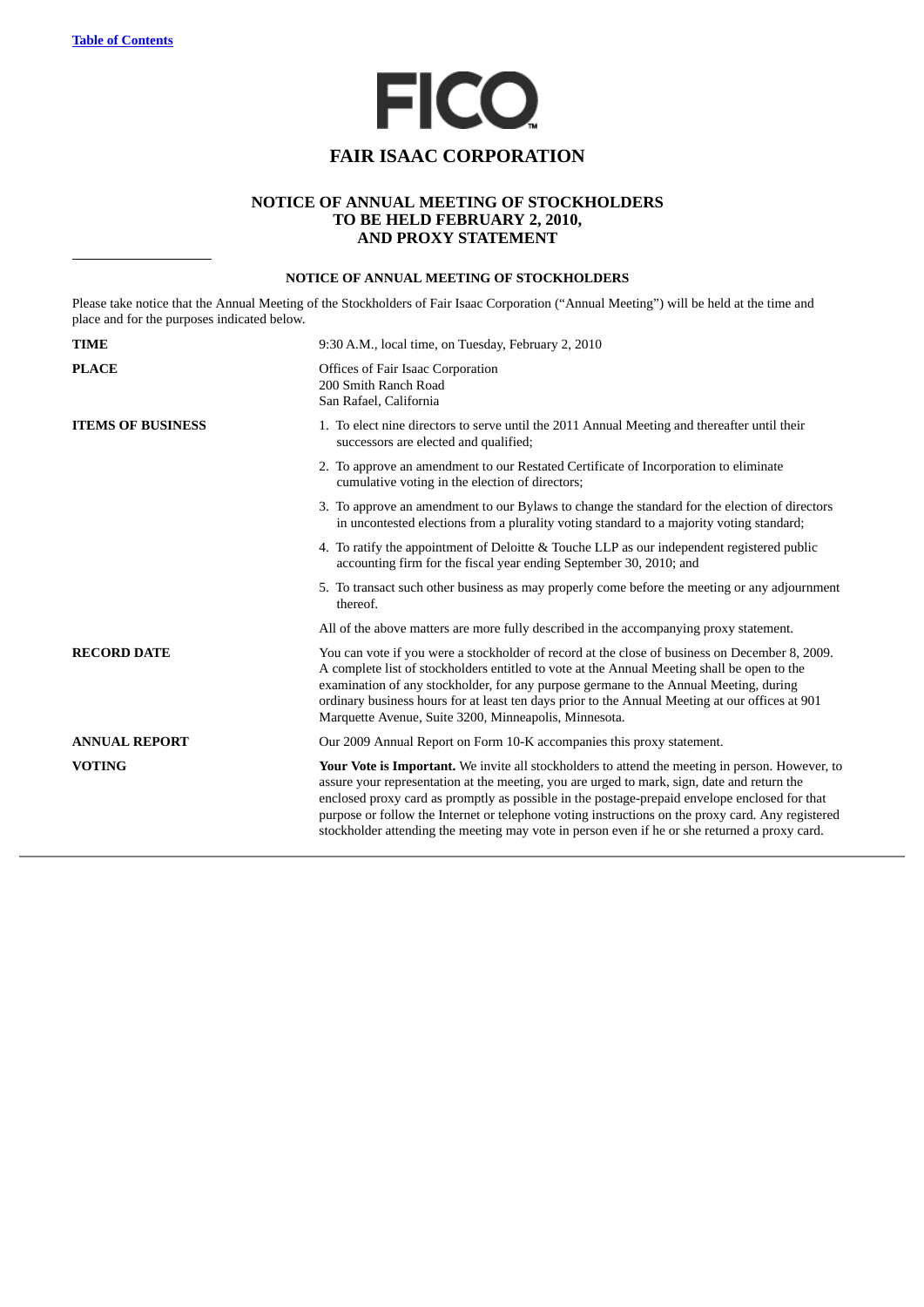**ADMITTANCE TO MEETING** Admittance to the Annual Meeting will be limited to stockholders. If you are a stockholder of record and plan to attend, please detach the admission ticket from your proxy card and bring it with you to the Annual Meeting. Stockholders who arrive at the Annual Meeting without an admission ticket will be required to present identification matching the corresponding stockholder account name at the registration table located outside the meeting room. If you are a stockholder whose shares are held by a bank, broker or other nominee, you will be asked to certify to such ownership at the registration table prior to the Annual Meeting.

Mark R. Scadina *Executive Vice President, General Counsel and Secretary*

December 29, 2009

**THE REMAINDER OF THIS PAGE INTENTIONALLY LEFT BLANK**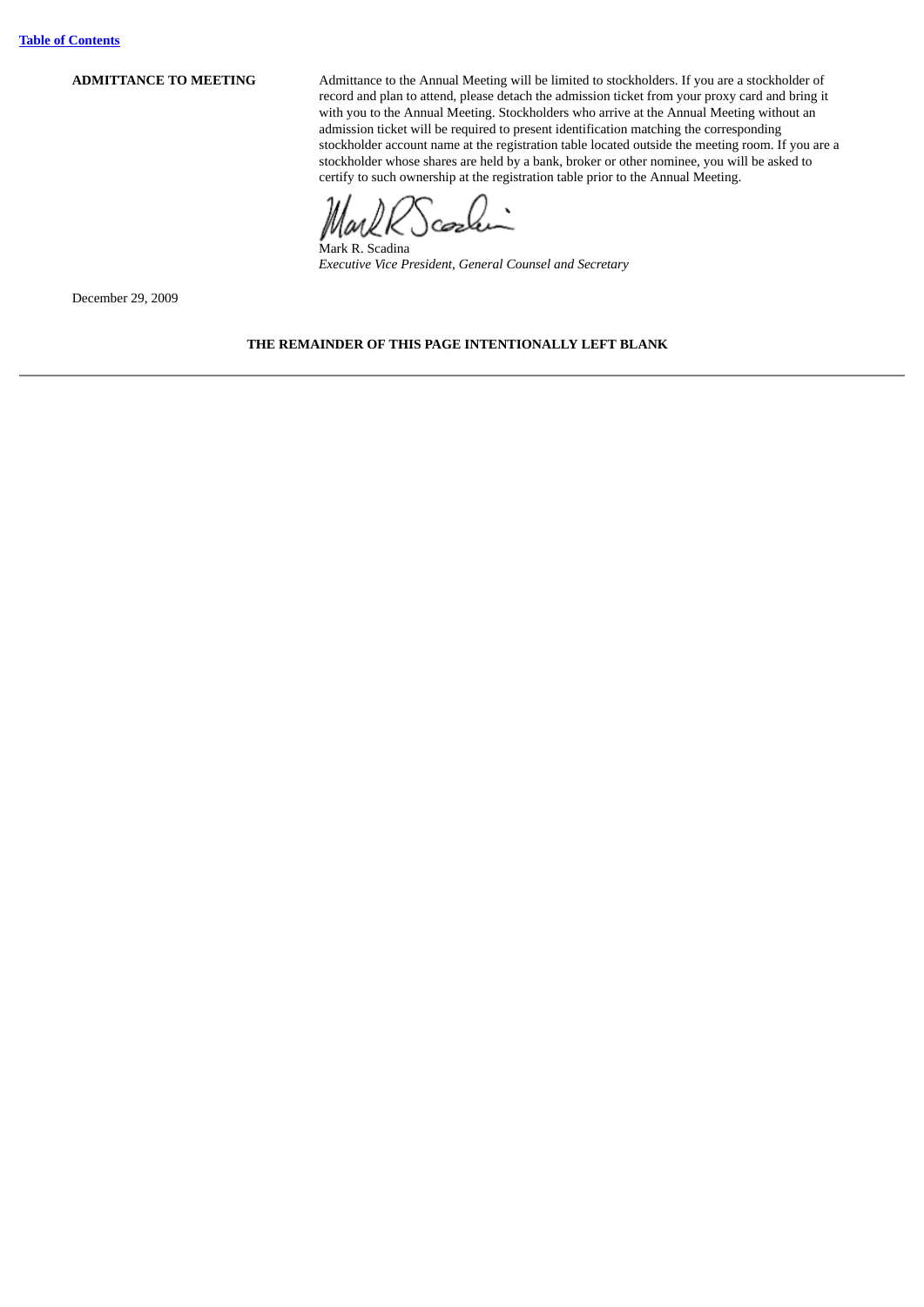### **Fair Isaac Corporation 901 Marquette Avenue, Suite 3200 Minneapolis, Minnesota 55402-3232**

#### **Proxy Statement**

#### **ANNUAL MEETING AND VOTING**

#### <span id="page-5-0"></span>**Why did I receive this proxy statement?**

The Board of Directors is soliciting your proxy to vote at the Annual Meeting of Stockholders ("Annual Meeting") to be held on February 2, 2010, because you were a stockholder of Fair Isaac Corporation ("FICO," "the Company," "we," "our," "us") at the close of business on December 8, 2009, the record date, and are entitled to vote at the meeting.

This proxy statement, the proxy card and the Annual Report on Form 10-K (the "Proxy Material") are being mailed to stockholders beginning on or about December 29, 2009. The proxy statement summarizes the information you need to know to vote at the Annual Meeting. You do not need to attend the Annual Meeting to vote your shares.

#### **What is the difference between holding shares as a stockholder of record and as a beneficial owner?**

If your shares are registered directly in your name with our transfer agent, BNY Mellon Shareowner Services ("BNY Mellon"), you are considered the "stockholder of record" with respect to those shares. We sent the Proxy Material directly to you. You have the right to vote these shares directly.

If your shares are held in a stock brokerage account or by a bank or other nominee, you are considered the "beneficial owner" of shares held in street name. In this case, the Proxy Material has been forwarded to you by your broker, bank or nominee who is considered the stockholder of record with respect to those shares. As the beneficial owner, you have the right to direct your broker, bank or nominee how to vote your shares by using the voting instruction card included in the mailing or by following their instructions for voting by telephone or the Internet.

#### **What am I voting on?**

- Election of nine directors: A. George Battle; Nicholas F. Graziano; Mark N. Greene; Alex W. Hart; James D. Kirsner; William J. Lansing; Rahul N. Merchant; Margaret L. Taylor; and Duane E. White;
- An amendment to our Restated Certificate of Incorporation ("Certificate") to eliminate cumulative voting in the election of directors;
- An amendment to our Bylaws to change the standard for the election of directors in uncontested elections from a plurality voting standard to a majority voting standard;
- Ratification of the appointment of Deloitte & Touche LLP ("Deloitte") as our independent registered public accounting firm for the fiscal year ending September 30, 2010; and
- Any other such business as may properly come before the meeting or any adjournment thereof.

The Board recommends a vote **FOR** each of the nominees to the Board of Directors, **FOR** the amendment to our Certificate to eliminate cumulative voting in the election of directors, **FOR** the amendment to our Bylaws to change the standard for the election of directors in uncontested elections from a plurality voting standard to a majority voting standard, and **FOR** the ratification of Deloitte's appointment as independent registered public accounting firm for the fiscal year ending September 30, 2010.

#### **What is the voting requirement to elect the directors (Proposal 1)?**

A plurality of the votes cast is required for the election of each of the nine nominees for director.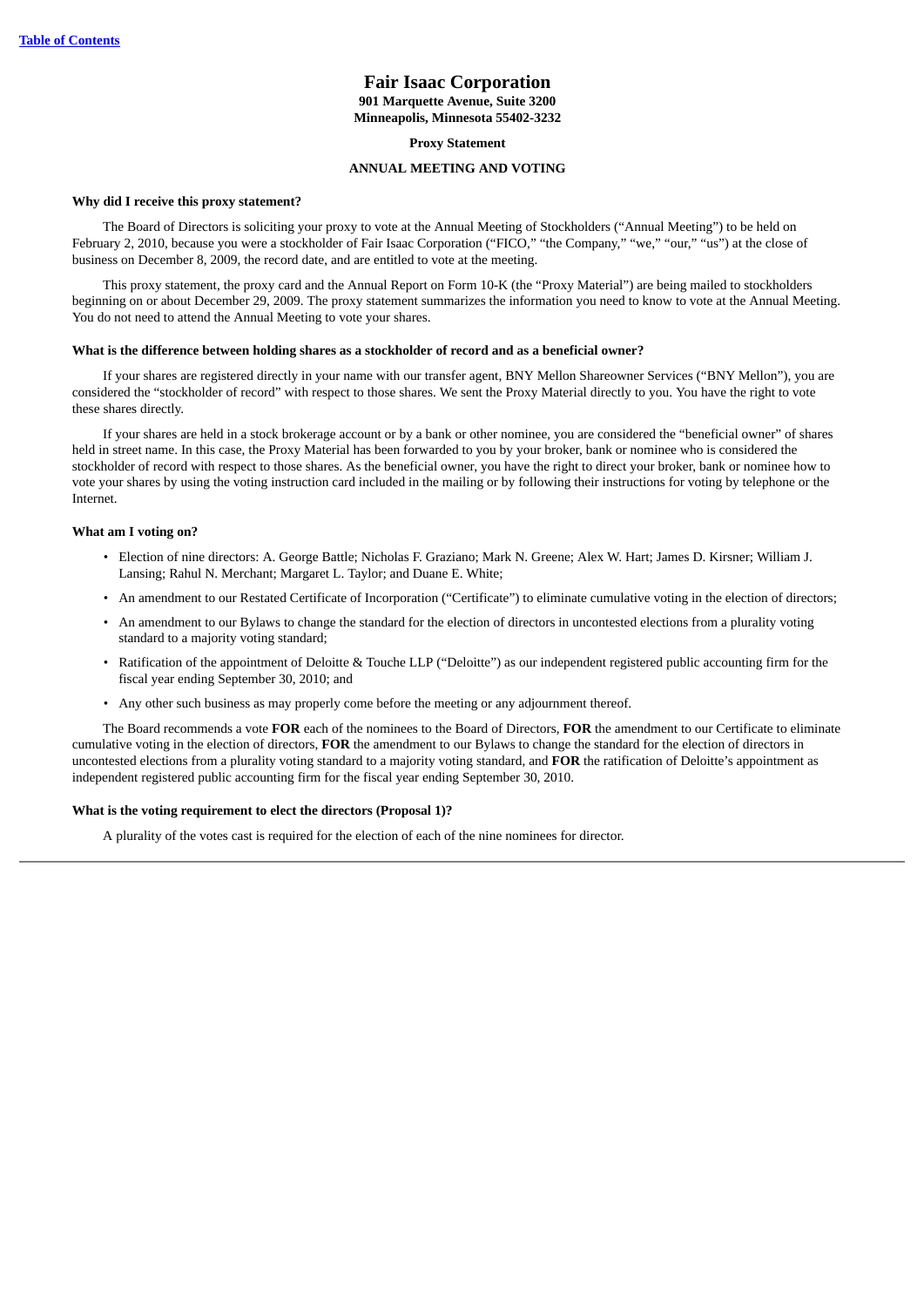#### **What is the voting requirement to approve the amendment to the Certificate (Proposal 2)?**

The affirmative vote of a majority of the shares outstanding and entitled to vote is necessary to approve the amendment to the Certificate to eliminate cumulative voting in the election of directors. Abstentions, broker non-votes, and shares not in attendance and not voted at the annual meeting will have the same effect as votes against the proposal.

#### **What is the voting requirement to approve the amendment to the Bylaws (Proposal 3)?**

The affirmative vote of a majority of the shares present or represented by proxy and entitled to vote at the annual meeting is necessary to approve the amendment to our Bylaws to change the standard for the election of directors in uncontested elections from a plurality voting standard to a majority voting standard. Abstentions and broker non-votes will have the same effect as votes against the proposal.

In addition, the implementation of this proposal is expressly conditioned upon approval by the stockholders of Proposal 2, which requires the affirmative vote of a majority of the shares outstanding and entitled to vote in order to be approved.

#### **What is the voting requirement to ratify the appointment of Deloitte (Proposal 4)?**

The affirmative vote of a majority of the shares present or represented by proxy and entitled to vote is necessary to ratify the appointment of Deloitte as our independent auditors for the fiscal year ending September 30, 2010. Abstentions will be counted toward a quorum and have the effect of negative votes with respect to this proposal. In the event that a broker indicates on a proxy that it does not have discretionary authority to vote certain shares on a particular matter, such broker non-votes will also be counted toward a quorum and will have the same effect as negative votes. All votes will be tabulated by the inspector of election appointed for the Annual Meeting, who will tabulate affirmative votes, negative votes, abstentions and broker non-votes.

#### **What if other business is properly brought before the Annual Meeting for stockholder action?**

The Board knows of no other matters to be presented for stockholder action at the Annual Meeting. However, if other matters are properly brought before the Annual Meeting, the persons named as proxies in the accompanying proxy card will have discretion with respect to how to vote the shares represented by them.

#### **How many votes do I have?**

You are entitled to one vote for each share of Common Stock that you hold, except for the election of directors. Because you may cumulate your votes in the election of directors, you are entitled to as many votes as equal the number of shares held by you at the close of business on the record date, multiplied by the number of directors to be elected.

#### **How do I cumulate my votes in the election of directors?**

You are entitled to as many votes as equal the number of shares held by you at the close of business on the record date, multiplied by the number of directors to be elected. You may cast all of your votes for a single nominee or apportion your votes among any two or more nominees. However, no stockholder may cumulate votes unless the name or names of the candidate or candidates for whom votes are cast have been placed in nomination prior to the voting, and the stockholder has given notice at the Annual Meeting prior to the voting of the stockholder's intention to cumulate votes. If any one stockholder has given such notice, all stockholders may cumulate their votes for candidates in nomination.

You may withhold votes from any or all nominees. Except for the votes that stockholders of record withhold from any or all nominees, the persons named in the proxy card will vote such proxy **FOR** and, if necessary, will exercise their cumulative voting rights to elect the nominees as directors of the Company.

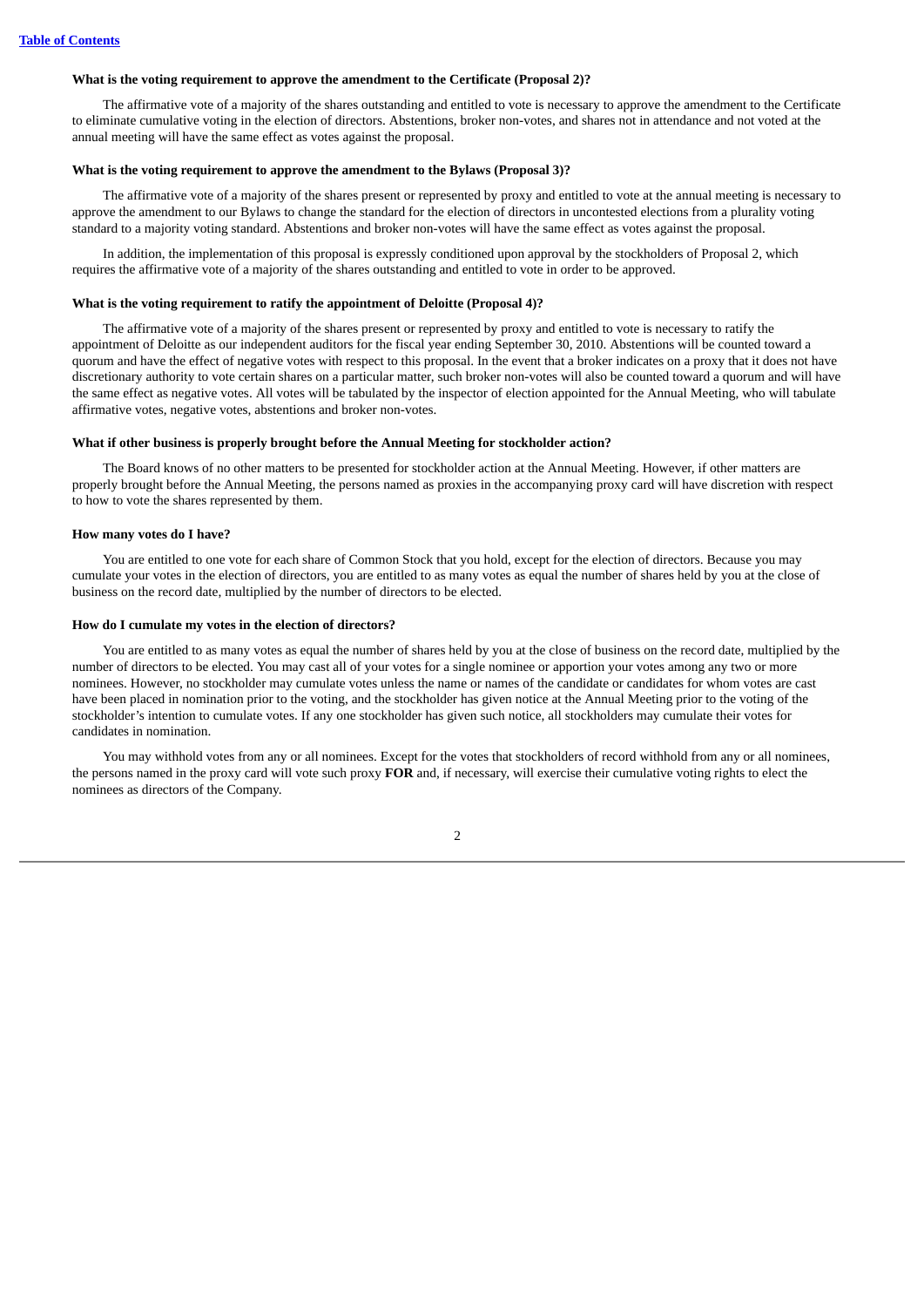#### **How do I vote?**

You may vote using any of the following methods:

- **Proxy card.** Be sure to complete, sign and date the card and return it in the prepaid envelope. If you are a stockholder of record and you return your signed proxy card without indicating your voting preferences, the persons named in the proxy card will vote **FOR** the election of directors, **FOR** the amendment to our Certificate, **FOR** the amendment to our Bylaws, and **FOR** the ratification of the appointment of Deloitte as our independent registered public accounting firm for fiscal 2010.
- **By telephone or the Internet.** The telephone and Internet voting procedures we established for stockholders of record are designed to authenticate your identity, allow you to give your voting instructions and confirm that these instructions have been properly recorded. The availability of telephone and Internet voting for beneficial owners will depend on the voting processes of your broker, bank or nominee. Therefore, we recommend that you follow the voting instructions in the materials you receive.
- **In person at the Annual Meeting.** All stockholders may vote in person at the Annual Meeting. If you are a beneficial owner of shares, you must obtain a legal proxy from your broker, bank or nominee and present it to the inspector of election with your ballot when you vote at the meeting.

#### **What can I do if I change my mind after I vote my shares?**

If you are a stockholder of record, you may revoke your proxy at any time before it is voted at the Annual Meeting by:

- Sending written notice of revocation to the Corporate Secretary of FICO;
- Submitting a new, proper proxy by telephone, Internet or paper ballot after the date of the revoked proxy; or
- Attending the Annual Meeting and voting in person.

If you are a beneficial owner of shares, you may submit new voting instructions by contacting your broker, bank or nominee. You may also vote in person at the Annual Meeting if you obtain a legal proxy as described in the answer to the previous question.

#### **Who will count the vote?**

Representatives of BNY Mellon will tabulate the votes and act as the inspector of election.

#### **What shares are included on the proxy card?**

The shares on your proxy card represent shares you own.

#### **Is my vote confidential?**

Any proxy, ballot or other voting material that identifies the particular vote of a stockholder and contains the stockholder's request for confidential treatment will be kept confidential, except in the event of a contested proxy solicitation or as may be required by law. We may be informed whether or not a particular stockholder has voted and will have access to any comment written on a proxy, ballot or other material and to the identity of the commenting stockholder. The inspector of election will be an independent third party not under our control.

#### **What constitutes a quorum?**

As of the record date 47,194,593 shares of FICO Common Stock were issued and outstanding. A majority of the outstanding shares, present or represented by proxy, constitutes a quorum for the purpose of adopting proposals at the Annual Meeting. If you submit a properly executed proxy, then you will be considered part of the quorum.

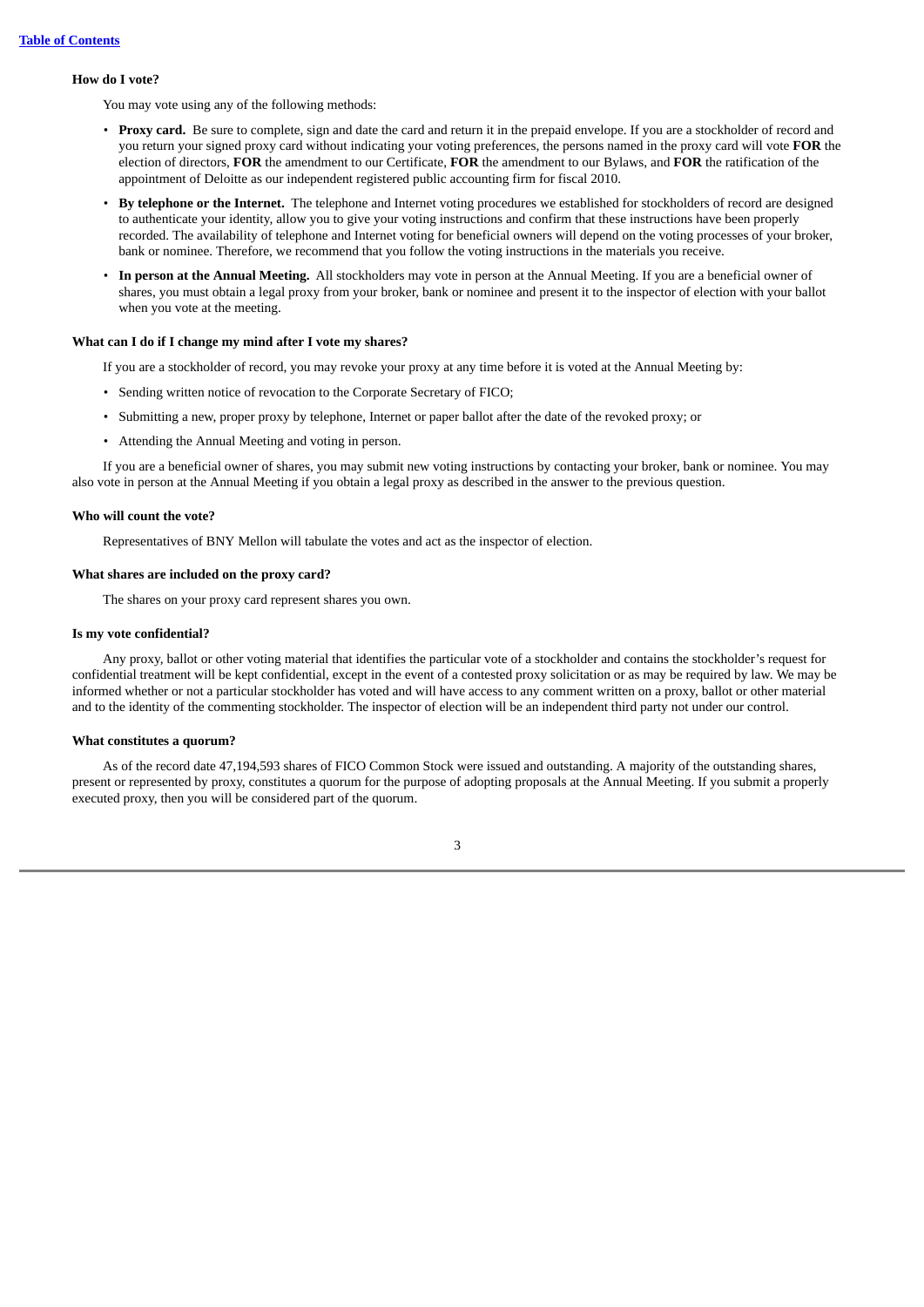#### **Who can attend the Annual Meeting?**

All stockholders as of the record date may attend the Annual Meeting but must have an admission ticket. If you are a stockholder of record, the ticket attached to the proxy card will admit you. If you are a beneficial owner, you may request a ticket by writing to the Corporate Secretary, 901 Marquette Avenue, Suite 3200, Minneapolis, Minnesota 55402-3232, or by faxing your request to 612-758-6002. You must provide evidence of your ownership of shares with your ticket request, which you can obtain from your broker, bank or nominee. We encourage you or your broker to fax your ticket request and proof of ownership in order to avoid any mail delays. Stockholders who arrive at the Annual Meeting without an admission ticket will be required to present identification matching the corresponding stockholder account name at the registration table located outside the meeting room. If you are a stockholder whose shares are held by a bank, broker or other nominee, you will be asked to certify to such ownership at the registration table prior to the Annual Meeting.

#### **What are FICO's costs associated with this proxy solicitation?**

We have hired Innisfree M&A, Inc. to assist in the distribution of Proxy Material and solicitation of votes for \$10,000 plus reasonable out-of-pocket expenses. FICO employees, officers and directors may also solicit proxies. We will bear the expense of preparing, printing and mailing the Proxy Material, and reimburse brokerage houses and other custodians, nominees and fiduciaries for their reasonable out-of-pocket expenses for forwarding proxy and solicitation materials to the owners of Common Stock.

#### **How can I obtain the Company's corporate governance information?**

The following FICO corporate governance documents are available on our website at *www.fico.com* on the "Investors" page and are also available in print and free of charge, to any stockholder who requests them:

- Corporate Governance Guidelines;
- Board Committee Charters Audit Committee, Governance, Nominating and Executive Committee, and Compensation Committee;
- Code of Business Conduct and Ethics;
- Code of Ethics for Senior Financial Management; and
- Director Independence Criteria.

The Company is listed on the New York Stock Exchange ("NYSE"). As an NYSE-listed company, our Chief Executive Officer must certify annually that he is not aware of any violation by the Company of NYSE corporate governance listing standards as of the date of that certification. The most recent Chief Executive Officer's certification was filed with the NYSE on February 25, 2009.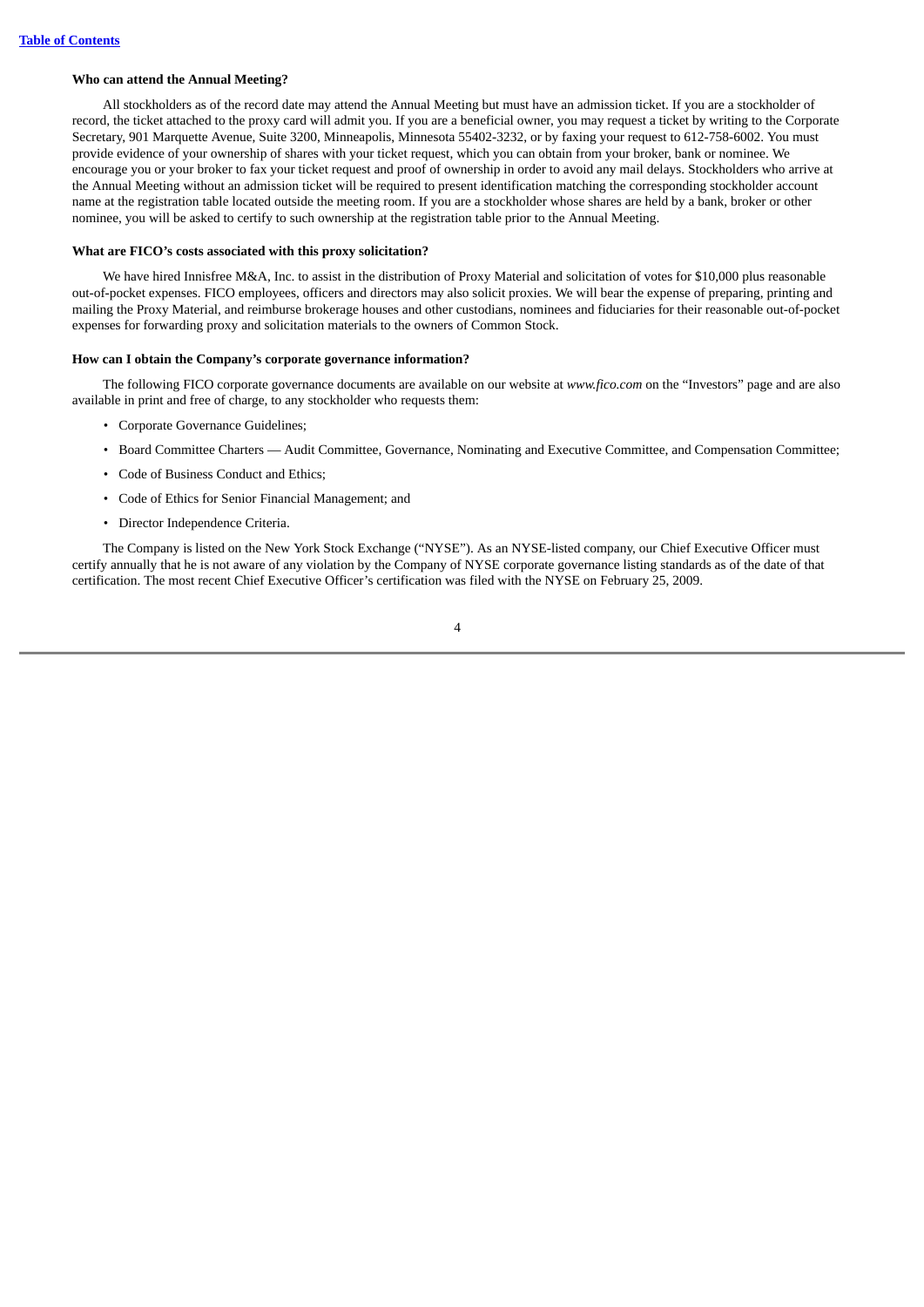#### **SECURITY OWNERSHIP OF CERTAIN BENEFICIAL OWNERS AND MANAGEMENT**

#### <span id="page-9-0"></span>**Do any stockholders own more than five percent of FICO's stock?**

Yes. As of November 30, 2009, publicly available information indicated that certain stockholders were beneficial owners of more than five percent of the outstanding shares of our Common Stock. The information in the table below the following question is as reported in their filings with the Securities and Exchange Commission ("SEC"). We are not aware of any other beneficial owner of more than five percent of our Common Stock.

#### **What is the security ownership of directors and executive officers?**

In addition to the information described in the preceding question, the following table sets forth the beneficial ownership of our Common Stock as of November 30, 2009, for each director and nominee for director, each executive officer named in the Summary Compensation Table below, and by all directors, nominees and executive officers of the Company as a group.

| <b>Directors, Nominees, Executive Officers</b>                           | <b>Beneficial Ownership1</b> |                      |
|--------------------------------------------------------------------------|------------------------------|----------------------|
| and 5% Stockholders                                                      | <b>Number</b>                | Percent <sub>2</sub> |
| Southeastern Asset Management, Inc.3                                     | 7,911,200                    | 16.7%                |
| 6410 Poplar Avenue                                                       |                              |                      |
| Suite 900                                                                |                              |                      |
| Memphis, TN 38119                                                        |                              |                      |
| Barclays Global Investors <sup>3</sup>                                   | 3,489,362                    | 7.4%                 |
| 400 Howard Street                                                        |                              |                      |
| San Francisco, CA 94105                                                  |                              |                      |
| Royce & Associates <sup>3</sup>                                          | 2,737,690                    | 5.8%                 |
| 745 Fifth Avenue                                                         |                              |                      |
| New York, NY 10151                                                       |                              |                      |
| Michael Campbell <sup>4</sup>                                            | 306,668                      | ∗                    |
| A. George Battle <sup>5</sup>                                            | 230,760                      | $*$                  |
| Richard Deal <sup>6</sup>                                                | 225,960                      | ∗                    |
| Mark Greene <sup>7</sup>                                                 | 169,115                      | $*$                  |
| Margaret Taylor <sup>8</sup>                                             | 155,266                      | ∗                    |
| Alex Hart <sup>9</sup>                                                   | 147,241                      | $*$                  |
| Mark Scadina <sup>10</sup>                                               | 80,912                       | $*$                  |
| William Lansing <sup>11</sup>                                            | 65,645                       | $*$                  |
| James Kirsner12                                                          | 57,725                       | ∗                    |
| Nicholas Graziano <sup>13</sup>                                          | 23,266                       | $*$                  |
| Allan Loren <sup>14</sup>                                                | 9,675                        | ∗                    |
| <b>Thomas Bradley</b>                                                    | 9,500                        | $*$                  |
| John McFarlane <sup>15</sup>                                             | 5,016                        | ∗                    |
| Duane White                                                              | 3,000                        | $\ast$               |
| Charles Osborne                                                          |                              |                      |
| Rahul Merchant                                                           |                              |                      |
| All executive officers, directors and nominees as a group (21 persons)16 | 1,750,164                    | 3.7%                 |

\* Represents holdings of less than 1%.

1 To the Company's knowledge, the persons named in the table have sole voting and investment power with respect to all shares shown as beneficially owned by them, subject to community property laws where applicable and the information contained in the footnotes to this table.

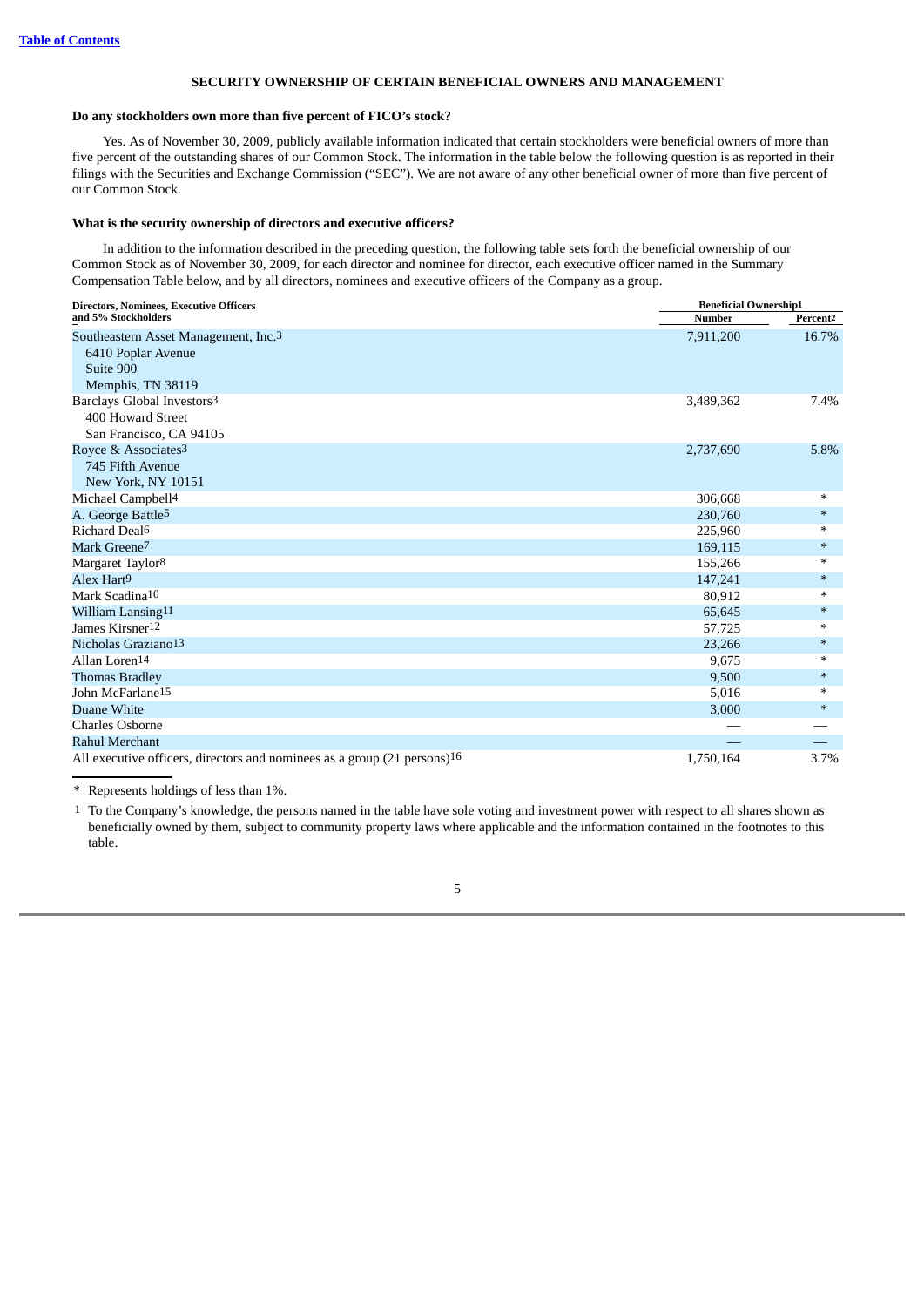#### **Table of [Contents](#page-1-0)**

- 2 If the named person holds stock options exercisable on or prior to January 29, 2010, or restricted stock units that will vest on or prior to January 29, 2010, the shares underlying those options or restricted stock units are included in the number for such person. Shares deemed issued to a holder of stock options or restricted stock units pursuant to the preceding sentence are not deemed issued and outstanding for purposes of the percentage calculation with respect to any other stockholder.
- 3 Information as to this person (including affiliated entities) is based on the report on the Form 13F filed by this person as of September 30, 2009. The Company has no current information concerning this person's voting or dispositive power with respect to the shares reported in the table.
- 4 Includes options to purchase 302,501 shares and restricted stock units representing 4,167 shares.
- 5 Includes options to purchase 189,750 shares. Also includes 8,388 shares held by Mr. Battle's adult son and includes 4,000 shares held by his adult daughter, neither of whom share Mr. Battle's household. Mr. Battle disclaims beneficial ownership of the shares held by his son and daughter.
- 6 Includes options to purchase 200,688 shares and restricted stock units representing 7,084 shares.
- 7 Includes options to purchase 144,532 shares and restricted stock units representing 5,990 shares.
- 8 Includes options to purchase 135,266 shares.
- 9 Includes options to purchase 135,241 shares.
- 10 Includes options to purchase 61,251 shares and restricted stock units representing 3,751 shares.
- 11 Includes options to purchase 52,645 shares.
- 12 Includes options to purchase 37,500 shares. All of Mr. Kirsner's shares are held by the Kirsner Family Trust.
- 13 Includes options to purchase 20,266 shares.
- 14 Includes options to purchase 7,584 shares.
- 15 Includes options to purchase 3,016 shares.
- 16 Includes the shares in notes 4 thru 15 above, including a total of 1,559,905 shares subject to options exercisable or restricted stock units scheduled to vest on or prior to January 29, 2010, by all the persons in the group.

#### **Section 16(a) Beneficial Ownership Reporting Compliance**

<span id="page-10-0"></span>Directors and persons who are considered "officers" of the Company for purposes of Section 16(a) of the Securities Exchange Act of 1934 and greater than ten percent stockholders ("Reporting Persons") are required to file reports with the SEC showing their holdings of and transactions in the Company's securities. Our employees generally prepare these reports on the basis of information obtained from each director and officer. Based on the information available to us, we believe that all reports required by Section 16(a) of the Exchange Act to be filed by its directors, executive officers, and greater than 10% owners during the last fiscal year were filed on time.

#### **PROPOSAL 1**

#### **ELECTION OF DIRECTORS**

#### **How many directors are being elected this year?**

Our Bylaws specify that the Board of Directors will establish by vote how many directors will serve on the Board. The Board of Directors has set the number of directors at nine, each of whom is up for election each year.

#### **How are directors currently elected?**

Directors are elected by a plurality of the votes cast by the stockholders at a meeting at which a quorum is present. Plurality means that the individuals who receive the largest number of votes cast are elected as directors up to the maximum number of directors to be chosen at the meeting. Consequently, any shares not voted (whether by abstention, broker non-votes or otherwise) have no impact on the election of directors.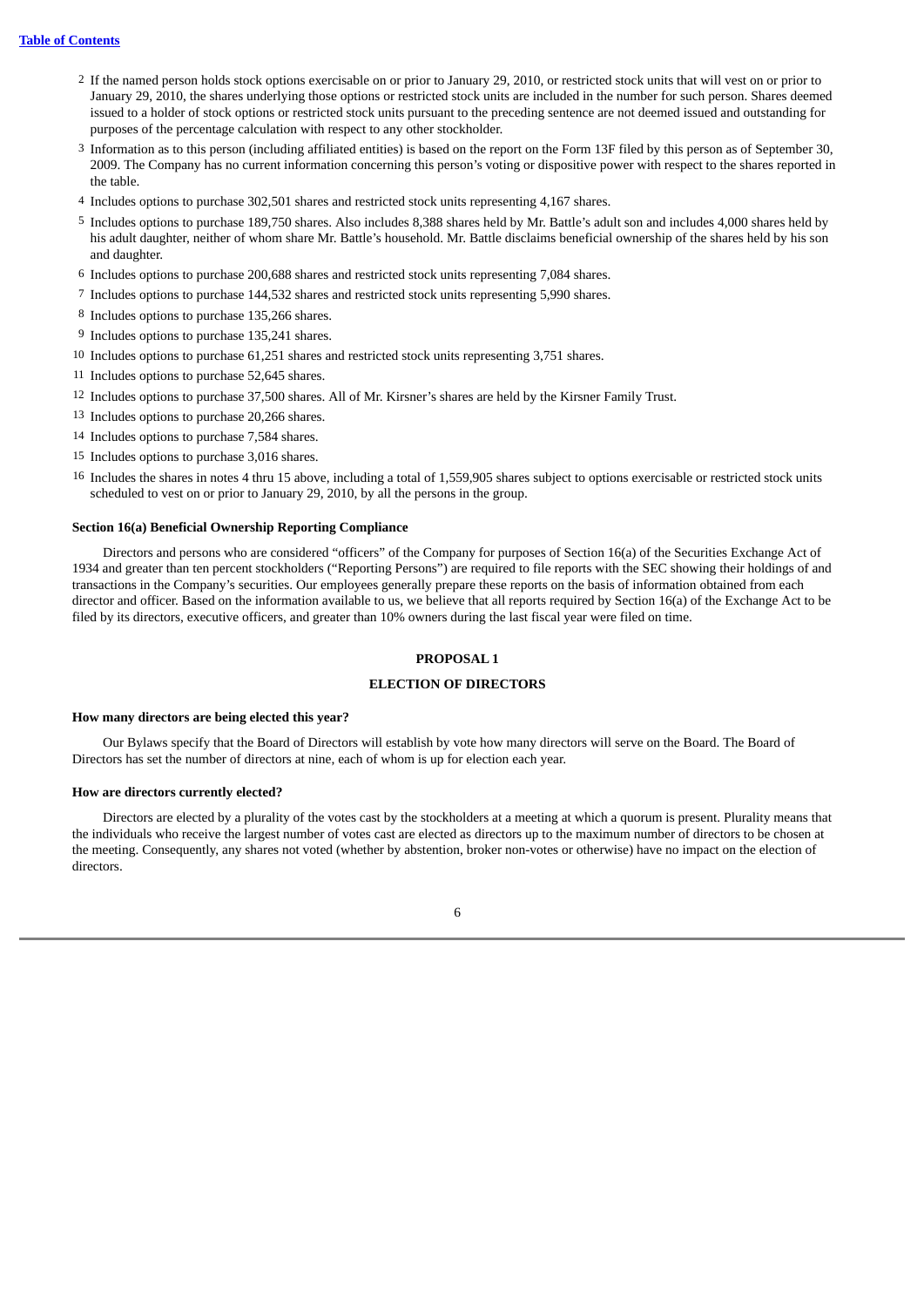Proposal 3 seeks to change the standard for election of directors in uncontested elections from a plurality voting standard to a majority voting standard. If adopted, the majority voting standard would be effective starting with our 2011 Annual Meeting.

#### **What is the length of the term?**

Each director is elected for a one year term, or until a replacement who duly meets all requirements is duly elected.

#### **How are nominees selected?**

Our Governance, Nominating and Executive Committee selects nominees on the basis of recognized achievements and their ability to bring various skills and experience to the deliberations of the Board, as described in more detail in the Corporate Governance Guidelines available on our website at *www.fico.com*. All of the current nominees to the Board were recommended as nominees by the Governance, Nominating and Executive Committee, and the full Board voted unanimously to designate them as nominees for election at the Annual Meeting. All of the nominees are presently serving on our Board except Rahul N. Merchant, who is a new nominee for the Board.

#### **Are there any arrangements or understandings pursuant to which the nominees for the Board were selected?**

Two of the nominees who are currently serving on our Board — Nicholas Graziano and Duane White (the "Agreed Nominees") — were nominated for election to the Board at last year's Annual Meeting pursuant to an agreement (the "Sandell Agreement") between the Company and certain stockholders of the Company that are affiliated with Sandell Asset Management Corp. (collectively, the "Sandell Group"). However, the Sandell Agreement did not require us to nominate the Agreed Nominees (or anyone else) for election at this year's Annual Meeting, and in accordance with a July 29, 2009 amendment to the Sandell Agreement, the Sandell Group no longer has any representative on or influence over the composition of the Company's Board.

#### **Are stockholders able to nominate director candidates?**

Yes. Our Governance, Nominating and Executive Committee considers director candidates recommended by stockholders who are entitled to vote for the election of directors at the Annual Meeting and comply with the notice procedures described below. A stockholder who wishes to nominate a candidate must send a written notice to the FICO Corporate Secretary. Each notice must include the following information about the nominee:

- Name, age, and business and residence addresses;
- Principal occupation or employment;
- Class, series and number of shares of FICO beneficially owned, and additional detailed "ownership information" regarding derivatives, voting arrangements, dividend interests, and related matters (as described in detail in our Bylaws);
- A statement of the person's citizenship; and
- Any other information that must be disclosed about nominees in proxy solicitations pursuant to Section 14 of the Exchange Act, and the rules and regulations promulgated thereunder (including the nominee's written consent to be named as a nominee and to serve as a director if elected).

Each notice must also include the following information about the nominating stockholder and any beneficial owner on whose behalf the nomination is made:

- The name and address, as they appear in our records;
- The class, series and number of shares of FICO beneficially owned, and additional detailed "ownership information" regarding derivatives, voting arrangements, dividend interests, and related matters (as described in detail in our Bylaws);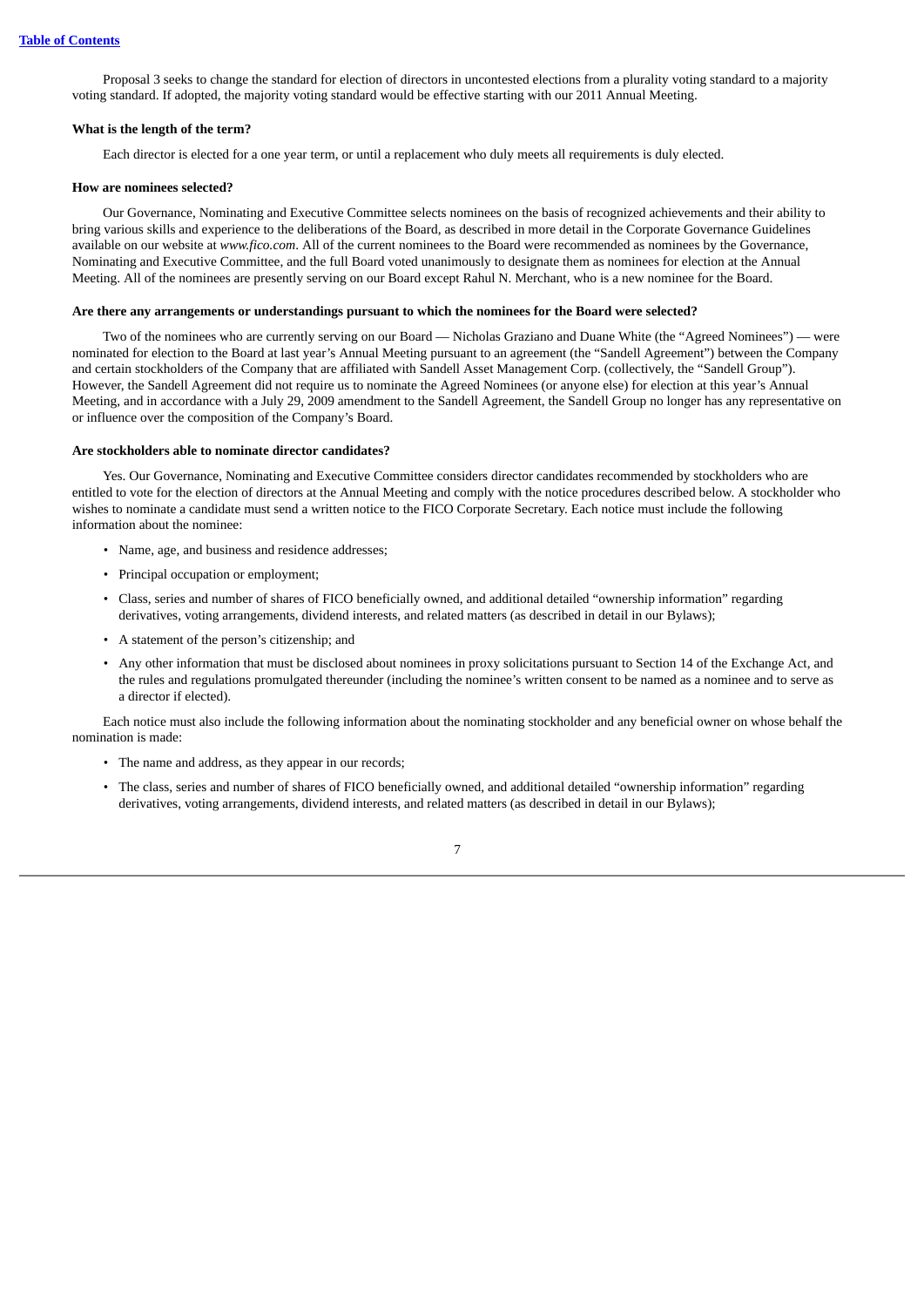- A description of all agreements pursuant to which the nomination is being made, and any material interest of such stockholder or beneficial owner, or any affiliates or associates of such person, in such nomination;
- A representation that the stockholder giving notice intends to appear in person or by proxy at the Annual Meeting to nominate the persons named in its notice;
- A representation whether the stockholder or the beneficial owner intends, or is part of a group that intends, to deliver a proxy statement or form of proxy to holders of at least the percentage of FICO's outstanding shares required to elect the nominee or otherwise solicit proxies from stockholders in support of the nomination; and
- Any other information relating to the person that is required to be disclosed in solicitations for proxies for election of directors pursuant to Section 14 of the Exchange Act, and the rules and regulations promulgated thereunder.

We may require any proposed nominee to furnish such other information as may reasonably be required by us to determine the eligibility of the proposed nominee to serve as a director.

Our Corporate Secretary must receive this information not less than 90 days nor more than 120 days prior to the anniversary date of the immediately preceding Annual Meeting. In the case of an Annual Meeting which is held more than 25 days before or after such anniversary date, in order for notice by the stockholder to be considered timely, it must be received no later than the close of business on the 10th day following the date of the first public announcement of the date of the annual meeting.

#### **What happens if a nominee becomes unavailable to serve once placed on the ballot?**

Each of the nominees has consented to being named in the proxy statement and to serve if elected. If any nominee becomes unavailable to serve, however, the persons named in the enclosed form of proxy intend to vote the shares represented by the proxy for the election of such other person or persons as may be nominated or designated by the Board of Directors, unless either they are directed by the proxy to do otherwise or the Board of Directors instead reduces the number of directors.

#### **Director Nominees**

The following persons have been nominated for election as directors:

*A. George Battle.* Director since August 1996 and Chairman of the Board of Directors since February 2002; Chair of the Governance, Nominating and Executive Committee; Age 65.

From January 2004 to August 2005, Mr. Battle served as Executive Chairman at Ask Jeeves, Inc., a provider of information search and retrieval services. From December 2000 until January 2004, Mr. Battle served as Chief Executive Officer at Ask Jeeves. From 1968 until his retirement in 1995, Mr. Battle was an employee and then partner at Arthur Andersen LLP and Andersen Consulting (now known as Accenture Ltd.), global accounting and consulting firms. Mr. Battle's last position at Andersen Consulting was Managing Partner, Market Development, responsible for Andersen Consulting's worldwide industry activities, its Change Management and Strategic Services offerings, and worldwide marketing and advertising. Mr. Battle is a director at the following public companies in addition to FICO: Netflix Inc., Advent Software, Inc., OpenTable, Inc., and Expedia, Inc. He is also a director at the Masters Select family of funds. Mr. Battle received an undergraduate degree from Dartmouth College and an M.B.A. from the Stanford University Business School.

*Nicholas F. Graziano.* Director since February 2008; Member of the Audit Committee; Age 37.

Since September 2009, Mr. Graziano has served as Portfolio Manager for Omega Advisors. From September 2006 to July 2009, Mr. Graziano was a Managing Director at Sandell Asset Management Corp., an investment manager. From February 2004 to July 2006, Mr. Graziano was an investment analyst with Icahn Associates Corp, a multi-billion dollar global hedge fund. From February 2002 to February 2004, Mr. Graziano was an analyst with March Partners LLC, a global event-driven hedge fund. From May 1999 to May 2000, and from September 2000 to October 2001, Mr. Graziano was employed as a Vice President in the Investment Banking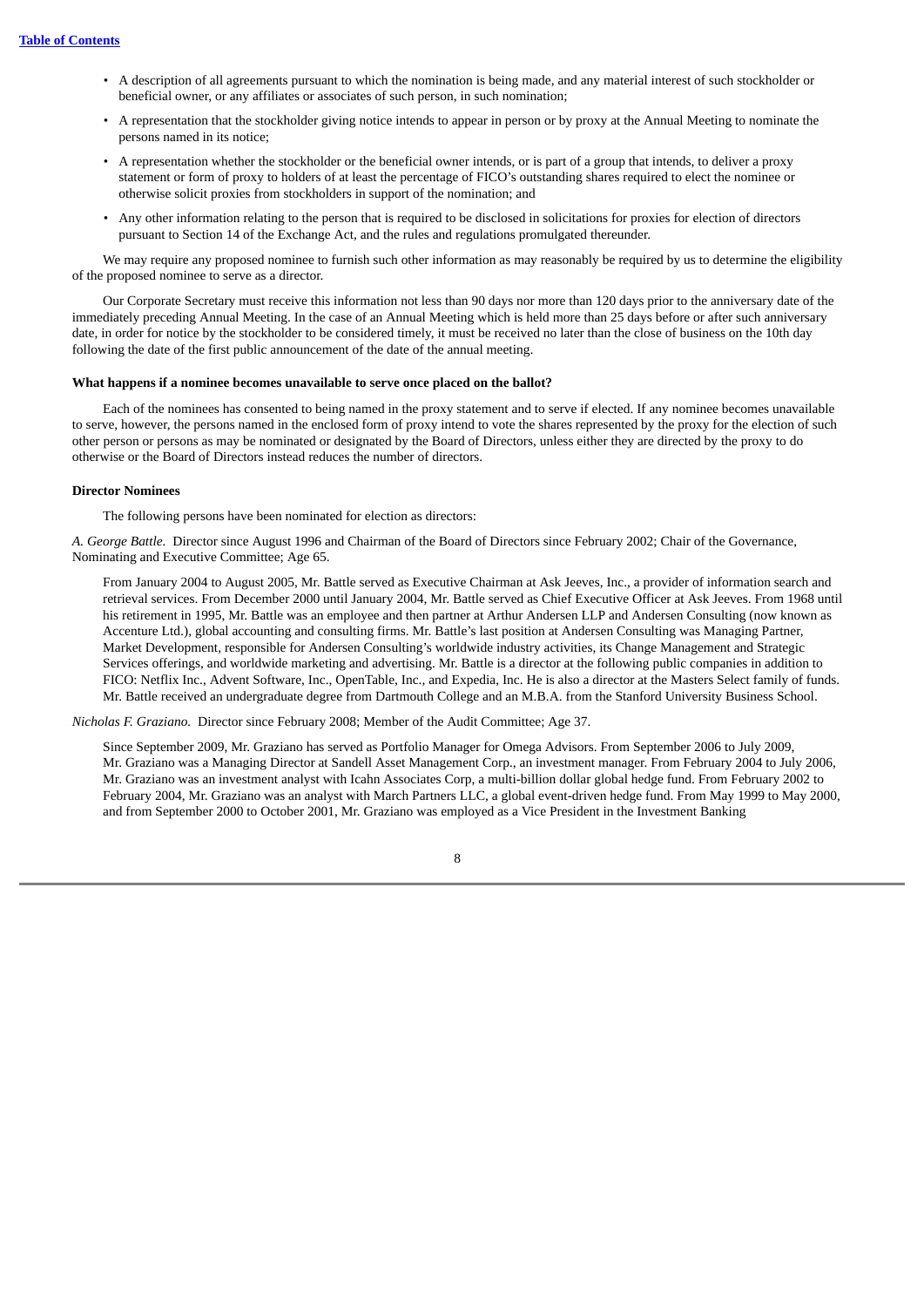Department at Thomas Weisel Partners, an investment bank. From May 2000 to September 2000, Mr. Graziano was Vice President of Business Development at Forbes.com, the online subsidiary of Forbes Inc. From 1995 to 1999, Mr. Graziano was employed by Salomon Smith Barney as an Associate in the Financial Sponsors Group. Currently, Mr. Graziano is not a director at any other public company in addition to FICO. Mr. Graziano earned an undergraduate degree and an M.B.A. from Duke University.

*Mark N. Greene.* Director since February 2007; Age 55.

Since February 2007, Dr. Greene has served as the Company's Chief Executive Officer and a member of the Board of Directors. From 1995 to 2007, Dr. Greene held various leadership positions in the financial services industry segment and software business groups at IBM. Prior to joining IBM, he served in leadership roles with Technology Solutions Company, Berkeley Investment Technologies, and Citicorp. From 1982 until 1988, he was an economist with the Federal Reserve Board. He received his bachelor's degree from Amherst and his master's and doctorate degrees from the University of Michigan. Dr. Greene is a director at the following public company in addition to FICO: Capella Education Company.

*Alex W. Hart.* Director since August 2002; Member of the Compensation Committee; Age 69.

Since November 1997, Mr. Hart has been an independent consultant to the financial services industry. He served as Chief Executive Officer at Advanta Corporation, a consumer lending company, from August 1995 to November 1997, and as its Executive Vice Chairman from March 1994 to August 1995. From November 1988 to March 1994, he served as President and Chief Executive Officer at MasterCard International. Mr. Hart is a director at the following public companies in addition to FICO: Global Payments, Inc., where he chairs the Governance Committee and serves on the Compensation Committee; SVB Financial Inc., f/k/a Silicon Valley Bancshares Inc., where he serves as Chairman of the Board, chairs the Governance Committee and sits on the Compensation Committee; and VeriFone Inc., where he is a member of the Governance and Nominating Committee. He became chairman of the Verifone Governance Committee on October 8, 2008. He served as a director at HNC Software Inc. from October 1998 through August 2002. Mr. Hart holds an undergraduate degree from Harvard University.

*James D. Kirsner.* Director since February 2007; Chair of the Audit Committee; Member of the Governance, Nominating and Executive Committee; Age 66.

In 2001, Mr. Kirsner served as a consultant and interim Chief Operating Officer at Tukman Capital Management, an equity management firm. From 1993 until 2001, Mr. Kirsner was the Chief Financial Officer and head of Barra Ventures at Barra, Inc., an investment risk management services company. From 1967 until 1993, Mr. Kirsner was an audit professional with Arthur Andersen LLP, an international accounting and consulting firm. Mr. Kirsner was a partner in the firm from 1977 until his retirement in 1993. Mr. Kirsner is a director at the following public company in addition to FICO: Advent Software, Inc., where he serves on the Audit and Compensation Committees. Mr. Kirsner received his undergraduate and masters degrees from Wharton School of Business at the University of Pennsylvania.

*William J. Lansing.* Director since February 2006; Member of the Audit Committee; Age 51.

In February 2009, Mr. Lansing was named Chief Executive Officer and President at Infospace, Inc. From 2004 until 2007, Mr. Lansing served as Chief Executive Officer and President at ValueVision Media, Inc. From 2001 to 2003, he served as a General Partner at General Atlantic LLC, a global private equity firm. From 2000 to 2001, he was Chief Executive Officer at NBC Internet, Inc., an integrated Internet media company. From 1998 to 2000, he served as President, then as Chief Executive Officer at Fingerhut Companies, Inc., a direct marketing company. From 1996 to 1998, he was Vice President, Corporate Business Development at General Electric Company. In 1996, he was Chief Operating Officer/Executive Vice President at Prodigy, Inc. From 1986 through 1995, Mr. Lansing worked with McKinsey & Company, Inc. Mr. Lansing is a director at the following public companies in addition to FICO: Infospace, Inc. and RightNow Technologies, Inc. He holds an undergraduate degree from Wesleyan University and a J.D. from Georgetown University.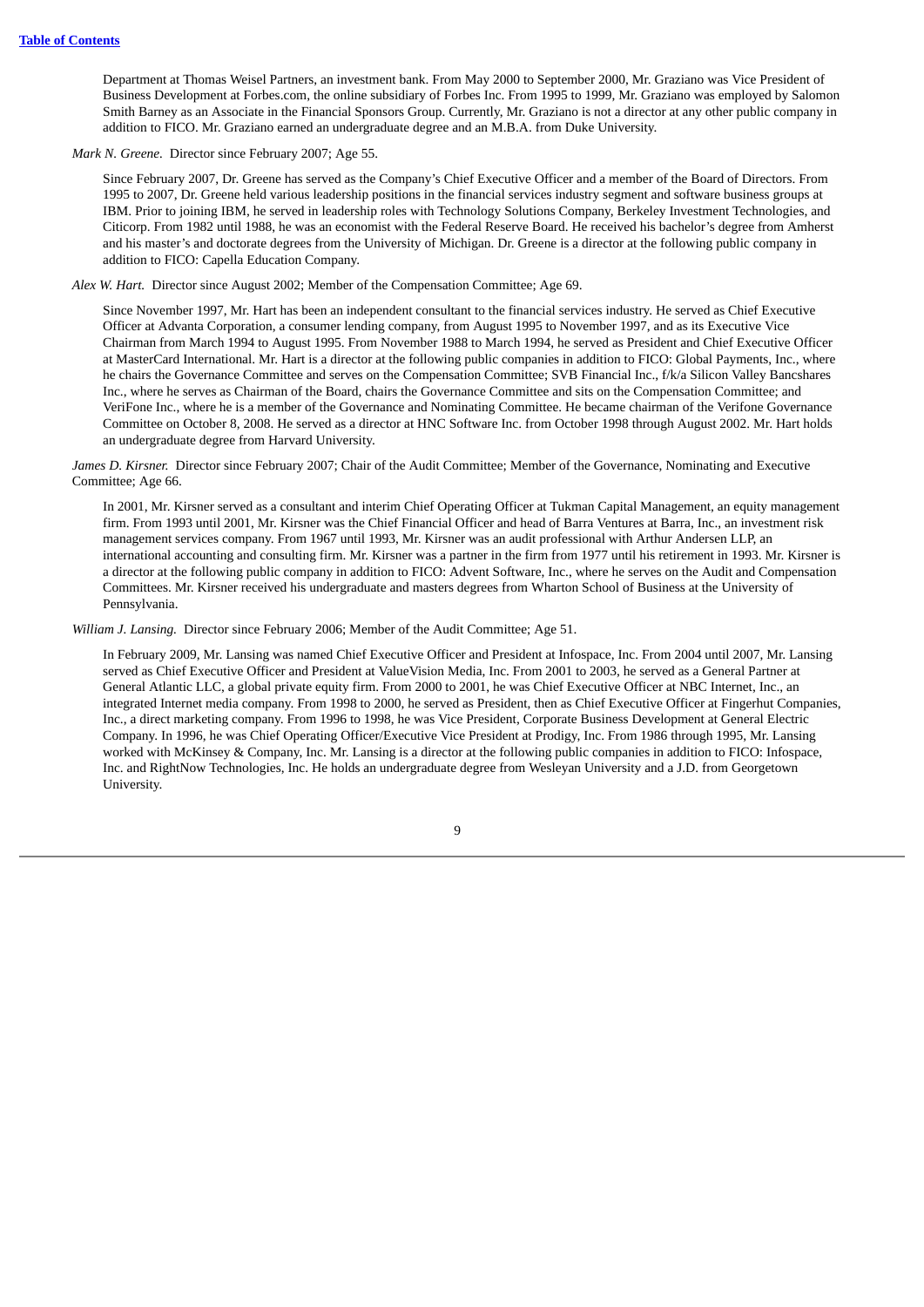*Rahul N. Merchant.* New Nominee; Age 53.

Since 2009, Mr. Merchant has been a partner at Exigen Capital, a private equity firm based in New York City. From 2006 until 2008, Mr. Merchant was Executive Vice President, Chief Information Officer and Member of the Executive Committee at Fannie Mae. In this role, he led and transformed Technology and Operations groups. From 2000 until 2006, Mr. Merchant was Senior Vice President and Chief Technology Officer at Merrill Lynch & Co. Mr. Merchant has also held senior leadership positions at Cooper Neff and Associates, Lehman Brothers, Sanwa Financial Products and Dresdner Bank. Currently, Mr. Merchant is a director at the following public companies: Sun Microsystems, Inc. and Level 3 Communications, Inc. Mr. Merchant holds an undergraduate degree from Bombay University and masters degrees from Memphis University and Temple University.

*Margaret L. Taylor.* Director since December 1999; Chair of the Compensation Committee; Member of the Governance, Nominating and Executive Committee; Age 58.

Since 2000, Ms. Taylor has served as a Managing Partner at B Cubed Ventures LLC, a venture capital investment management firm. From 1999 to 2005, Ms. Taylor served as President at PeopleSoft Investments, Inc., an investment management subsidiary of PeopleSoft, Inc., a developer of enterprise client/server application software products. From 1989 until 1999, she was a Senior Vice President at PeopleSoft, Inc. From 1986 to 1988 she was Vice President, Trust and Investment Management at Hibernia Bank. Currently, Ms. Taylor is not a director at any other public company in addition to FICO. She holds an undergraduate degree from Lone Mountain College in San Francisco, California.

*Duane E. White.* Director since 2009; Member of the Compensation Committee; Age 54.

Since 2006, Mr. White has served as a Managing Director at Polihua Holdings LLC, a consulting firm working with companies in the financial services and healthcare industries. Through his position with Polihua Holdings, Mr. White was a consultant to Total System Services, Inc. ("TSYS"), leading TSYS's healthcare initiatives, and continued this role in an employee capacity as President of TSYS's healthcare division commencing in June 2007. Mr. White ceased to be an employee at TSYS on January 31, 2009, but continues to work with this company as a consultant through Polihua Holdings. From 2002 to 2006, Mr. White was with UnitedHealth Group ("UHG") as Chief Operating Officer for Exante Financial Services, a financial services start-up company within UHG. Prior to UHG, Mr. White served as Director of the specialty finance group at Marquette Financial Companies from 2000 to 2002, and as Executive Vice President of corporate services at Arcadia Financial Ltd. from 1997 to 2000. Currently, Mr. White does not serve on any other public board in addition to FICO. Mr. White received an undergraduate degree from the University of Wisconsin — Eau Claire and an M.B.A. from Harvard University.

#### **Recommendation of the Board of Directors**

#### <span id="page-14-0"></span>**THE BOARD OF DIRECTORS RECOMMENDS A VOTE "FOR" THE ELECTION OF EACH OF THE NOMINEES LISTED ABOVE.**

#### **PROPOSALS 2 AND 3**

#### **ADOPTION OF AMENDMENTS TO THE COMPANY'S CERTIFICATE AND BYLAWS REGARDING DIRECTOR ELECTIONS**

The Company's stockholders are being asked to consider two separate but related changes to the way in which nominees are elected as directors. Currently, directors are elected under a plurality voting system, in which the nominees who receive the most votes are elected as directors. In addition, stockholders are permitted to cumulate their votes in the election of directors, which means that a stockholder may cast all of his or her votes for a single director nominee, or may distribute those votes among some or all of the director nominees as the stockholder chooses.

The Board has unanimously recommended that the stockholders adopt amendments to the Company's restated certificate of incorporation (the "Certificate") and bylaws (the "Bylaws") relating to director elections. The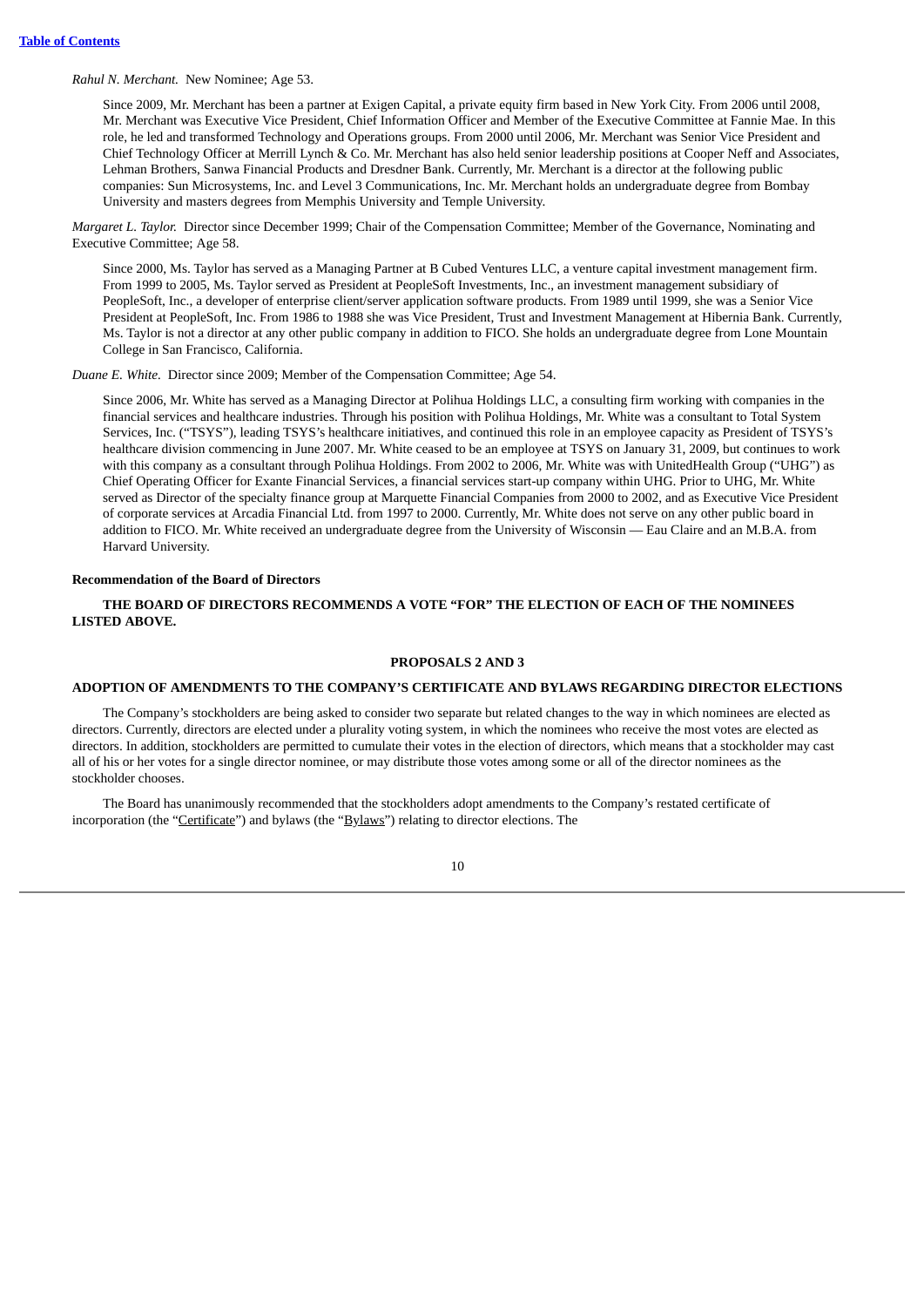amendment to the Certificate will eliminate cumulative voting in the election of directors. The amendment to the Bylaws, which is contingent upon passage of the proposal to eliminate cumulative voting, will implement a majority voting standard for directors in uncontested elections. In contested elections (elections in which the number of nominees exceeds the number of directors to be elected), directors would continue to be elected by a plurality vote of stockholders.

The Board has determined that, taken together, these proposed amendments represent a balanced and integrated approach designed to provide all of the Company's stockholders a meaningful voice in the election of directors. Together, the amendments provide stockholders an effective way in which to exercise their voting rights in director elections and to ensure that the directors continue to represent all of the Company's stockholders. In addition, the amendments reduce the possibility that a minority stockholder or stockholder group could elect a director that is focused on one stockholder's special interests rather than on the broad interests of all of the Company's stockholders. Because these amendments are designed to work together, the implementation of Proposal 3 (the proposal to amend the Bylaws to implement majority voting in uncontested director elections), is conditioned upon stockholder approval of Proposal 2 (the proposal to amend the Certificate to eliminate cumulative voting in director elections). Accordingly, unless Proposal 2 is passed, Proposal 3 will not be implemented regardless of the outcome of the vote thereon.

<span id="page-15-0"></span>More specific information relating to these important proposals is set forth under the descriptions of Proposal 2 and Proposal 3 set forth below.

#### **PROPOSAL 2**

#### **ADOPTION OF AMENDMENT TO CERTIFICATE TO ELIMINATE CUMULATIVE VOTING IN DIRECTOR ELECTIONS**

The Board unanimously recommends that the stockholders approve and adopt the amendment to Article 7 of the Certificate that would eliminate the right of the Company's stockholders to cumulate their votes in the election of directors. The text of Article 7, as proposed to be amended, would be as follows:

"7. No holder of stock of the corporation, or of any class or classes or of a series or series thereof, shall be entitled to cumulate votes for the election of directors of the corporation."

Under Delaware law, stockholders do not have the right to cumulatively vote their shares in any election of directors unless a company's certificate of incorporation provides otherwise. Article 7 of the Certificate currently expressly authorizes cumulative voting. Cumulative voting enables a stockholder to cumulate voting power to give one nominee a number of votes equal to the number of directors to be elected, multiplied by the number of shares held by that stockholder, or to distribute those votes among two or more nominees. The effect of cumulative voting is to potentially allow a stockholder that holds less than a majority of the outstanding voting power to elect one or more directors. For example, since nine directors are to be elected at this year's annual meeting, stockholders together holding a relatively small percentage of the outstanding common shares could elect one director who may not be supported by the vast majority of the Company's stockholders by merely cumulating and casting their votes for a single director nominee.

The board believes that each director is responsible to all of the Company's stockholders, and not just to a minority stockholder group that has cumulatively voted their common shares and that may have special interests contrary to those of the broader group of the Company's stockholders. The election of directors who view themselves as representing a particular minority stockholder group could result in partisanship and discord on the Board, and may impair the ability of the directors to act in the best interests of the Company and all of its stockholders.

In addition, as described under the discussion of Proposal 3 below, the Board is asking stockholders to consider the adoption of an amendment to the Bylaws to implement a majority voting standard for uncontested elections of directors. Consistent with the Board's belief that the best long-term interest of all of the Company's stockholders will be served by the elimination of cumulative voting, the Board also believes that in all but contested elections of directors, the approval of a majority of the votes cast should be required for the election of members of the Board.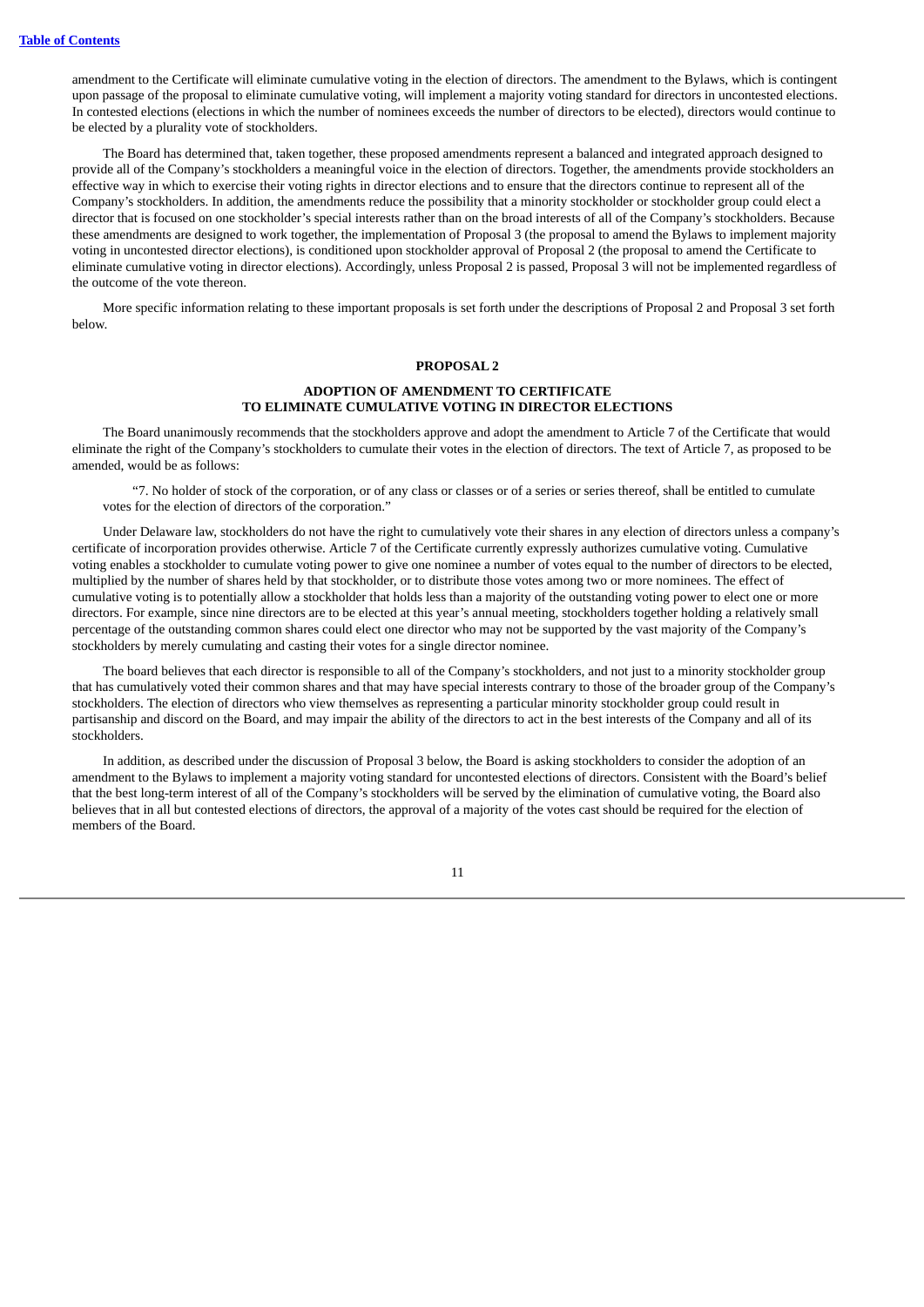However, should the Company's stockholders elect to retain cumulative voting, the Company will not implement a majority voting standard in the election of directors. The Company believes that cumulative voting is incompatible with the objectives of a majority voting standard because cumulative voting empowers stockholders with less than a majority of the shares to determine the directors on the Board while majority voting seeks to hold directors accountable to those with a majority of shares voting.

Accordingly, the Board has determined that it is appropriate and in the best interests of the Company and its stockholders to eliminate cumulative voting in director elections. The proposal to eliminate cumulative voting is not in response to any known stockholder efforts to remove any director or otherwise gain representation on the Board. Further, the recommendation to eliminate cumulative voting in director elections is not part of a plan by the Company's management to adopt a series of anti-takeover amendments to the Company's Certificate or Bylaws, and management has no present intention to propose other anti-takeover measures in future proxy solicitations.

The Board believes that the elimination of cumulative voting, together with the adoption of a majority voting standard in uncontested director elections, supports the Company's commitment to strong corporate governance, as well as a focused approach to manage the Company for the long-term benefit of all of its constituents.

If adopted, the amendment to the Certificate to eliminate cumulative voting in director elections will become effective upon filing with the Secretary of State of Delaware, which is expected to occur promptly following the stockholder vote.

#### **Vote Required**

Approval of this Proposal 2 requires the affirmative vote of a majority of the shares outstanding and entitled to vote. Abstentions, broker non-votes, and shares not in attendance and not voted at the annual meeting will have the same effect as votes against this Proposal 2. Because the implementation of Proposal 3 is expressly conditioned upon the approval of this Proposal 2, a vote against this Proposal 2 will also have the effect of a vote against Proposal 3. Unless otherwise directed, shares represented by proxy will be voted **"FOR"** the approval of this Proposal 2.

#### **Recommendation of the Board of Directors**

#### <span id="page-16-0"></span>**THE BOARD OF DIRECTORS RECOMMENDS A VOTE "FOR" PROPOSAL 2 TO ADOPT AN AMENDMENT TO THE CERTIFICATE TO ELIMINATE THE RIGHT OF STOCKHOLDERS TO VOTE CUMULATIVELY IN DIRECTOR ELECTIONS.**

#### **PROPOSAL 3**

#### **ADOPTION OF AMENDMENT TO BYLAWS TO REQUIRE MAJORITY VOTING IN UNCONTESTED DIRECTOR ELECTIONS**

The Board recommends that the stockholders approve amendments to the Bylaws to change the standard for the election of directors in uncontested elections from a plurality voting standard to a majority voting standard.

Under the current plurality vote standard, a nominee for director in an election can be elected or re-elected with as little as a single affirmative vote, even while a substantial majority of the votes cast are "withheld" from that nominee. The proposed majority vote standard would require that a nominee for director in an uncontested election receive more votes "for" that nominee than "against" that nominee. Abstentions will not be counted "for" or "against" a candidate. If however, the number of nominees for election exceeds the number of directors to be elected in that year, then a plurality voting standard will apply and the candidates receiving the greatest number of votes will be elected.

The Board believes that a majority voting standard in uncontested director elections is the more equitable standard and will strengthen the director nomination process and enhance director accountability. In addition, the Board believes that the adoption of a majority voting standard in uncontested director elections, coupled with the elimination of cumulative voting outlined in Proposal 2 in this proxy statement, will give stockholders a greater voice in determining the composition of the Board.

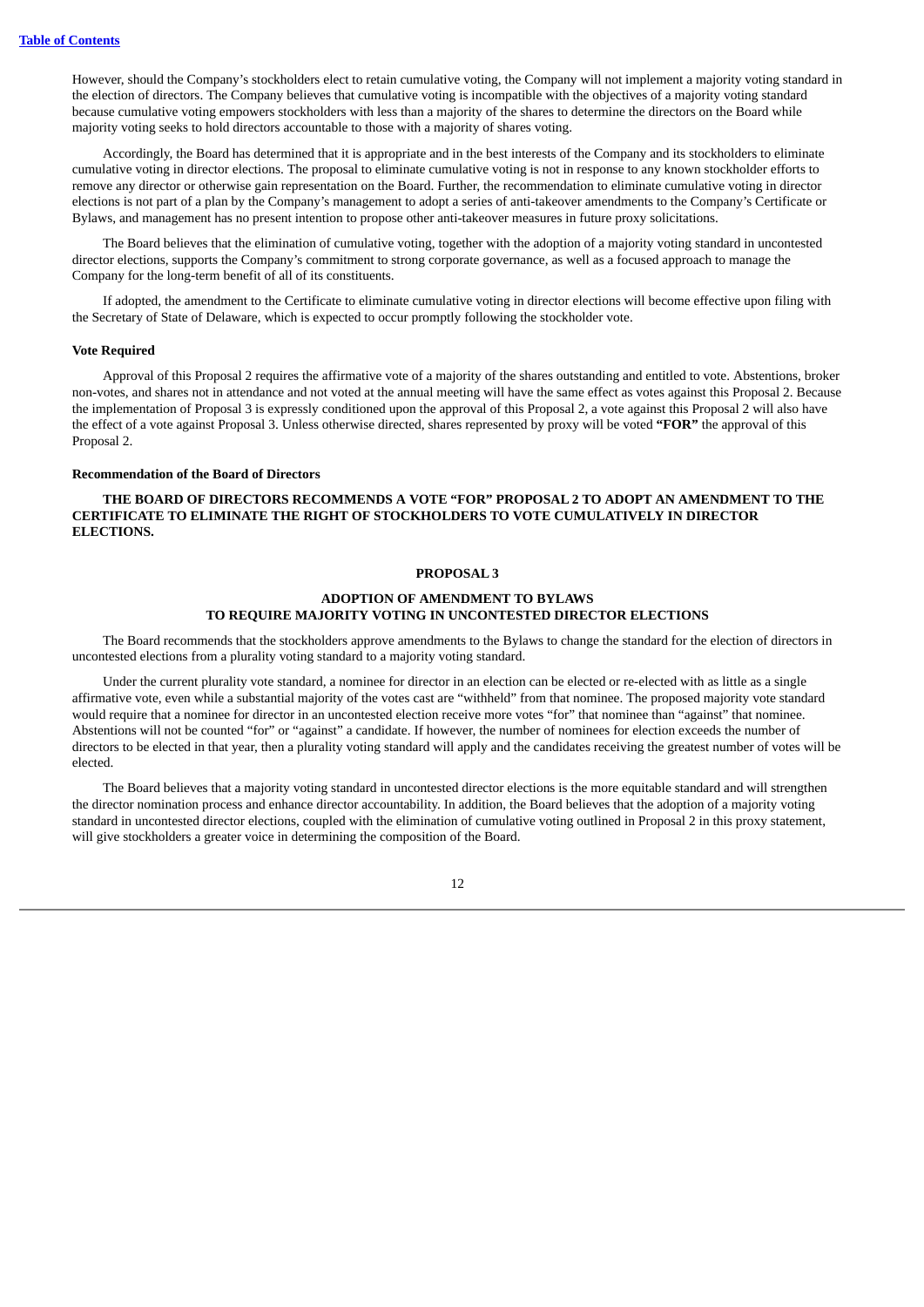If this Proposal 3 is adopted and implemented, the Board will adopt a Policy on Director Elections that would require any nominee for election as a director of the Company to submit an irrevocable letter of resignation as a condition to being named as such nominee, which resignation will be effective if (i) the nominee fails to receive a sufficient number of votes to be elected and (ii) the Board accepts such resignation. Such resignation would be considered by the Board, and the Board would be required to either accept or reject such resignation within 90 days from the certification of the election results.

This description of the proposed amendments to the Bylaws is only a summary and is qualified in its entirety by reference to the actual text of the proposed amendments, as reflected in the attachment marked as Appendix A to this proxy statement.

#### The implementation of this Proposal 3 is expressly conditioned upon the approval by stockholders of Proposal 2, which proposes the adoption of an amendment to the Certificate to eliminate cumulative voting in director elections. This Proposal 3 will be implemented only if approved by the stockholders at the annual meeting and, further, only if Proposal 2 is also approved by the **stockholders at the annual meeting.**

#### **Vote Required**

Approval of this Proposal 3 requires the affirmative vote of a majority of the shares present or represented by proxy and entitled to vote at the annual meeting. Abstentions and broker non-votes will have the same effect as votes against this Proposal 3. Unless otherwise directed, common shares represented by proxy will be voted **"FOR"** the approval of this Proposal 3.

#### **Recommendation of the Board of Directors**

#### <span id="page-17-0"></span>**THE BOARD OF DIRECTORS RECOMMENDS A VOTE "FOR" PROPOSAL 3 TO ADOPT AMENDMENTS TO THE BYLAWS TO IMPLEMENT MAJORITY VOTING IN UNCONTESTED DIRECTOR ELECTIONS.**

#### **PROPOSAL 4**

#### **RATIFICATION OF INDEPENDENT REGISTERED PUBLIC ACCOUNTING FIRM**

<span id="page-17-1"></span>It is the responsibility of the Audit Committee to select and retain independent auditors. Our Audit Committee has appointed Deloitte as our independent auditors for the Company's fiscal year ending September 30, 2010. Although stockholder ratification of the Audit Committee's selection of independent auditors is not required by our Bylaws or otherwise, we are submitting the selection of Deloitte to stockholder ratification so that our stockholders may participate in this important corporate decision. If not ratified, the Audit Committee will reconsider the selection, although the Audit Committee will not be required to select different independent auditors for the Company.

Representatives of Deloitte will be present at the Annual Meeting and will have an opportunity to make a statement and respond to questions from stockholders present at the meeting.

#### **Audit and Non-Audit Fees**

The following table presents fees for professional audit services rendered by the Company's independent auditors for the fiscal years ended September 30, 2009, and September 30, 2008, for the audit of our annual financial statements for, and fees for other services rendered by, the firm during those respective periods.

|                           | 2009        | 2008        |
|---------------------------|-------------|-------------|
| <b>Audit Fees</b>         | \$2,269,000 | \$2,653,000 |
| <b>Audit-Related Fees</b> | 629,000     | 1,117,000   |
| <b>Tax Fees</b>           | 115,000     | 253,000     |
| All Other Fees            | 2,000       | 2,000       |
| Total                     | \$3,015,000 | \$4,025,000 |
|                           |             |             |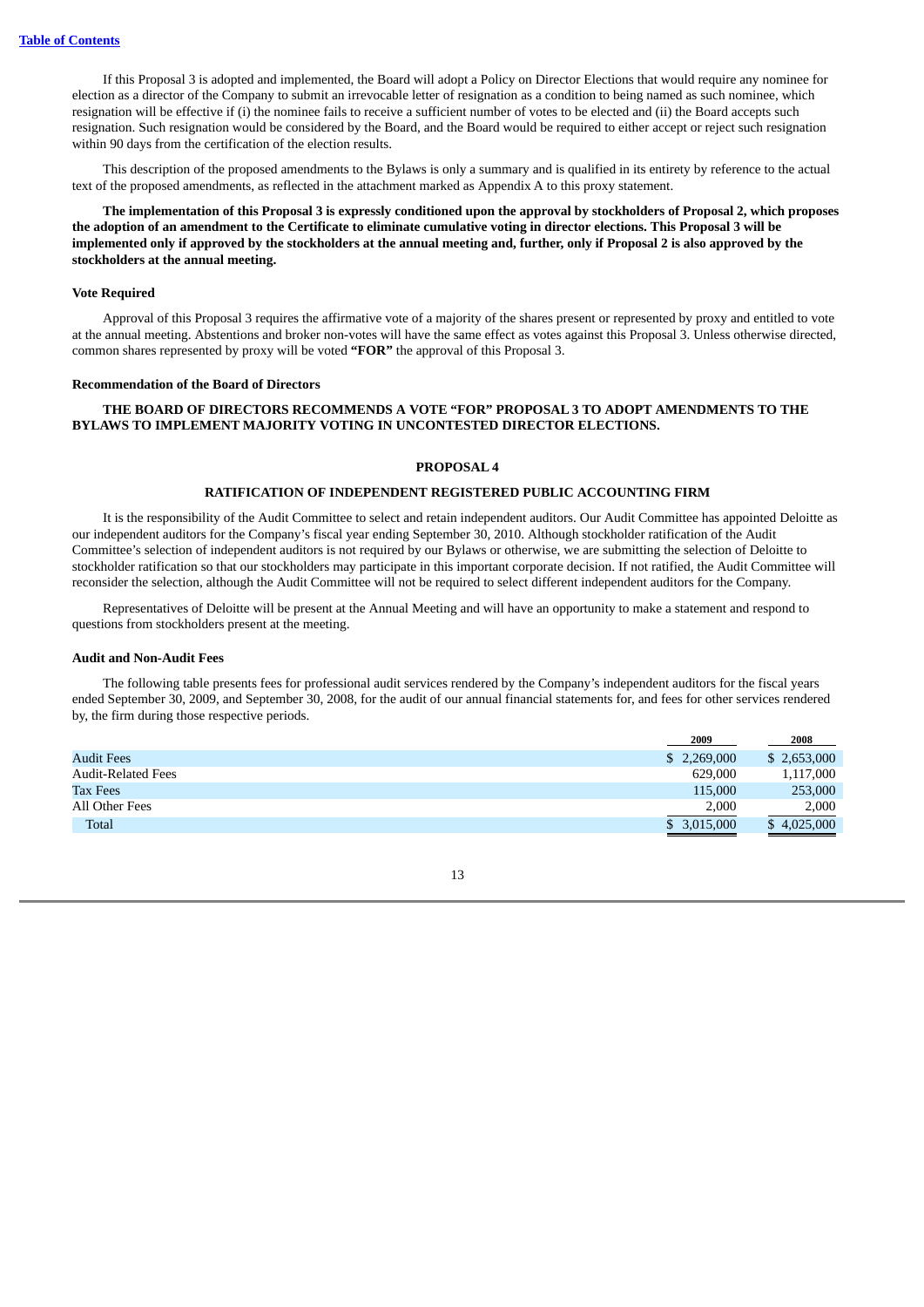*Audit Fees.* Audit fees consisted of fees for services rendered in connection with the annual audit of our consolidated financial statements, quarterly reviews of financial statements included in our quarterly reports on Form 10-Q, and the audit of internal control over financial reporting. Audit fees also consisted of services provided in connection with statutory audits, consultation on accounting matters and SEC registration statement services.

*Audit-Related Fees.* Audit-related fees consisted principally of fees for audits of financial statements of employee benefit plans, vendor compliance audits, due diligence related to acquisitions, and fees related to operational system attestation services.

*Tax Fees.* Tax services consisted of fees for tax consultation and tax compliance services.

Our Audit Committee considers whether the provision of services other than for audit fees is compatible with maintaining our independent auditor's independence, and has determined that these services for fiscal 2009 and 2008 were compatible. None of the services described above were approved by the Audit Committee pursuant to the exception provided by paragraph (c)(7)(i)(C) of Rule 2-01 of Regulation S-X under the Exchange Act.

#### **Policy on Audit Committee Preapproval of Audit and Non-Audit Services of Independent Auditors**

Our Audit Committee is responsible for appointing, setting compensation, and overseeing the work of the independent auditors. The Audit Committee has established a policy regarding preapproval of all audit and permitted non-audit services provided by the independent auditors.

On an ongoing basis, management communicates specific projects and categories of service for which it requests the advance approval of the Audit Committee. The Audit Committee reviews these requests and advises management if the Audit Committee approves the engagement of the independent auditors. On a periodic basis, management reports to the Audit Committee regarding the actual spending for such projects and services compared to the approved amounts. The Audit Committee may also delegate the ability to preapprove audit and permitted non-audit services to a subcommittee consisting of one or more members, provided that any such preapprovals are reported on at the next Audit Committee meeting.

#### **Vote Required**

The affirmative vote of a majority of the shares present and entitled to vote is required to ratify this proposal.

#### **Recommendation of the Board of Directors**

<span id="page-18-0"></span>**THE BOARD OF DIRECTORS RECOMMENDS A VOTE "FOR" THE RATIFICATION OF DELOITTE & TOUCHE LLP AS THE COMPANY'S INDEPENDENT REGISTERED PUBLIC ACCOUNTING FIRM FOR THE FISCAL YEAR ENDING SEPTEMBER 30, 2010.**

#### **CERTAIN RELATIONSHIPS AND RELATED TRANSACTIONS**

#### **How does FICO determine if a director is independent?**

Our Board of Directors has determined that all of the current directors except Dr. Greene, as well as the new director nominee, Mr. Merchant, meet its independence standards, which are set forth in the Corporate Governance Guidelines on our website at *www.fico.com*. The Board defines an independent director as one who has no material relationship with the Company and its subsidiaries either directly or as a partner, shareholder or officer of an organization that has a relationship with the Company. In addition, independent directors must meet the requirements to be considered independent directors as defined under the current rules of the NYSE.

#### Are there any directors who are not independent or nominees who are not expected to be independent at the time of their election?

Yes. Dr. Greene is not independent, as he is employed by us as our CEO.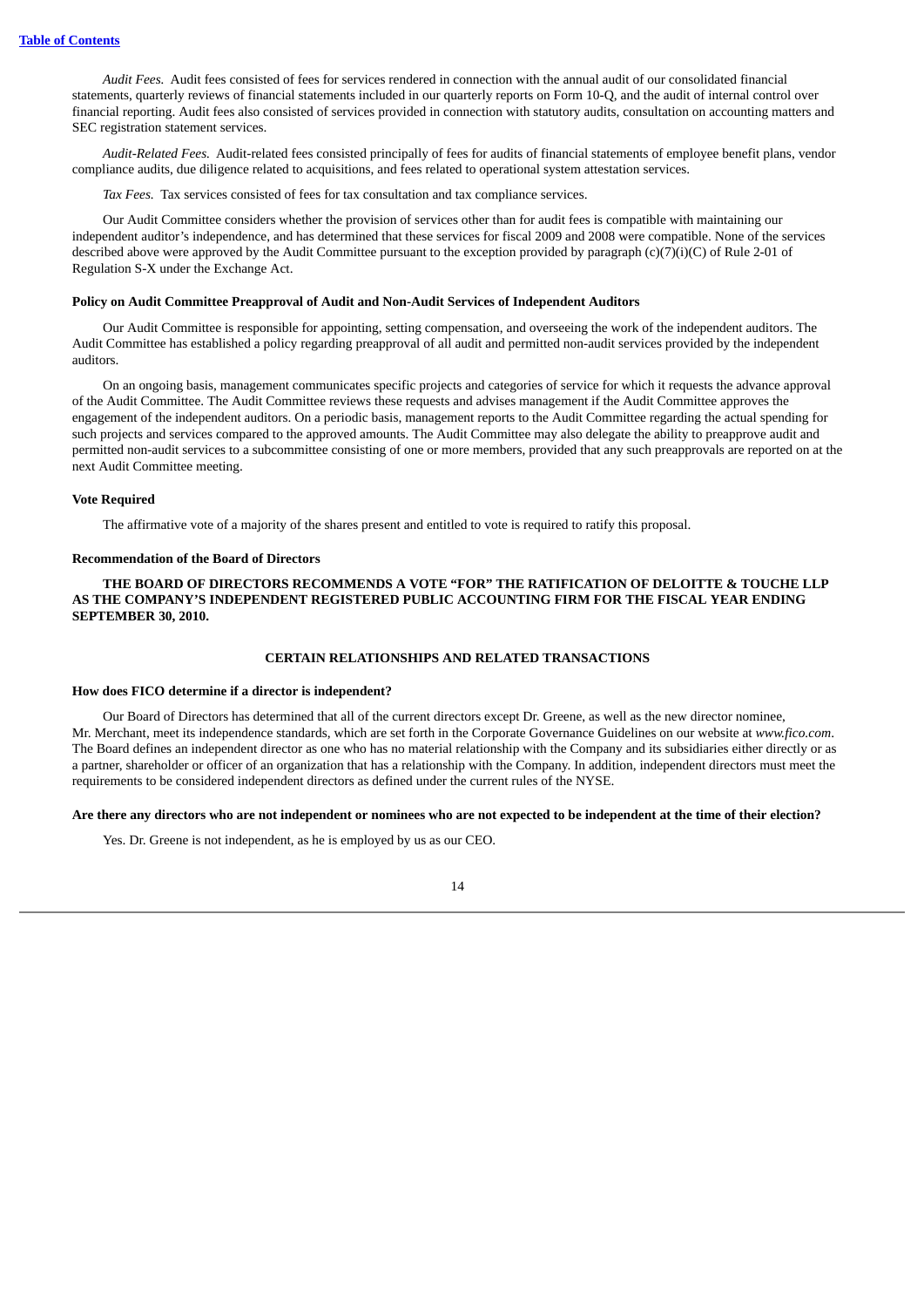#### Are there any family relationships between any of the nominees, continuing directors and executive officers of FICO?

No.

#### **How does FICO determine if a transaction includes a related person?**

We maintain a written policy for the approval of any related person transactions that we are required to report in the annual proxy statement. A related person, for purposes of our policy, means:

- Any person who is, or at any time since the beginning of our last fiscal year was, a director or executive officer or a nominee for director;
- Any person known to be the beneficial owner of more than 5% of our Common Stock; or
- Any immediate family member of the foregoing persons.

"Immediate family members" include children, stepchildren, parents, stepparents, spouses, siblings, mothers- and fathers-in-law, sonsand daughters-in-law, brothers- and sisters-in-law and any other person (other than a tenant or employee) sharing the household of one of these individuals.

Under the Related Persons Transaction Policy, any transaction, arrangement or relationship between us and a related person must be reviewed by the Audit Committee, except that the following transactions, arrangements or relationships are exempt under the Policy:

- Payment of compensation by the Company to a Related Person for the Related Person's service to the Company as a director, officer or employee;
- Transactions available to all employees or all shareholders of the Company on the same terms; and
- Transactions, which when aggregated with the amount of all other transactions between the Company and the Related Person or any entity in which the Related Person has an interest, involve less than \$120,000 in a fiscal year.

In determining whether to approve a Related Persons Transaction, the Audit Committee will also consider the following:

- Whether the terms are fair to the Company;
- Whether the transaction is material to the Company;
- The importance of the Related Persons Transaction to the Related Persons;
- The role the Related Person has played in arranging the Related Persons Transaction;
- The structure of the Related Persons Transaction; and
- The interests of all Related Persons in the Related Persons Transaction.

<span id="page-19-0"></span>We will only enter into a Related Persons Transaction if the Audit Committee determines that the Related Persons Transaction is beneficial to the Company, and the terms of the Related Persons Transaction are fair to the Company.

#### **BOARD MEETINGS, COMMITTEES AND ATTENDANCE**

#### **What committees of the Board of Directors does FICO have?**

Our board has three standing committees: Audit, Compensation, and Governance, Nominating and Executive. All of the members of the committees are independent directors under the NYSE listing standards. Each committee's charter expressly provides that the committee has the sole discretion to retain, compensate, and terminate its advisors. Current copies of the charters of the three committees are available on our website at *www.fico.com.*

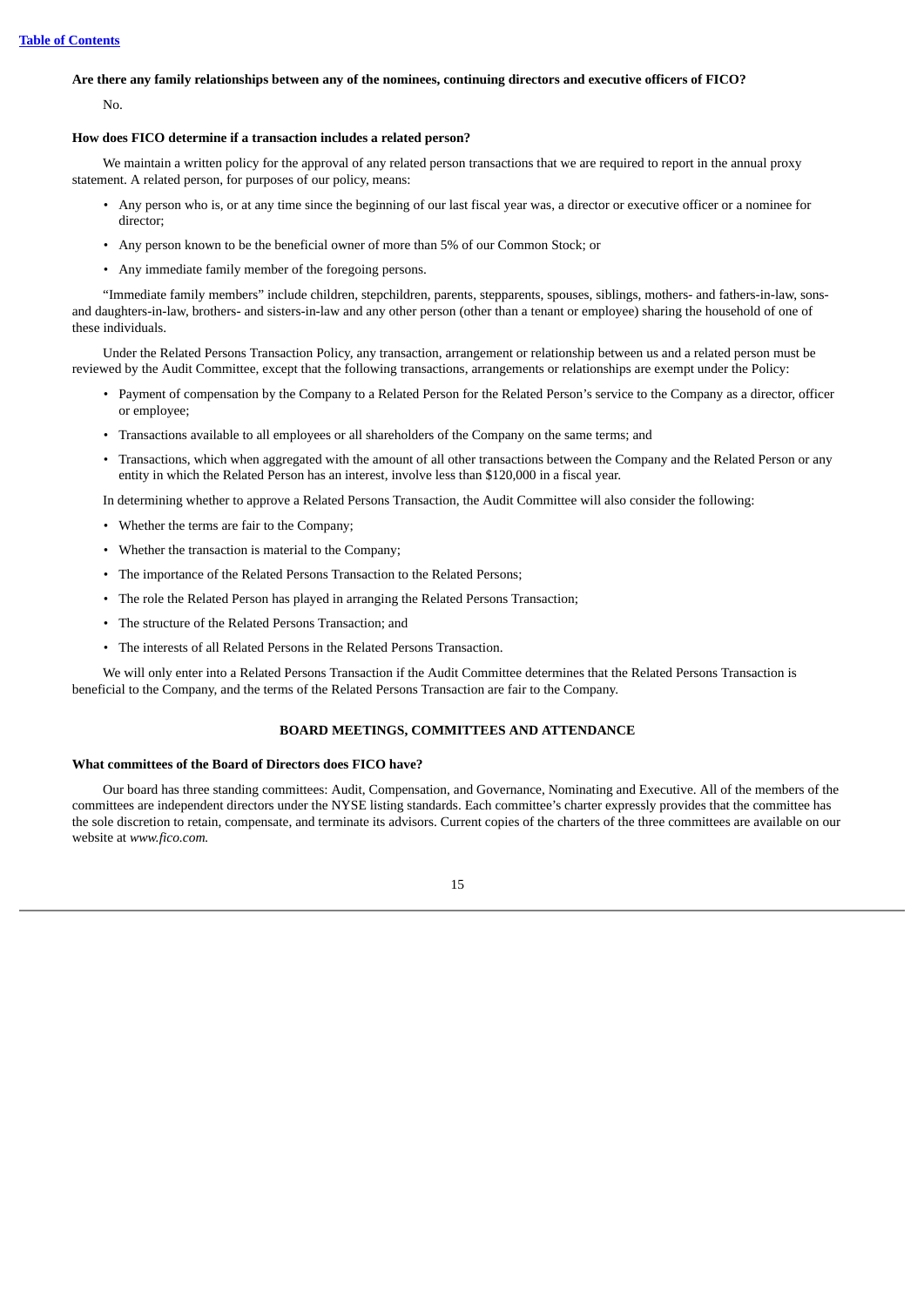**Which directors are on each committee? Who chairs the committees?**

| <b>Name of Nonemployee Director</b> | Audit | Compensation | Governance.<br>Nominating and<br>Executive |
|-------------------------------------|-------|--------------|--------------------------------------------|
| A. George Battle                    |       |              | C                                          |
| Nicholas F. Graziano                | Х     |              |                                            |
| Alex W. Hart                        |       | X            |                                            |
| James D. Kirsner                    | C     |              | X                                          |
| William J. Lansing                  | X     |              |                                            |
| Allan Z. Loren1                     |       | Х            |                                            |
| John S. McFarlane <sup>2</sup>      | X     |              |                                            |
| Margaret L. Taylor                  |       |              | X                                          |
| Duane E. White                      |       | X            |                                            |

 $C =$ Chair  $X =$ Committee Member

1 Mr. Loren is not standing for reelection to the Board.

2 Mr. McFarlane is not standing for reelection to the Board.

#### **Audit Committee**

#### **What is the role of the Audit Committee? How often did it meet in fiscal 2009?**

Among other responsibilities, the Audit Committee assists the Board in its oversight of:

- The integrity of our financial statements;
- Compliance with legal and regulatory requirements;
- The adequacy of our internal control over financial reporting; and
- The independence and performance of our internal auditors and independent registered public accountants.

In addition, the Audit Committee has the sole authority to retain, compensate, and terminate the independent registered public accounting firm. During fiscal 2009, the Audit Committee met ten times.

#### **Does the Audit Committee review the audited financial statements with management?**

<span id="page-20-0"></span>Yes, and on an annual basis it provides an Audit Committee Report wherein it states that it recommends to the Board that the audited financial statements be included in our Annual Report on Form 10-K. The Audit Committee Report for this year follows.

#### **REPORT OF THE AUDIT COMMITTEE OF THE BOARD OF DIRECTORS**

The Audit Committee selects and retains an independent registered public accounting firm as the Company's independent auditor and assists the Board in overseeing (1) the integrity of the Company's financial statements, (2) the independent auditor's qualifications and independence, (3) the performance of the Company's internal audit function and independent auditor, and (4) the compliance by the Company with legal and regulatory requirements. The Board of Directors has adopted a written charter for the Audit Committee that addresses the responsibilities of the Audit Committee. This charter is available on the "Investors" page of our website at *www.fico.com*.

While the Audit Committee has the responsibilities and powers set forth in its charter, it is not the duty of the Audit Committee to plan or conduct audits or to determine that the Company's financial statements and disclosures are complete and accurate and are in accordance with generally accepted accounting principles and applicable legal and other requirements. These are the responsibilities of management and the independent auditor. Additionally, in performing its oversight function, the Audit Committee necessarily relies on the work and assurances of, and information provided by, management and the independent auditor.

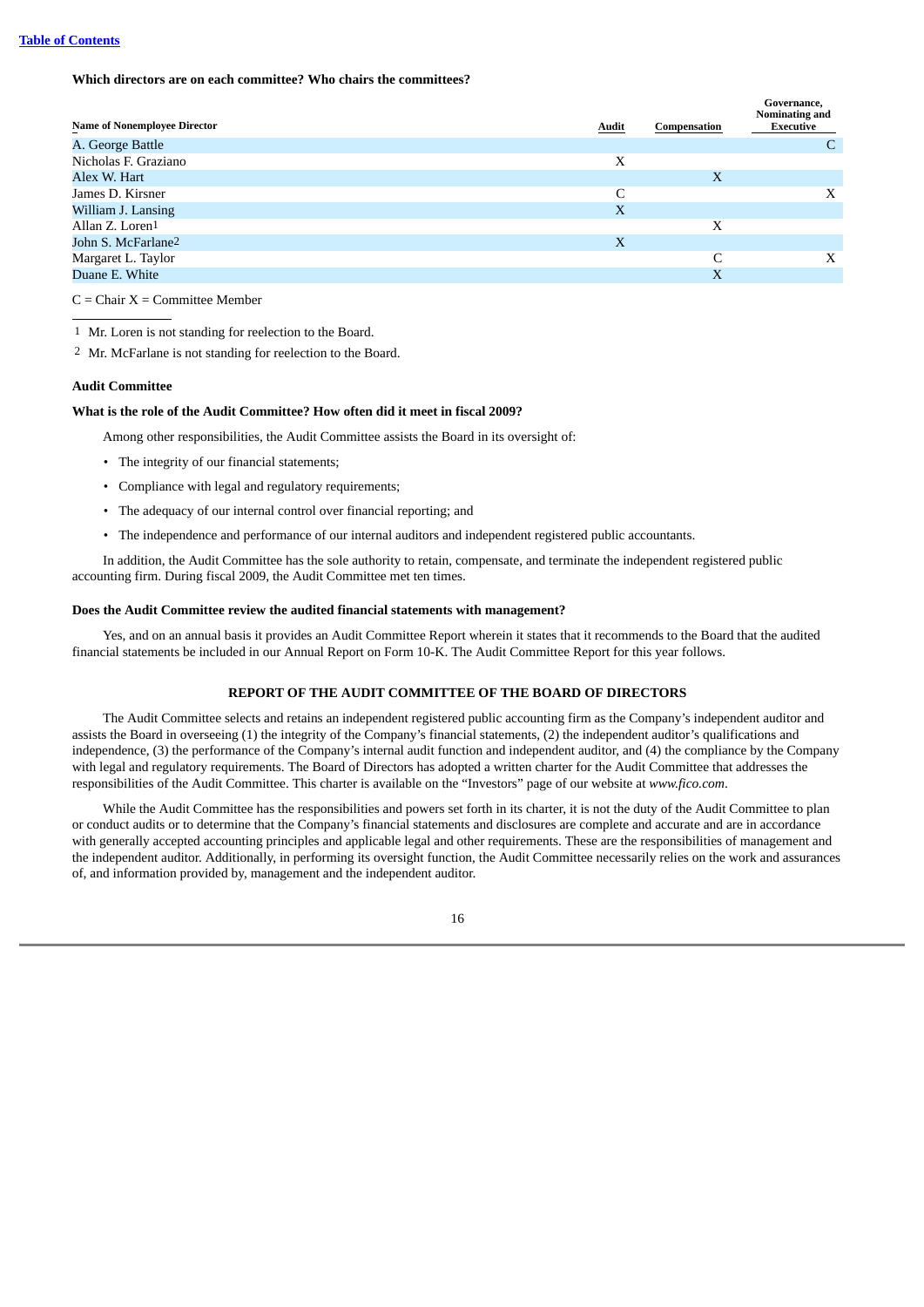Deloitte & Touche LLP ("Deloitte") served as the Company's independent auditor for the fiscal year ended September 30, 2009. In fiscal 2009, the Audit Committee met and held discussions with management and Deloitte on numerous occasions. In fulfilling its oversight responsibilities, the Audit Committee reviewed and discussed with management and Deloitte the Company's quarterly consolidated financial statements prior to the filing of each Quarterly Report on Form 10-Q and the audited consolidated financial statements included in the Annual Report on Form 10-K for the fiscal year ended September 30, 2009. The Audit Committee discussed with Deloitte matters required to be discussed by Statement on Auditing Standards No. 61 (Communication with Audit Committees). Deloitte also provided to the Audit Committee the written disclosures required by applicable requirements of the Public Company Accounting Oversight Board regarding the independent accountant's communications with the Audit Committee concerning independence, and the Audit Committee discussed with Deloitte the firm's independence.

Based upon the Audit Committee's discussions with management and the independent auditor, and the Audit Committee's review of the representations of management and the report of the independent auditor to the Audit Committee, the Audit Committee recommended to the Board of Directors that the audited consolidated financial statements be included in the Company's Annual Report on Form 10-K for the fiscal year ended September 30, 2009, as filed with the SEC.

Submitted by the Audit Committee:

James D. Kirsner, Chair Nicolas F. Graziano William J. Lansing John S. McFarlane

#### **Are all members of the Audit Committee financially literate according to the NYSE standards?**

Yes.

#### Are there any Audit Committee members who meet the SEC standard for being an "audit committee financial expert"?

Yes. All of our Audit Committee members have been determined to be "audit committee financial experts" under the SEC regulations.

#### **Is the Audit Committee charter available on the Internet?**

Yes. The Audit Committee Charter is available on our website at *www.fico.com* on the "Investors" page.

#### **Compensation Committee**

#### **What is the role of the Compensation Committee? How often did it meet in fiscal 2009?**

Among other responsibilities, the Compensation Committee:

- Determines all aspects of compensation of our executive officers;
- Administers our 1992 Long-term Incentive Plan ("LTIP") and 2003 Employment Inducement Award Plan ("EIAP"); and
- Makes recommendations concerning various employee benefit programs.

The Compensation Committee met seven times in fiscal 2009.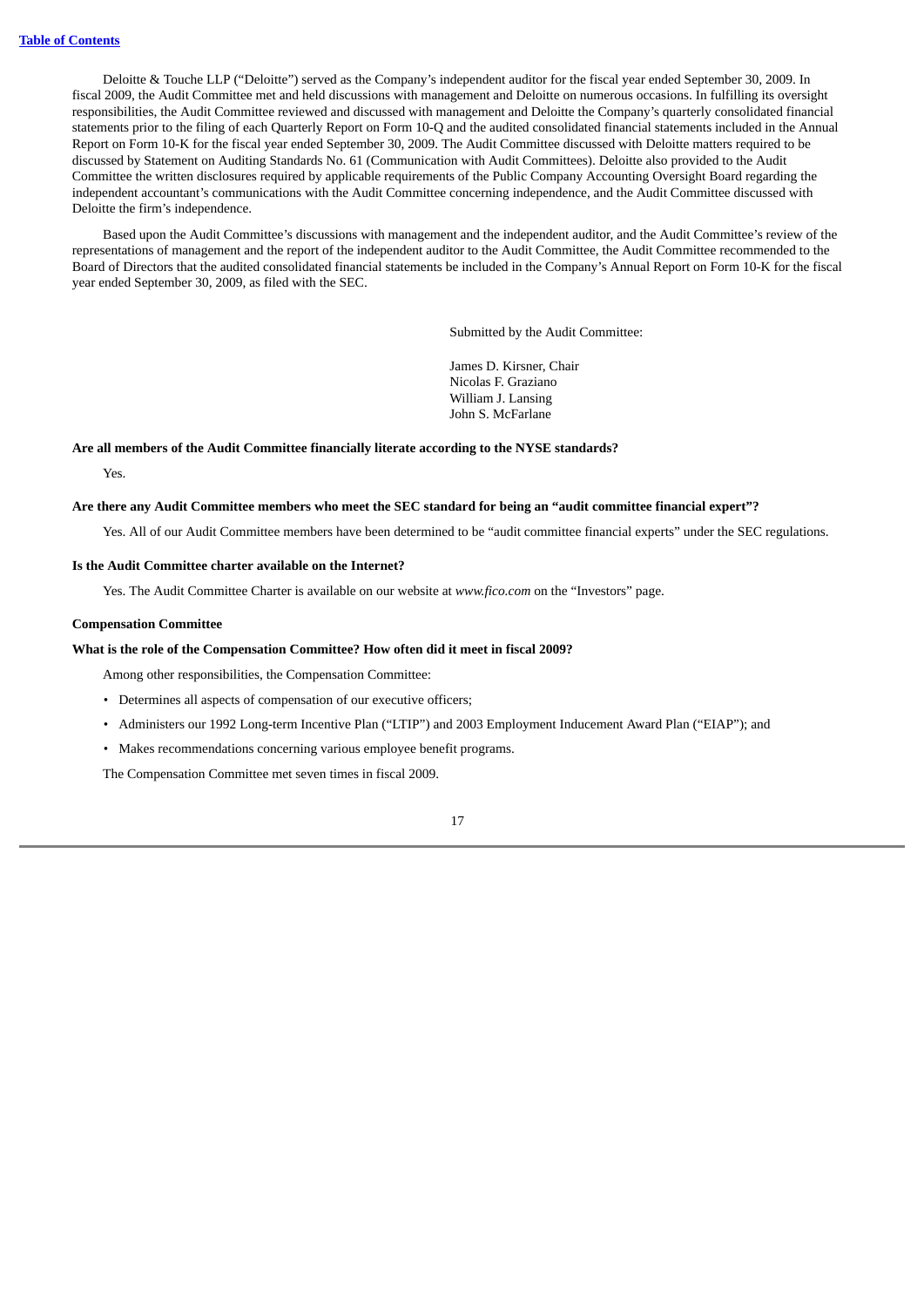#### **Compensation Committee Interlocks and Insider Participation**

Tony J. Christianson, Alex W. Hart, Allan Z. Loren, Margaret L. Taylor, and Duane E. White served as members of our Compensation Committee during the fiscal year ended September 30, 2009. Messrs. Christianson, Hart, Loren, and White and Ms. Taylor are and were nonemployee directors. No executive officer serves, or in the past has served, as a member of the Board of Directors or Compensation Committee of any entity that has any of its executive officers serving as a member of our Board of Directors or Compensation Committee.

#### **Is the Compensation Committee Charter available on the Internet?**

Yes. The Compensation Committee Charter is available on our website at *www.fico.com* on the "Investors" page.

#### **Governance, Nominating and Executive Committee**

#### What is the role of the Governance, Nominating and Executive Committee? How many times did it meet in fiscal 2009?

Among other responsibilities, the Governance, Nominating and Executive Committee:

- Reviews annually with the Board the composition of the Board, the requisite skills and characteristics of new Board members, and the performance and continued tenure of incumbent Board members;
- Seeks individuals qualified to become Board members for recommendation to the Board;
- Develops and recommends to the Board the criteria for identifying and evaluating director candidates, and recommends candidates for election or reelection to the Board;
- Establishes the agenda for each Board meeting in cooperation with the CEO and appropriate senior management;
- Recommends the membership of the Audit and Compensation Committees;
- Reviews and assesses the adequacy of the Corporate Governance Guidelines and recommends any proposed changes to the Board for approval;
- Receives recommendations of the Compensation Committee with respect to the form and amount of director compensation, and, jointly with the Compensation Committee, recommends changes in director compensation to the Board;
- Takes action between meetings and subject to defined limits with respect to investment, budget and capital and exploratory expenditure matters arising in the normal course of the Company's business; and
- Takes action between meetings and subject to defined limits to sell, lease, pledge, mortgage or otherwise dispose of property or assets of the Company.

During fiscal 2009, the Governance, Nominating and Executive Committee met four times.

#### **Is the Governance, Nominating and Executive Committee Charter available on the Internet?**

Yes. The Governance, Nominating and Executive Committee Charter is available on our website at *www.fico.com* on the "Investors" page.

#### How many times did the Board of Directors meet in fiscal 2009? What is the attendance record of the directors?

During fiscal 2009, the Board of Directors met twelve times. Each director attended at least 75% of the aggregate of the total number of meetings of the Board of Directors and the total number of meetings held by all committees of the Board on which he or she served. Health permitting, all Board members are expected to attend our Annual Meeting. All directors attended the 2009 Annual Meeting except one, due to illness.

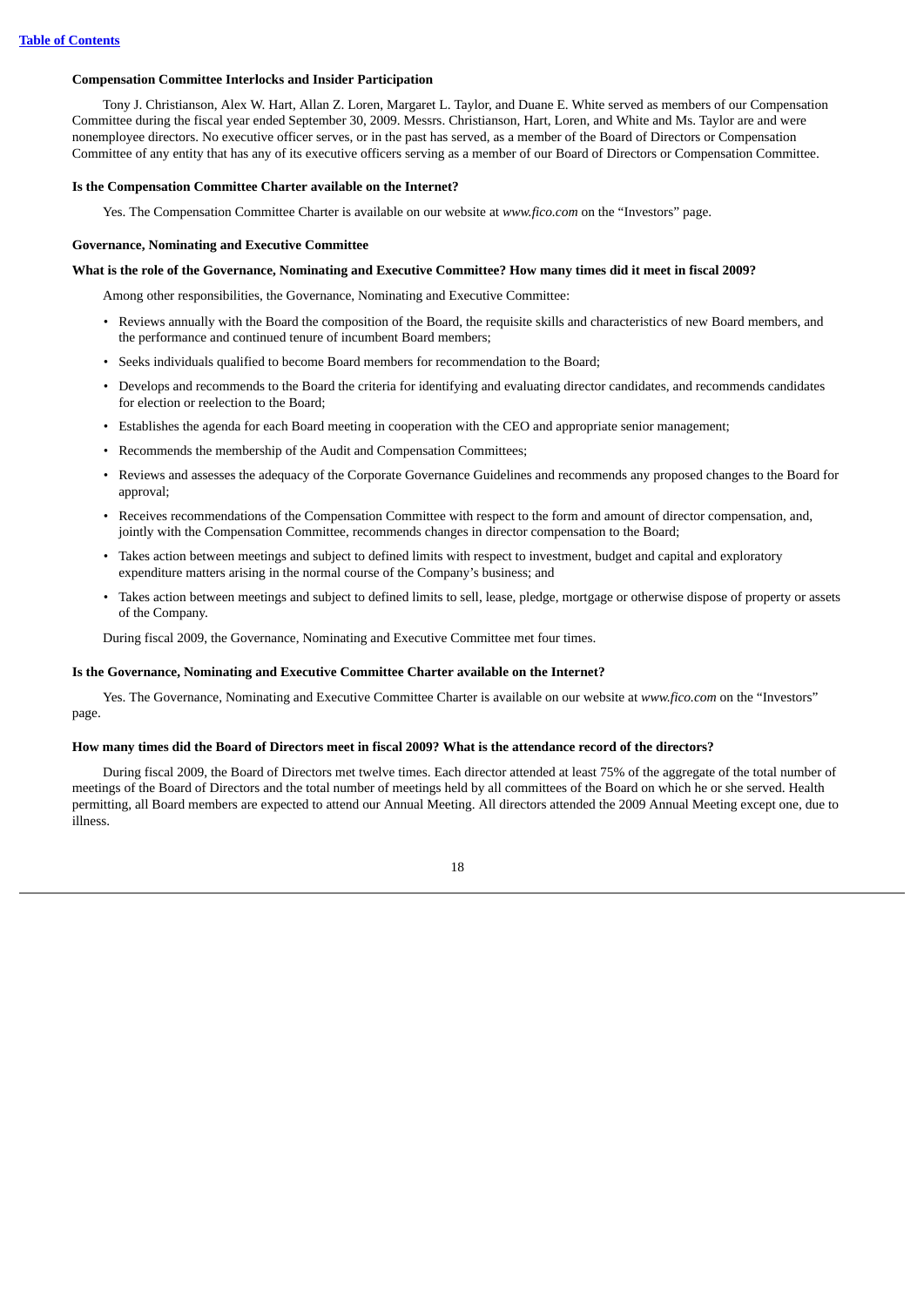#### **What do I do if I want to communicate with members of the Board of Directors?**

Stockholders and other interested parties may communicate with nonmanagement directors by sending written communications to the Board of Directors or specified individual directors by addressing their communications to the Corporate Secretary, Fair Isaac Corporation, 901 Marquette Avenue, Suite 3200, Minneapolis, Minnesota 55402-3232. The communications will be collected by the Corporate Secretary and delivered, in the form received, to the presiding director, or, if so addressed, to a specified director.

#### **Do the independent members of the Board of Directors meet in executive sessions?**

Our Corporate Governance Guidelines provide that independent directors will meet in executive session without the Chief Executive Officer or other management present at each regular Board meeting. A. George Battle, the Chairman of the Board, is independent and presides at executive sessions held in accordance with our Corporate Governance Guidelines. In fiscal 2009, the Board held five executive sessions with no management directors or management present.

#### **DIRECTOR COMPENSATION FOR 2009**

<span id="page-23-0"></span>The table below summarizes the compensation paid by the Company to each non-employee director for the year ended September 30, 2009.

| Name(a)                            | Fees<br><b>Earned or</b><br>Paid in<br>Cash<br>$($)$<br>(b) | <b>Stock</b><br>Awards<br>$(s)$<br>(c) | Option<br>Awards<br>$($ \$)1, 2<br>(d) | <b>Non-Equity</b><br><b>Incentive Plan</b><br>Compensation<br>(S)<br>(e) | Change in<br>Pension<br>Value and<br>Nonqualified<br><b>Deferred</b><br>Compensation<br>Earnings<br>(S)<br>(f) | <b>All Other</b><br>Compensation<br>(S)<br>(g) | Total<br>(\$)<br>(h) |
|------------------------------------|-------------------------------------------------------------|----------------------------------------|----------------------------------------|--------------------------------------------------------------------------|----------------------------------------------------------------------------------------------------------------|------------------------------------------------|----------------------|
| A. George Battle <sup>3</sup>      | 120,000                                                     | $\hspace{0.1mm}-\hspace{0.1mm}$        | 69,105                                 |                                                                          |                                                                                                                | $\overline{\phantom{m}}$                       | 189,105              |
| Nicholas F. Graziano <sup>34</sup> | 57,000                                                      |                                        | 60,975                                 |                                                                          |                                                                                                                |                                                | 117,975              |
| Alex W. Hart                       | 38,000                                                      | $\overline{\phantom{m}}$               | 60,975                                 |                                                                          |                                                                                                                |                                                | 98,975               |
| James D. Kirsner                   | 49,000                                                      | $\hspace{0.05cm}$                      | 69,105                                 |                                                                          |                                                                                                                |                                                | 118,105              |
| William J. Lansing3                | 57,000                                                      | $\overline{\phantom{m}}$               | 60,975                                 |                                                                          |                                                                                                                |                                                | 117,975              |
| Allan Z. Loren <sup>5</sup>        | 39,000                                                      | $\hspace{0.05cm}$                      | 60,975                                 |                                                                          |                                                                                                                |                                                | 99,975               |
| John S. McFarlane <sup>6</sup>     | 27,000                                                      |                                        | 23,709                                 |                                                                          |                                                                                                                |                                                | 50,709               |
| Margaret L. Taylor                 | 48,000                                                      | $\overbrace{\hspace{27mm}}$            | 69,105                                 |                                                                          |                                                                                                                | $\overline{\phantom{0}}$                       | 117,105              |
| Duane E. White                     | 28,000                                                      | $\hspace{0.05cm}$                      | 23,709                                 |                                                                          |                                                                                                                | $\overline{\phantom{0}}$                       | 51,709               |
| Tony J. Christianson7              | 11,000                                                      |                                        |                                        |                                                                          |                                                                                                                |                                                | 11,000               |
| Guy R. Henshaw <sup>7</sup>        | 16.000                                                      |                                        |                                        |                                                                          |                                                                                                                |                                                | 16,000               |
|                                    |                                                             |                                        |                                        |                                                                          |                                                                                                                |                                                |                      |

1 The amounts in this column represent the amounts recognized for financial statement reporting purposes in fiscal 2009, which are equal to the grant date fair value of each award computed in accordance with FAS 123(R). The directors' annual awards are fully recognized in the year of grant because they are fully exercisable at the time of the grant. The amounts in this column for Messrs. McFarlane and White represent their initial grants upon joining the Board, one fifth of which is recognized in fiscal 2009 as they vest over five years.

2 As of September 30, 2009, the option awards outstanding for each director are as follows: Mr. Battle — 189,750; Mr. Graziano — 44,266; Mr. Hart — 135,241; Mr. Kirsner — 55,500; Mr. Lansing — 64,645; Mr. Loren — 31,584; Mr. McFarlane — 33,016; Ms. Taylor — 135,266; Mr. White — 30,000; Mr. Christianson — 166,011; Mr. Henshaw — 89,375.

3 Includes the following fees associated with a Special Committee that was formed in fiscal 2008 and met into fiscal 2009: Mr. Battle (Chair) — \$20,000; Mr. Graziano — \$15,000; Mr. Lansing — \$15,000. The Compensation Committee agreed in April 2009 to pay each director on the Special Committee \$1,000 per meeting, and an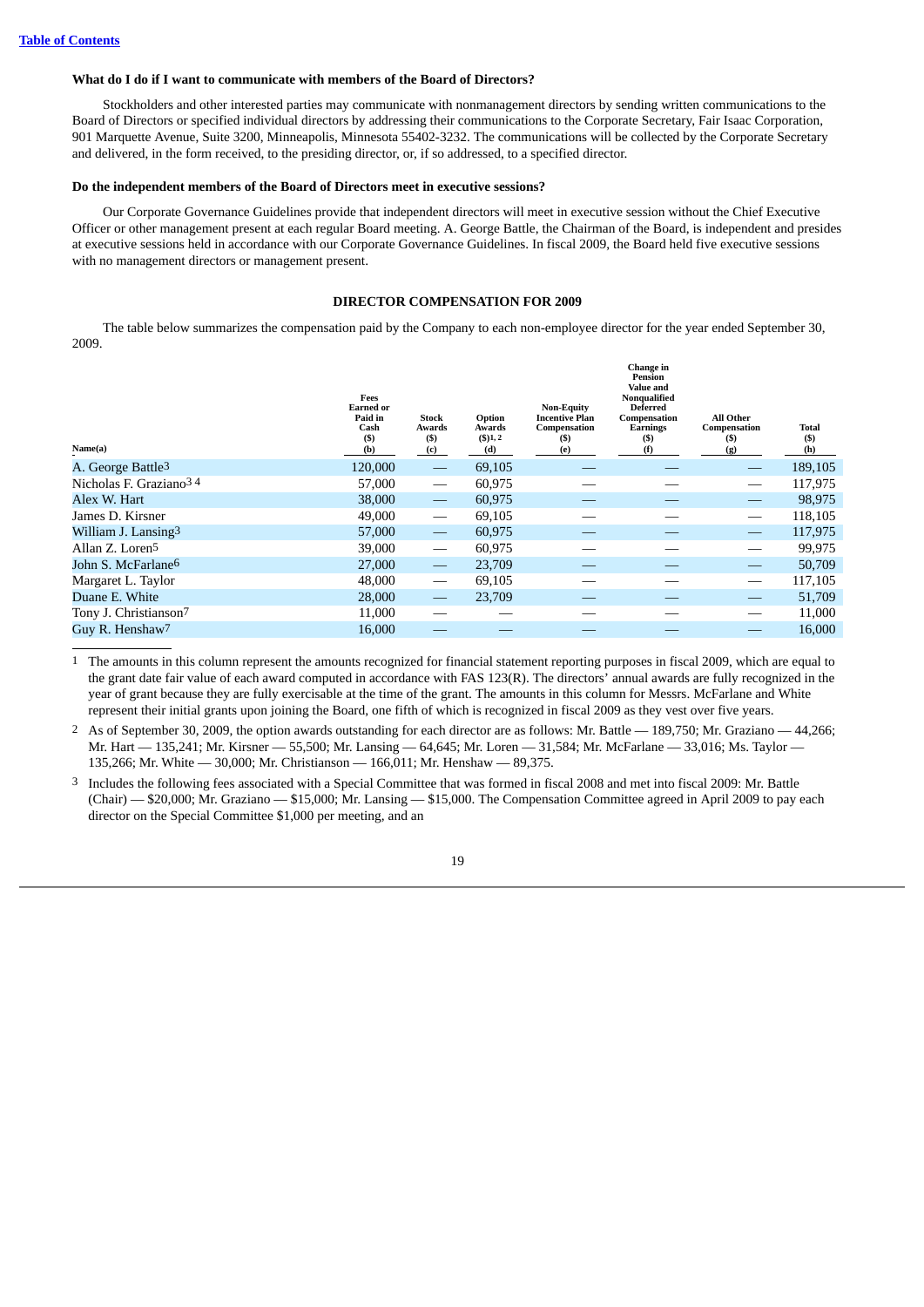additional \$5,000 to the chair, consistent with both the standard Board compensation policy and past action concerning special Board activities involving a significant time commitment.

- 4 Mr. Graziano's fees earned or paid in cash include \$20,000 in retainer fees foregone by Mr. Graziano to instead receive 3,016 stock options. The amount recognized for financial statement reporting purposes in fiscal 2009 with respect to such stock options, which was \$16,347, is excluded from the "Option Awards" column.
- 5 Mr. Loren's fees earned or paid in cash includes \$20,000 in retainer fees foregone by Mr. Loren to instead receive 3,016 stock options. The amount recognized for financial statement reporting purposes in fiscal 2009 with respect to such stock options, which was \$16,347, is excluded from the "Option Awards" column.
- 6 Mr. McFarlane's fees earned or paid in cash includes \$20,000 in retainer fees foregone by Mr. McFarlane to instead receive 3,016 stock options. The amount recognized for financial statement reporting purposes in fiscal 2009 with respect to such stock options, which was \$16,347, is excluded from the "Option Awards" column.
- 7 Messrs. Christianson and Henshaw did not stand for re-election at the 2009 Annual Meeting and thus were not granted any awards in fiscal 2009.

#### **How were Directors compensated for fiscal 2009?**

Dr. Greene receives no compensation for his service as a director other than his employee pay. The fiscal 2009 compensation program for the nonmanagement directors, excluding the Chair, consisted of the following components:

- A stock option grant upon initial election to the Board;
- Annual retainer fees;
- An annual stock option grant; and
- Committee and Board meeting fees.

*Annual Retainer Fee.* In fiscal 2009, each nonmanagement director other than the Chairman of the Board received an annual retainer of \$20,000, plus \$1,000 for each Board or committee meeting attended. The Chairman received an annual retainer of \$100,000 for services as Chairman, but no additional amounts based on the number of meetings attended or for being the chair of any standing committees. Nonmanagement directors other than the Chairman who are chairs of standing committees receive an additional \$5,000 retainer fee per year.

Each nonmanagement director has the right, prior to the Annual Meeting, to elect to receive annual retainer fees in the form of nonqualified stock options instead of cash, on the same terms as the annual grants to nonmanagement directors, described below. A director who elects to receive his or her annual retainer in the form of a stock option receives a stock option to purchase a number of shares equal to the amount of the retainer divided by one-half of the per share price of our Common Stock on the date of grant. Pursuant to such an election in fiscal 2009, Messrs. Graziano, Loren and McFarlane each received an option to purchase 3,016 shares.

*Stock Compensation.* Under our LTIP as amended, each nonmanagement director receives a grant of 30,000 nonqualified stock options (the "Initial Grant") upon election as a nonmanagement director and a grant of 11,250 nonqualified stock options on the date of each Annual Meeting, provided such director has been a nonmanagement director since the prior Annual Meeting (the "Annual Grant"). In addition, each nonmanagement director who serves as a standing committee chair receives 1,500 nonqualified stock options annually ("Committee Chair Grant"). The exercise price of all such options is equal to the fair market value of our Common Stock on the date of grant. The Initial Grants vest in 20% increments on each of the first through fifth anniversary dates of the director's election. Initial Grants that were made prior to December 2008 are exercisable in full upon termination of the nonmanagement director's services for any reason. Initial Grants made after December 2008 generally do not accelerate upon termination of the nonmanagement director's services. Annual Grants and Committee Chair Grants are immediately exercisable upon grant. All option grants to nonmanagement directors expire 10 years after the date of grant.

*Partial Year Committee Chairs.* If a director becomes a committee chair after the Annual Meeting, he or she receives, in lieu of any other compensation with respect to that position, \$15,000, \$10,000 or \$5,000, if he or she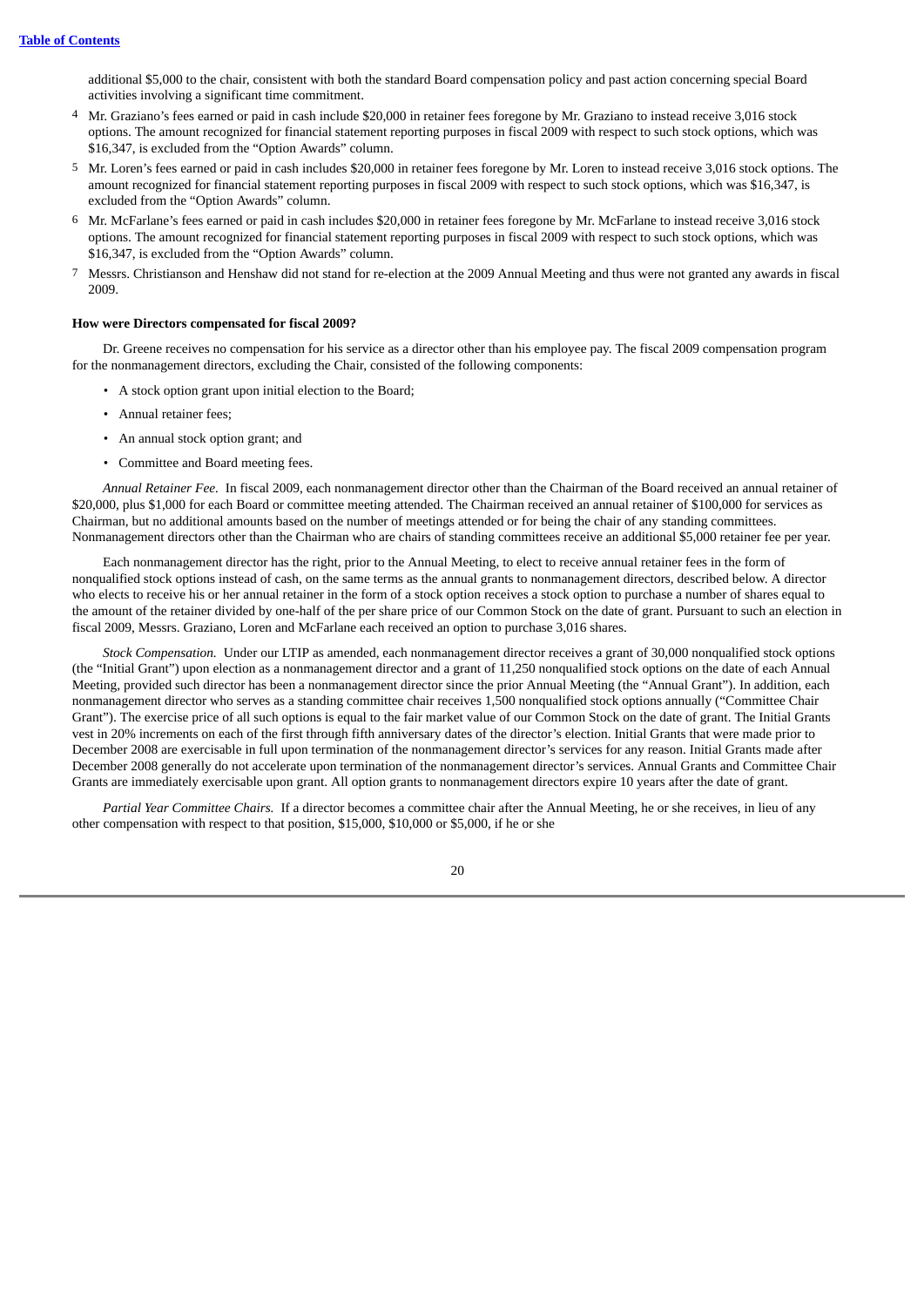assumes that position in the first through third, fourth through sixth, or seventh through ninth months, respectively, after the Annual Meeting for that year.

#### **How will Directors be compensated beginning for fiscal 2010?**

In November 2009, the Board of Directors, upon the recommendation of the Compensation Committee, approved changes to our compensation program for nonmanagement directors effective for fiscal 2010. With respect to cash compensation, fees for the number of Board and committee meetings attended have been eliminated. Instead, each nonmanagement director will receive a flat annual retainer fee as follows: \$120,000 for the Chairman, \$75,000 for the chairs of our standing committees, and \$60,000 for all other nonmanagement directors. The stock portion of our compensation program for nonmanagement directors will be unchanged in fiscal 2010, except that the annual Committee Chair Grant of 1,500 nonqualified stock options has been eliminated.

#### **Are there Stock Ownership Guidelines for the directors?**

Yes. Until November 2009, our policy required nonmanagement directors to hold 1,000 shares of FICO stock within one year of beginning service on the board, and 3,000 shares within five years of beginning service on the board. In addition, the stock ownership guidelines recommend that nonmanagement directors retain 75% of all options exercised, net of costs, until the targets are met and 25% thereafter. Shares of stock owned by the directors and their immediate family members count toward this requirement.

In November 2009, the Board of Directors approved changes to existing stock ownership guidelines for nonmanagement directors. The stock ownership goal within five years of beginning service was increased from 3,000 shares to 7,500 shares, and the existing provision that at least 1,000 shares must be owned outright within one-year of a nonmanagement director commencing service was maintained. Beyond these first 1,000 shares, the definition of "ownership" was modified to: (a) include shares the individual owns outright, shares owned by the individual's immediate family, shares owned in trust for the individual, shares held in a trust or estate controlled by the individual, or of which the individual is settlor or administrator and shares held in an individual's account under a personal or employer savings plan; (b) include shares under restriction requiring only the passage of time and the individual's continued service to cause the restriction's removal; (c) include vested unexercised stock options such that said options will be counted toward the ownership guideline by calculating the pre-tax margin value and dividing by the current fair market value per share; and (d) to exclude unvested stock options, unvested performance-based shares, and cash compensation plans based on stock appreciation. All other aspects of the previous stock ownership guidelines for nonmanagement directors were maintained.

These stock ownership guidelines are contained in our Corporate Governance Guidelines, available on the "Investors" page of our website at *www.fico.com*. Prior to the amendments to our stock ownership guidelines in November 2009, all of our nonmanagement directors met the stock ownership guidelines.

#### **Are the Directors covered by any insurance policies?**

<span id="page-25-0"></span>Yes. Directors are covered under our director and officer liability insurance policies for claims alleged in connection with their service as directors. We have entered into indemnification agreements with all of our directors agreeing to indemnify them to the fullest extent permitted by law for claims alleged in connection with their service as directors.

#### **EXECUTIVE COMPENSATION**

#### **Compensation Discussion and Analysis**

#### **Compensation Philosophy**

The compensation program for executive officers is designed to promote our Company's financial performance, business strategies, core values and other objectives. This program seeks to enhance shareholder value by linking the financial interests of our Company's executives with those of our shareholders. Our Compensation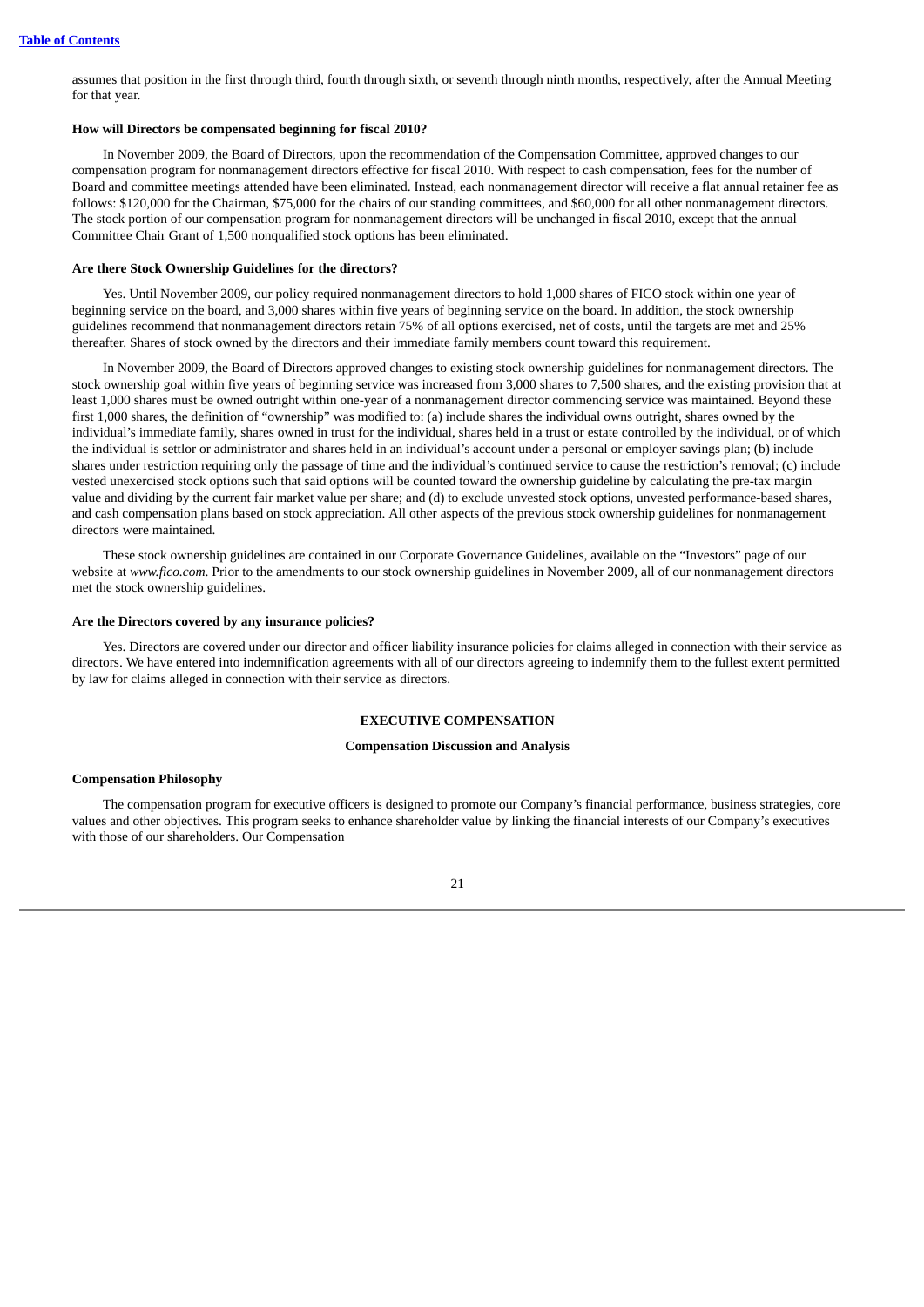Committee (the "Committee") has developed and implemented an executive compensation program to deliver a performance-based pay philosophy to achieve the following objectives:

- Attract and retain talented executive officers who can lead us in the achievement of our business objectives;
- Provide compensation that is competitive within the relevant industry peer group, and equitable among our Company's executive officers;
- Motivate and reward executive officers based on Company achievement and individual performance objectives; and
- Align our executive officers' long-term interests with those of our shareholders.

Fiscal 2009 represented the most challenging macro-economic environment in the Company's history. We depend to a large extent on the financial services and insurance industries to generate revenues and, with the current economic downturn having a disproportionately negative impact on these industries, we were negatively impacted to a tremendous extent. In this environment of declining revenue opportunities, our executive officers have led a comprehensive and successful reengineering initiative that has resulted in a significant reduction in overall expenses, including in compensation and benefit expenses. Due to these efforts, we were able to substantially exceed our net income goal for fiscal 2009 despite revenues that declined by 15% from fiscal 2008 as a result of the macro-economic factors described above. In compensating our executive officers, the Committee took into account the success of our expense reengineering, the net income achieved as a result, and the strong individual efforts of our executives in managing our Company through an extremely challenging environment.

Consistent with our expense reengineering efforts and in light of our declining revenues, none of our named executive officers received base salary increases for fiscal 2009, other than one executive officer who received an adjustment in connection with a promotion. However, to drive continued engagement and retention of our executive officers and in light of the Company exceeding its fiscal 2009 net income goal, the Committee did fund our short-term cash incentive award pool at approximately 25% of target. The actual cash incentives paid to executive officers were then made based upon a careful evaluation of individual performance in light of our corporate goals, with only strong performers receiving awards. Finally, in light of the fact that a majority of the unvested stock options held by our executive officers are substantially "underwater," the Committee felt it appropriate and necessary to selectively grant additional equity awards in the form of restricted stock units to a limited number of key performers in late fiscal 2009. These grants were made in order to better align the long-term interests of our key employees with those of our shareholders and to enhance the retention value of our equity compensation program with our strongest performers. Of the sixty such awards granted, only two involved executive officer recipients and our CEO did not receive such an award. The Committee made all of these decisions in a manner it believes is consistent with our philosophical objectives as stated above while also responding to the extraordinary circumstances faced during fiscal 2009.

#### **Determination of Compensation**

#### *Overview*

To implement our compensation philosophy, our compensation program consists of three key elements: base salary, short-term cash incentives and long-term incentive equity awards. We do not use a specific formula to set compensation amounts under each element but instead attempt to reflect market competitive levels tied to role and the performance level of the executive officer as measured against individual goals closely linked to company performance. The factors considered in determining each compensation element include, but are not limited to, the following:

- The executive's performance compared to his or her goals and objectives;
- The qualifications of the executive and his or her potential for development and performance in the future; and
- Whether the executive's total compensation, and each element thereof, is at or above the market median for comparable jobs at companies with whom we compete for executive talent.

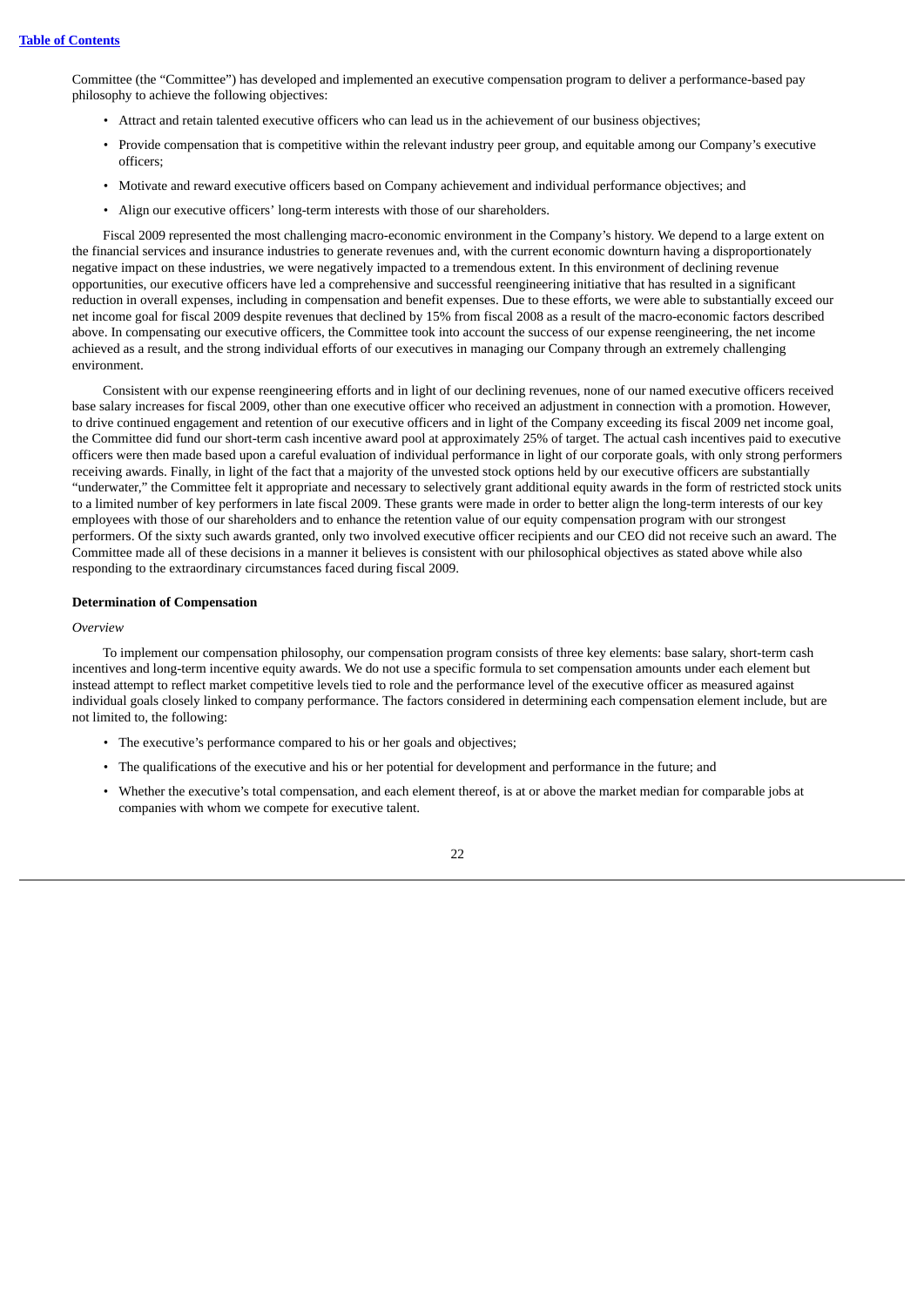#### *Committee Process*

Members of executive management participate in the Committee's meetings at the Committee's request. Management's role is to contribute input and analysis which the Committee considers in making its decisions. Management does not participate in the final determination of the amount or form of executive compensation to be paid to the members of executive management. However, the Committee relies heavily on the insights of our CEO and Chief Human Resources Officer in determining compensation for the executive officers, other than the CEO. The Committee also consults with its outside compensation consultant, Towers Perrin, prior to making a final determination of the compensation for such executive officers. Prior to making decisions impacting executive compensation, the Committee refers to tally sheets prepared by management, reflecting the amount and elements of each executive's total compensation.

The Committee leads an annual performance review process of the CEO in connection with the determination of his compensation. As part of this process, one or more Committee members and/or the Chairman of the Board meet with each senior executive to discuss the CEO's performance using a structured interview approach. In addition, each Board member completes a written evaluation form for the CEO and submits it to the Committee. Based on these interviews and written evaluations, as well as on its own determinations regarding the CEO's performance, the Committee prepares a final performance review for the CEO. The Committee then submits a recommendation for the CEO's compensation to the Board for discussion. Following such discussion, the Committee finalizes its determination of the CEO's compensation and informs the CEO of such determination, together with the final performance review.

#### *Peer Group Analysis*

In connection with our fiscal 2009 executive compensation program, the Committee reviewed tally sheets reflecting current and proposed base salary, cash incentive and long-term incentive equity award levels for our executives. Each element was analyzed relative to survey data published in the Towers Perrin Executive Compensation DataBank (2008) which reflects compensation provided by a broad range of companies that can be broken down by industry grouping. Comparisons were made against the 783 companies in the General Industry grouping of the survey and against the 28 companies in the Computer Hardware, Software and Services Industry grouping of the survey. Data were size-adjusted for our annual revenue using regression analysis. The Committee did not use a more specific peer group due to the diverse nature of the companies with which we compete for executive talent. The Committee considered this information in addition to the factors described above when setting the compensation levels for our executives for fiscal 2009. In particular, the Committee sought to ensure that the total compensation paid to each executive, and each individual element thereof, would be at or above the market median reflected in the survey data provided by Towers Perrin. For fiscal 2010, we plan to continue to target total compensation, and each element thereof, at or above the median of the peer groups identified by Towers Perrin.

#### *Use of Consultants*

From time to time and as noted above, the Committee uses outside compensation consultants to assist it in analyzing our Company's compensation programs and assessing market levels of compensation. Management of the Company, and in particular our Chief Human Resources Officer, may also use outside compensation consultants for similar purposes. While the same consulting firm may provide services to both the Committee and management in certain circumstances, it is our general practice to have the Committee and management utilize different personnel from such firms in these circumstances.

#### **Elements of Compensation**

The fiscal 2009 executive compensation program consisted of three key elements: (1) base salary; (2) short-term cash incentives; and (3) long-term incentives in the form of stock options and restricted stock units.

#### *Base Salary*

Base salaries serve to provide our executive officers with financial stability and predictable cash flow. Base salaries for executive officers are determined by reviewing and comparing salaries and the corresponding job descriptions offered for similar positions in the survey data provided by Towers Perrin, as described above. The Committee generally uses the market median reflected in this data as a lower threshold for base salaries for

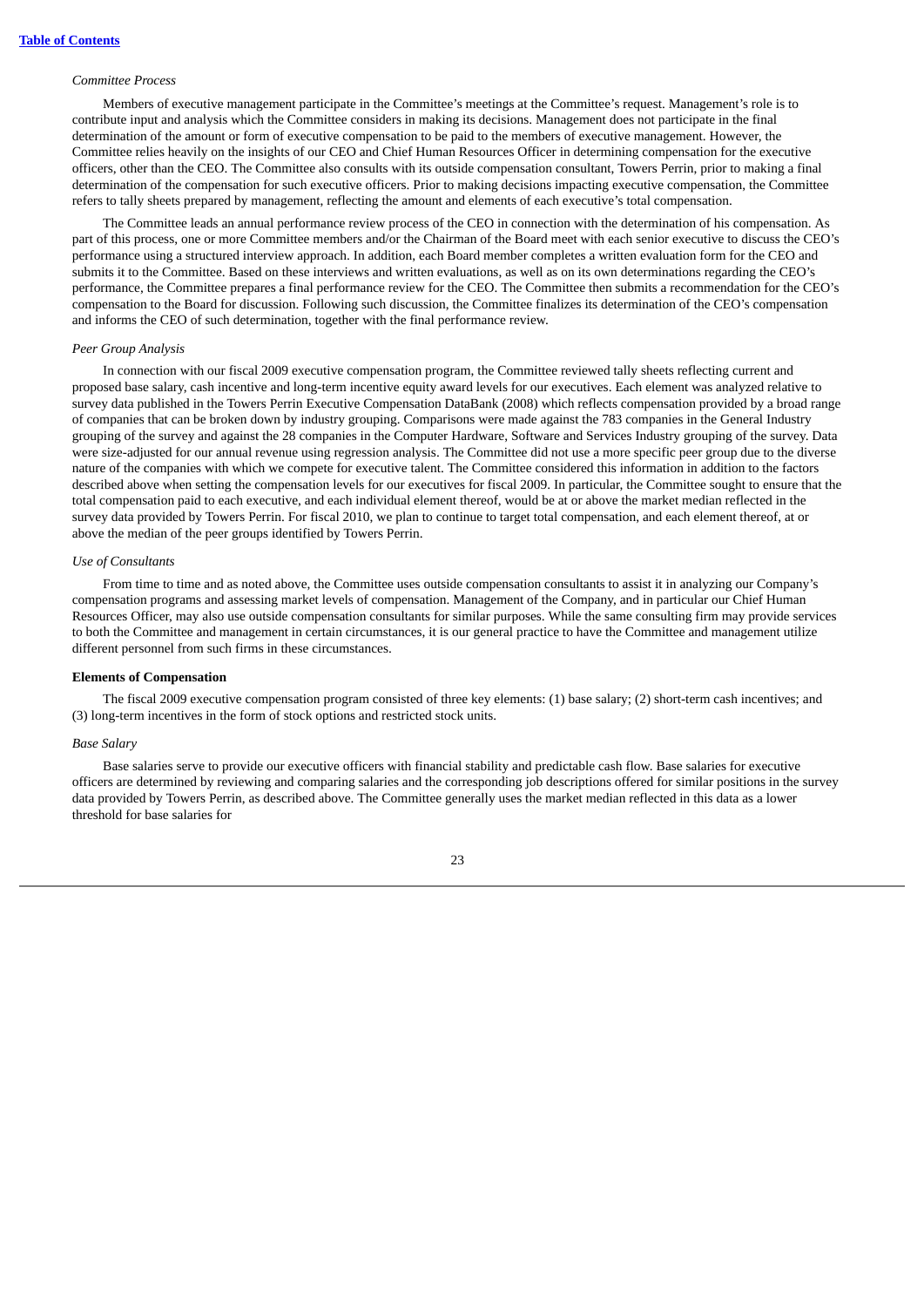executive officers. However, as with the other elements of total compensation, the Committee retains full discretion to set base salaries depending on the particular circumstances. Because the base salary is a part of the total compensation package that is designed to attract, retain and motivate executives, all factors that are considered in setting the other elements of an executive's total compensation may be considered by the Committee in determining base salary. In addition to the market median for the position, the primary other factors that are typically considered are described above under *"Determination of Compensation — Overview."*

#### *Short-Term Incentives*

We offer a short-term incentive opportunity in the form of cash incentive awards to all of our executive officers. These incentive awards are paid from a centralized pool funded through Company financial goal achievement focused on both revenue and net income. Individual awards from this pool are then based on a targeted percentage of base salary and on individual performance results against established goals. The annualized cash incentive target for the CEO is 100% of base salary (as set forth in his employment agreement described below) and for each other executive officer is 50% of base salary. These targets were established by the Committee based on a review of the survey data provided by Towers Perrin and described above, with a goal of setting the short-term incentive opportunity at or above the market median reflected in this data.

As stated above, we incorporate a significant individual performance component in our short-term incentive program. Even if we achieve our revenue and net income targets, the full amount that would be paid to our executive officers is subject to modification based upon individual performance evaluations. The CEO's individual performance evaluation is completed annually by the Committee, as described above, and the CEO's cash incentive award is determined and paid following the end of the fiscal year. Individual performance evaluations for each executive officer other than the CEO are completed semiannually by the CEO and reviewed by the Committee.

Each executive officer's performance evaluation seeks to assess his or her individual results against established goals. In addition to shared corporate goals, many factors considered for each executive officer (i.e., the "established goals") are highly specific to the functions over which he or she has primary responsibility. Therefore, for example, an executive in charge of sales is evaluated on different factors than our general counsel. Each evaluation includes an overall performance rating on a five-point scale as follows: *1-Unacceptable, 2-Needs Improvement, 3-Achieved Expectations, 4-Exceeded Expectations,* and *5-Exceptional*. For fiscal 2009, neither the "1-Unacceptable" nor the "5-Exceptional" ratings were applied to any executive officer. However, each of the remaining three overall ratings was applied.

Each of the performance ratings described above corresponds to a multiplier ranging from zero to two. The multiplier is applied to the original target award percentage to determine the executive's "performance-weighted target award." As a result, if an executive receives either of the lowest two overall performance ratings (which correspond to a multiplier of zero), his or her target cash award would be reduced to zero. On the other hand, if an executive receives the highest overall performance rating (which corresponds to a multiplier of two), his or her target cash award would be increased to 200% of base salary for the CEO, or 100% of base salary for each other executive. Final award amounts to each executive officer may also incorporate an element of Committee discretion, as described below.

After the beginning of each fiscal year, our Board of Directors approves financial goals for our Company. These financial goals form the basis for the revenue and net income targets used to determine whether, and the extent to which, we will fund the award pool for our shortterm incentive programs applicable to all employees. In fiscal 2009, the Committee selected revenue and net income thresholds of \$650.6 million and \$52.5 million, respectively, for the short-term incentive program, meaning that the failure to achieve or over-perform on both of these thresholds would result in zero funding to the award pool, but achievement of or over-performance on either could, in the Committee's discretion, result in some level of funding to the award pool.

After each quarter end, the Committee reviews our financial results and assesses progress toward the full-year revenue and net income targets. Based on this assessment, the Committee may fund a portion of the award pool at such time. After the first fiscal quarter of 2009, the Committee determined that we were not on target to achieve our financial performance thresholds and, therefore, did not fund any amount to the award pool. After the second, third and fourth fiscal quarters of 2009, the Committee funded \$2.3 million, \$1.6 million and \$1.7 million, respectively,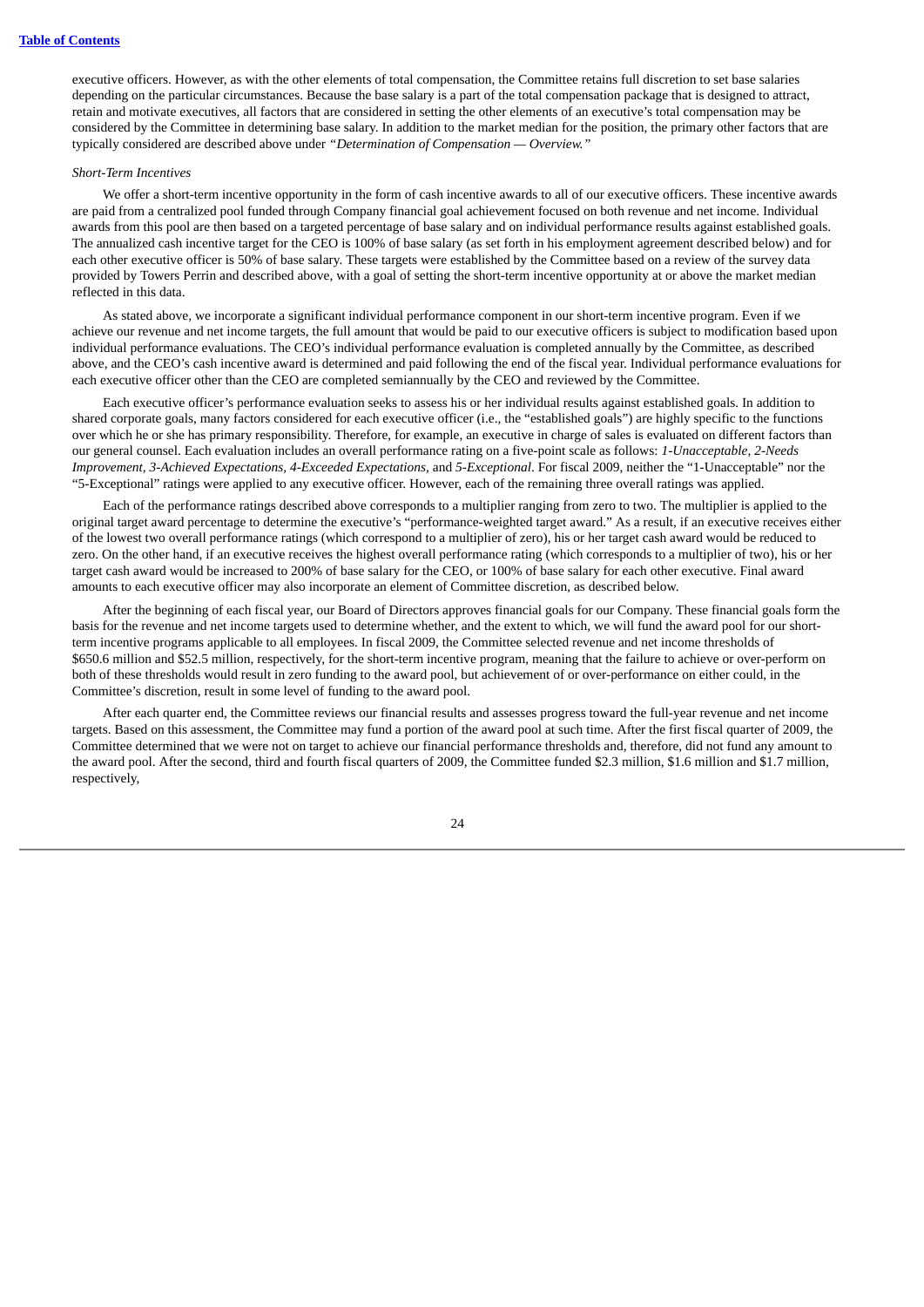to the award pool due to successful expense reengineering efforts yielding strong performance relative to the net income goal. This resulted in a total award pool of \$5.6 million for the fiscal year.

While the total amount funded to the award pool for a fiscal year is expected to correlate with the extent to which we have achieved or over-performed relative to our financial performance targets, such targets are not an "all or nothing" goal, nor is the actual amount funded a simple function of the extent to which the targets have been achieved. The Committee has discretion to determine the actual amount funded based on factors it deems relevant. For instance, in fiscal 2009 the Committee funded the award pool at \$5.6 million, approximately 25 percent of target, due to the fact that we significantly exceeded our net income goal despite an extremely challenging market and lower revenues. In doing so, the Committee funded the bonus pool at a level deemed necessary to drive continued workforce engagement and motivation following a year of extraordinary challenges and successful expense reengineering efforts.

Cash awards under the short-term incentive plan are determined and paid to eligible employees (including executive officers) after the fiscal year end. The total amount paid out to all eligible employees, if any, is the amount funded to the award pool for the full fiscal year. Each eligible employee typically receives approximately his or her pro rata share of the total payout based on his or her performance-weighted target award (using his or her year-end performance evaluation). However, while the performance-weighted target award for each employee as applied to the available pool dictates a directionally appropriate award for such employee, the actual amounts paid to any particular employee are subject to management discretion (or the discretion of the Committee, in the case of executive officers) which may make adjustments based on various factors, including internal peer equity considerations linked to variations in base salaries and differences in individual performance contributions. With respect to the former, individual bonus awards may be adjusted to offset the impact associated with modest base salary differences between individuals within the same job level and with similar performance profiles. With respect to individual performance contributions, bonus awards may be adjusted to recognize that providing performance ratings on only a five-point scale does not always provide for sufficient granularity, and adjustments may be made to reflect that an employee was very close to receiving a higher or lower performance rating.

Occasionally, we may agree to guarantee a portion or all of the short-term incentive for an executive officer. Typically, this occurs when we feel it is necessary in order to attract a desirable executive candidate. For instance, in connection with the hiring of Thomas Bradley as our Executive Vice President, Chief Financial Officer in 2009, we guaranteed him an incentive award of \$112,500, equal to 50% of his annual base salary for the period from April 6, 2009 through September 30, 2009.

#### *Long-Term Incentives*

The third key element of our executive compensation program is long-term incentive equity awards under our 1992 Long-term Incentive Plan (the "LTIP"). This component of compensation is used to enhance the total compensation package for key management and, in particular, to link compensation to the market value of our Company's Common Stock. Equity awards are intended to align executives' interests in managing the Company with shareholders' interests. The primary types of equity awards utilized by the Committee are stock options and restricted stock units. Grants of equity awards to executive officers typically fall into one of three categories: (1) new hire or promotion grants; (2) performance-based grants at year-end; or (3) special purpose grants. Regardless of type, all such grants are made by the Committee after review and consideration of the information provided by Towers Perrin, and in consultation with our CEO and Chief Human Resources Officer.

The key factors considered by the Committee in determining the year-end awards for each executive officer for fiscal 2009 were (i) individual performance, (ii) the Towers Perrin data and analysis described above under *"Determination of Compensation — Peer Group Analysis,"* (iii) internal peer equity, (iv) the current value of each executive officer's equity holdings in the Company, and (v) job responsibilities. The Committee used the Towers Perrin data and analysis to determine market median levels of equity awards for each executive position. The Committee also considered other factors in determining the actual awards based on particular circumstances for each executive. For instance, if the Towers Perrin data suggested that two executive positions should have significantly differing annual awards to be at the market median, but the Committee believed that the FICO executives in these roles were of similar importance and value to FICO, the Committee might adjust the actual awards to bring them closer in line with each other. If the Committee determined that an annual equity award to a particular executive at approximately the market median would leave such executive meaningfully below an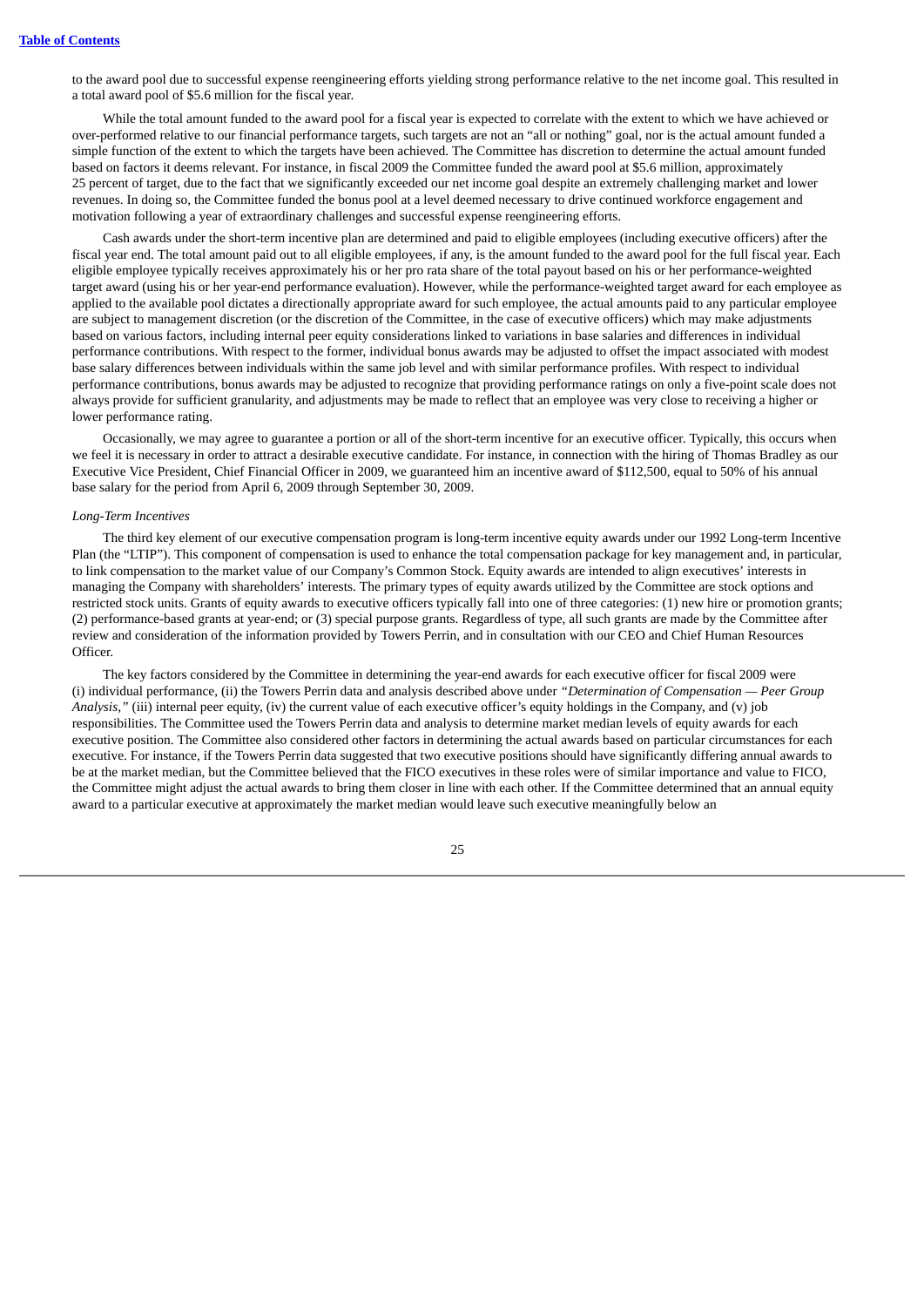appropriate level in terms of total equity value outstanding, the Committee might increase the annual award. The Committee might also increase an executive's annual award if it determined that his individual performance entitled him to be rewarded above the market median, or if it identified significant retention risk with respect to the executive.

Similar factors to those described in the preceding paragraph are considered in the context of new hire/promotion grants and special purpose grants. For instance, in August 2009, the Committee determined that we faced significant potential retention risk with respect to approximately 60 senior leaders, including two of our executive officers, due largely to the decreased value of prior equity grants made to such employees as a result of our lowered stock price. The Committee engaged outside advisors to explore competitive practices surrounding how best to respond to a majority of our unvested stock options being significantly "underwater." While a number of alternatives, including a stock option repricing program, were evaluated, the Committee determined that the most appropriate action to drive continued retention and alignment with shareholders would be to selectively grant additional equity, in the form of restricted stock units, to key individuals. Therefore, the Committee approved special purpose grants of 196,500 restricted stock units to these senior leaders, 17,500 of which were granted to the two executive officers in total.

The Committee permits executives and certain other senior level employees to designate a portion of equity awards granted to them to be in the form of restricted stock units rather than stock options. The primary reason for this practice is to maximize the perceived value of equity awards among employees while maintaining an economically-equivalent impact to the Company. The maximum portion of an equity award that a senior executive may elect to receive in the form of restricted stock units is 50% of the stock option shares designated for grant. The portion of an equity grant that an executive elects to receive in the form of restricted stock units is converted from stock options using a valuation ratio of one restricted stock unit for every three shares subject to a stock option. Stock options and restricted stock units granted by the Committee generally vest in four equal annual installments beginning on the first anniversary of the grant date.

The number of shares subject to equity awards granted to employees was 1,467,216 in fiscal 2009, 1,339,325 in fiscal 2008, 1,904,853 in fiscal 2007, 3,363,800 shares in fiscal 2006, and 4,115,030 in fiscal 2005. The marginal increase in shares granted in fiscal 2009 over fiscal 2008 was due to the hiring of two new executive officers. After removing the impact of these awards, the number of remaining shares granted to employees in fiscal 2009 was 1,069,716, a 20% decrease compared to fiscal 2008. This reflects the Committee's objective, in alignment with observed market trends, to reduce the broad-based use of equity compensation and to more frequently utilize restricted stock unit grants (as opposed to stock option grants) as a means of reducing the overall number of shares subject to awards. In light of this objective, in 2008 the Company amended its 1992 Long-term Incentive Plan to eliminate the evergreen provision that had previously caused the number of shares available for awards thereunder to be increased each year by a number of shares equal to 4% of the total number of common shares outstanding at the end of the most recently concluded fiscal year.

#### **Executive Officer Employment Agreements — Dr. Mark N. Greene**

On February 13, 2007, the Company entered into a letter agreement with Dr. Mark Greene providing for his employment as Chief Executive Officer of the Company, and on June 30, 2008 the Company and Dr. Greene entered into an amendment thereof in response to provisions of Section 409A of the Internal Revenue Code and regulations thereunder (as so amended, the "Greene Letter Agreement").

Pursuant to the Greene Letter Agreement, the initial term of Dr. Greene's employment with the Company commenced on February 14, 2007, and will expire on February 13, 2012. He will be entitled to receive a base salary at an annualized rate of \$550,000, which is subject to upward adjustment from time to time as determined by the Committee and is currently \$625,000. He will also be eligible to participate in benefit plans that are generally available to our executives. For each full fiscal year of his employment, Dr. Greene will be eligible for a shortterm incentive award opportunity payable from 0% to 200% of his base salary, with a target equal to 100% of his annual base salary, pursuant to terms and conditions established by the Committee from time to time. For fiscal 2007, Dr. Greene was guaranteed a minimum short-term incentive award at the target percentage, prorated based on the portion of the fiscal year he was employed by the Company, so long as he remained employed by the Company through the end of such fiscal year. We also paid Dr. Greene a sign-on bonus of \$100,000 after commencement of his employment.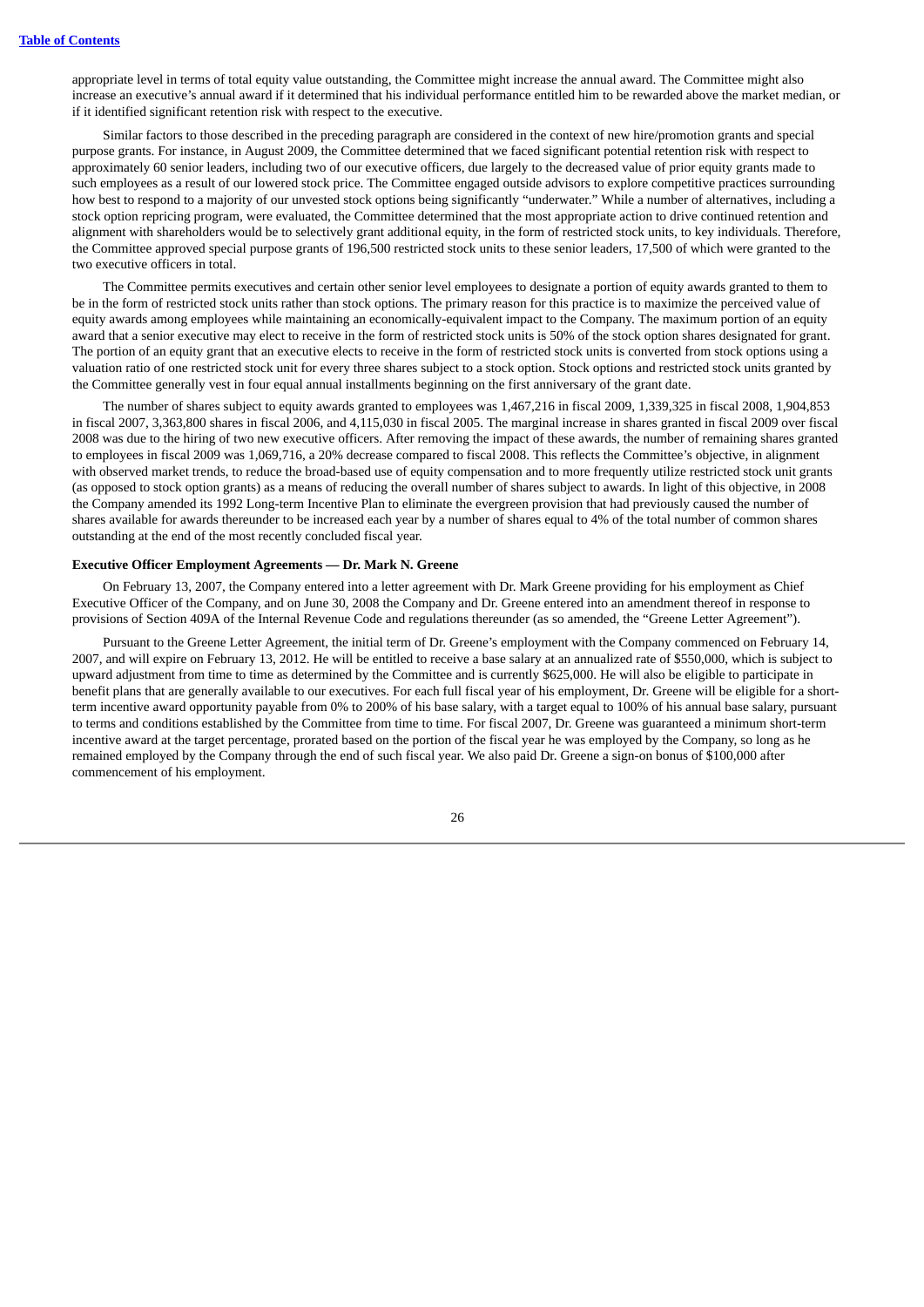Dr. Greene's initial equity grants pursuant to the Company's LTIP consisted of an option to purchase 125,000 shares of the Company's Common Stock and restricted stock units covering 41,667 shares of the Company's Common Stock. These awards vest in four equal annual installments beginning on the first anniversary of the grant date, and the options have an exercise price equal to the closing market price of our Common Stock on the grant date. For each full fiscal year of his employment, Dr. Greene will be eligible for an annual equity grant based on achievement of objectives established by the Committee (the "Annual Equity Award"). At target performance, the Annual Equity Award will be for an option to purchase 100,000 shares of our Common Stock at fair market value as of the date of grant. Some or all of the Annual Equity Award may be in the form of restricted stock units or other equity-based awards that have an equivalent economic value to the potential option award.

If we terminate Dr. Greene's employment without Cause, or if he resigns for Good Reason (each as defined in the Greene Letter Agreement), Dr. Greene will be entitled to a lump sum payment equal to two times his then current base salary plus two times the actual annual incentive award last paid to him, and he will receive continuation of medical and dental benefits for two years. Dr. Greene's receipt of these severance amounts is conditioned on his delivery of an agreed-upon form of release and certain other conditions specified in the Greene Letter Agreement.

#### **Executive Officer Employment Agreements — Thomas A. Bradley**

On March 11, 2009, the Company entered into a letter agreement with Thomas Bradley providing for his employment as Executive Vice President and Chief Financial Officer of the Company (the "Bradley Letter Agreement").

Pursuant to the Bradley Letter Agreement, the initial term of Mr. Bradley's employment with the Company commenced on April 6, 2009, and will expire on April 5, 2012. He will be entitled to receive a base salary at an annualized rate of \$450,000, which is subject to upward adjustment from time to time as determined by the Committee. He will also be eligible to participate in benefit plans that are generally available to our executives. For each full fiscal year during the term of his employment, Mr. Bradley will be eligible for a short-term incentive award opportunity payable from 0% to 100% of his annual base salary, with a target equal to 50% of his annual base salary, pursuant to terms and conditions established by the Committee from time to time. For fiscal year 2009, Mr. Bradley was guaranteed a minimum short-term incentive award of \$112,500.

Mr. Bradley's initial equity grant pursuant to the Company's LTIP consisted of an option to purchase 225,000 shares of the Company's Common Stock. This award vests in four equal annual installments beginning on the first anniversary of the grant date, and has an exercise price equal to the closing market price of our Common Stock on the grant date. For each full fiscal year of his employment, Mr. Bradley will be eligible for an annual equity grant based on achievement of objectives established by the Committee (the "Annual Equity Award"). Some or all of the Annual Equity Award may be in the form of RSUs that have an equivalent economic value to an option award.

Subject to certain conditions, if Mr. Bradley's employment is terminated by the Company without Cause or if he voluntary resigns for Good Reason (both as defined in the Bradley Letter Agreement) prior to the expiration of the term of the Letter Agreement, and such termination does not occur in connection with a change of control event, Mr. Bradley will be entitled (i) to the sum of his then-current annual base salary plus the total incentive bonus payment paid to him for the fiscal year preceding the termination (or, if the termination occurs before Mr. Bradley receives his incentive bonus for fiscal year 2009, the amount of Mr. Bradley's minimum guaranteed incentive bonus for fiscal year 2009), and (ii) for a period of 12 months following the effective date of termination, to continue to participate in any insured group health and group life insurance plan or program of the Company at the Company's expense.

#### **Executive Officer Employment Agreements — Michael H. Campbell**

On October 18, 2007, the Company entered into a letter agreement with Michael H. Campbell, the Company's Executive Vice President and Chief Operating Officer, covering certain terms of his employment, and on June 30, 2008 the Company and Mr. Campbell entered into an amendment thereof in response to provisions of Section 409A of the Internal Revenue Code and regulations thereunder (as so amended, the "Campbell Letter Agreement"). On November 16, 2009, the Company and Mr. Campbell entered into a transition agreement pursuant to which Mr. Campbell resigned from his officer position effective immediately, but will remain an employee of the Company through December 31, 2009. Pursuant to the transition agreement, Mr. Campbell will receive the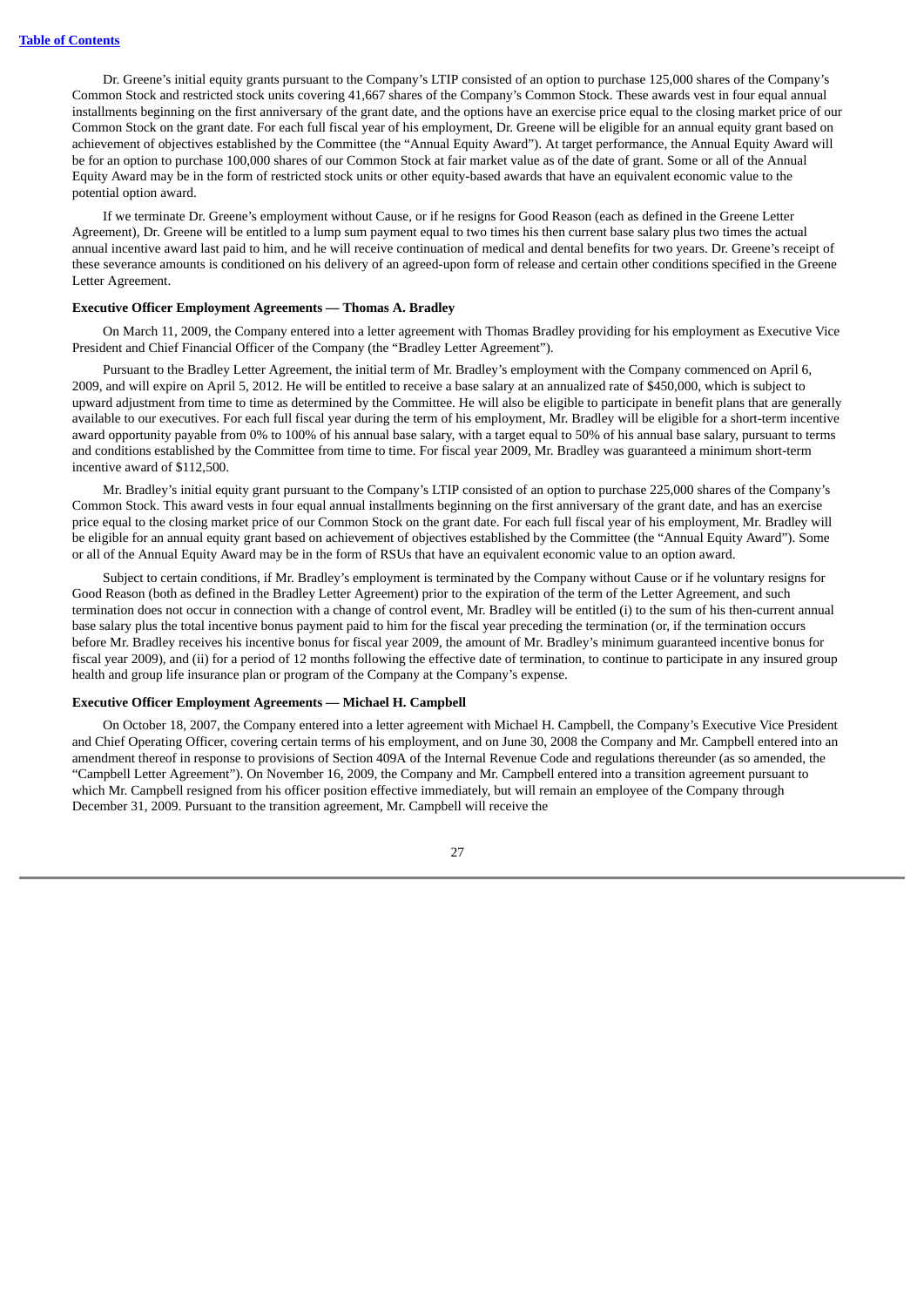payments called for by the Campbell Letter Agreement (as described below) in connection with his separation from the Company.

The Campbell Letter Agreement had a term expiring on October 11, 2010, and provided for an initial base salary of \$375,000, which was subject to annual review and upward adjustment by the Committee and was \$450,000 as of the time of his resignation. The Campbell Letter Agreement further provided that Mr. Campbell would be eligible for an annual cash incentive award of 0% to 100% of his base salary, as in effect at the end of the fiscal year, with a target payout of 50% of his base salary. Mr. Campbell was also to be eligible for an annual equity grant based upon the achievement of objectives established by the Committee with target performance resulting in an annual equity grant of 100,000 stock options at an exercise price equal to fair market value on the date of grant. In the event of an involuntary termination of Mr. Campbell's employment without Cause prior to the expiration of the Campbell Letter Agreement or in the event of a voluntary resignation for Good Reason prior to the expiration of the Campbell Letter Agreement, the Company must pay Mr. Campbell a severance amount equal to one times his then-current annual base salary, plus the total incentive payments made to him during the preceding twelve months, and Mr. Campbell will be eligible to participate in certain of our benefit plans for twelve months following his termination date at our expense. Mr. Campbell's receipt of these severance amounts is conditioned on his delivery of an agreed-upon form of release and certain other conditions specified in the Campbell Letter Agreement. As noted previously, Mr. Campbell received zero cash incentive bonus in fiscal 2009. As a result, the total cash payment under his transition agreement is equal to one times his base salary, or \$450,000.

#### **Executive Officer Employment Agreements — Mark R. Scadina**

In June 2007, Mark R. Scadina was hired to be the Company's Vice President, General Counsel and Secretary pursuant to the terms of an offer letter (the "Offer Letter") between the Company and Mr. Scadina covering certain terms of his employment. The Offer Letter does not have a term, but rather provides for at-will employment of Mr. Scadina by the Company. The Offer Letter provided for an initial base salary of \$325,000, which has now been increased to \$375,000. The Offer Letter further provides that Mr. Scadina will be eligible for an annual cash incentive award of 0% to 100% of his base salary, with a target payout of 50% of his base salary. For the period from his hire date through the end of fiscal 2008, Mr. Scadina was guaranteed cash incentive awards of at least \$162,500. The Offer Letter also entitled Mr. Scadina to receive initial long-term incentive awards consisting of 95,000 stock options and 30,000 restricted stock units, each vesting ratably over four years. Mr. Scadina will also be eligible for an annual equity grant based upon the achievement of objectives established by the Committee. The Offer Letter entitled Mr. Scadina to reimbursement, and tax gross-up payments to offset any taxable income to him, of up to \$100,000 for certain moving, travel and housing costs related to Mr. Scadina's expected relocation to Minneapolis. The Offer Letter further provided that the Company would reimburse Mr. Scadina for airfare associated with up to eight round-trips annually for him, his spouse and his dependent children between Minneapolis and San Jose, California during the first five years of his employment with the Company, and that the Company will make tax gross-up payments to Mr. Scadina to substantially offset any related income taxes. However, effective January 1, 2009, the Company and Mr. Scadina agreed that he would not receive any further tax gross-up payments for such family travel benefits.

#### **Transition Agreement — Charles M. Osborne**

On November 26, 2008, the Company announced that its Executive Vice President and Chief Financial Officer, Charles M. Osborne, will retire from the Company effective July 31, 2009. In connection with his retirement, Mr. Osborne entered into a transition agreement (the "Transition Agreement") with the Company pursuant to which he remained an employee of the Company through July 31, 2009 at his thencurrent base salary and will act as a consultant to the Company from August 1, 2009 through January 31, 2010 for a monthly consulting fee equal to his then-current monthly base salary. The Transition Agreement also provides that Mr. Osborne will not be eligible for any short-term or long-term cash or equity incentive awards for fiscal 2009. Mr. Osborne's Management Agreement with the Company is not affected by the Transition Agreement.

#### **Executive Officer Management Agreements**

Each of our executive officers is a party to a Management Agreement with the Company. The Management Agreements are for a fixed term with automatic one-year extensions. Except in the case of Dr. Greene, if during the term of the Management Agreements a change of control Event occurs, and if the executive officer's employment is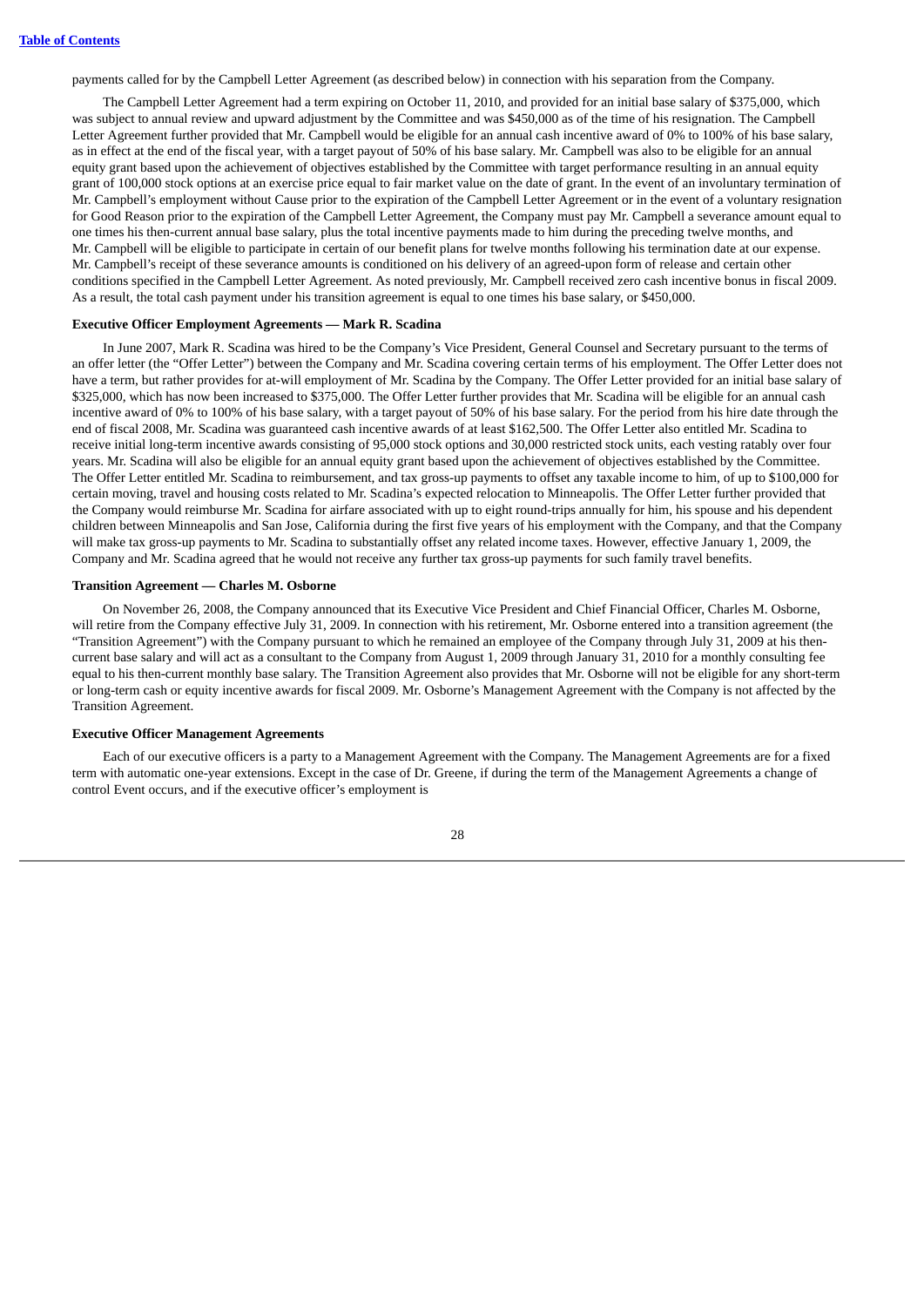terminated in connection with or within one year following the Event due to an involuntary termination by the Company without Cause or for Good Reason by the executive (as defined in the Management Agreement), we will pay such officer a severance amount equal to one times such officer's then-current annual base salary, plus an amount equal to the total incentive payments made to the officer during the prior fiscal year, and the officer will be eligible to participate in group health and life insurance plans for twelve months following his termination date at our expense. In addition, all of such officer's unvested stock options and restricted stock units will vest in full, subject to certain limitations specified in the Management Agreement. The officer's receipt of these severance amounts is conditioned on the officer's delivery of a release of claims and agreement not to solicit Company employees for one year following termination of employment. Dr. Greene's Management Agreement provides the same general provisions in the case of a termination of employment in connection with or following a change of control Event, except that Dr. Greene's severance will be in the amount of two times base salary, two times the incentive payments for the prior fiscal year, and 24 months of continued group health and life insurance.

#### **Severance and Retirement Arrangements**

We sponsor the Fair Isaac Severance Benefits Plan, which is an ERISA-qualified severance benefit plan in which all employees, including executives, participate. Under this plan, an employee receives severance benefits in the event that he or she is involuntarily terminated due to the elimination of his or her position with the Company. The level of such benefits is determined based on the employee's years of service and assigned job level. If an executive officer is terminated under circumstances that would trigger benefits under both this plan and his or her Management Agreement, such executive would receive benefits under whichever is more favorable to him or her, but not both.

We offer a 401(k) plan for all eligible employees, and our executive officers are eligible to receive a Company matching contribution on amounts they contribute to the 401(k) plan as follows: 100% match of the first 3% of eligible compensation contributed by the executive officer, followed by a 50% match of the next 2% of eligible compensation contributed by the executive officer. Our executive retirement and savings plan allows our vice presidents and more senior officers to defer up to 25% of their base salary and 75% of their cash incentive awards into an investment account. Amounts in this account are payable upon certain termination events as specified in the plan.

#### **Other Compensation Arrangements**

Our executive officers participate in our general employee benefit plans and programs, including health and dental benefits, on the same terms as all of our other full-time employees. We have historically offered an employee stock purchase plan that gives all eligible employees the opportunity to purchase shares of our Common Stock at a 15% discount off the fair market value of our Common Stock, as determined under the plan. However, the Board of Directors has suspended this plan effective as of January 1, 2009. We also pay the premiums for group life, accidental death and dismemberment, and business travel accident insurance for all eligible employees, including executive officers, in a coverage amount based upon their base salary.

#### **Equity Award Grant Processes**

Equity awards for all executive officers are approved by the Committee. The exercise price of stock options is set at fair market value on the date of grant, with annual equity awards generally granted by the Committee during December of each fiscal year. Under the LTIP, fair market value is defined as the closing price of our Common Stock on the date of grant. The Committee has delegated authority to our CEO to approve the granting of equity awards to employees who are not executive officers, subject to certain parameters approved by the Committee. The exercise price of stock options granted by our CEO is set using the formula described above.

#### **Executive and Director Stock Ownership Guidelines**

In November 2009, the Board of Directors approved changes to existing stock ownership guidelines for nonmanagement Directors, and also recommended the adoption of stock ownership guidelines for the Company's executive officers.

The stock ownership goal for nonmanagement Directors was increased from 3,000 shares to 7,500 shares, and the existing provision that at least 1,000 shares must be owned outright within one-year of a nonmanagement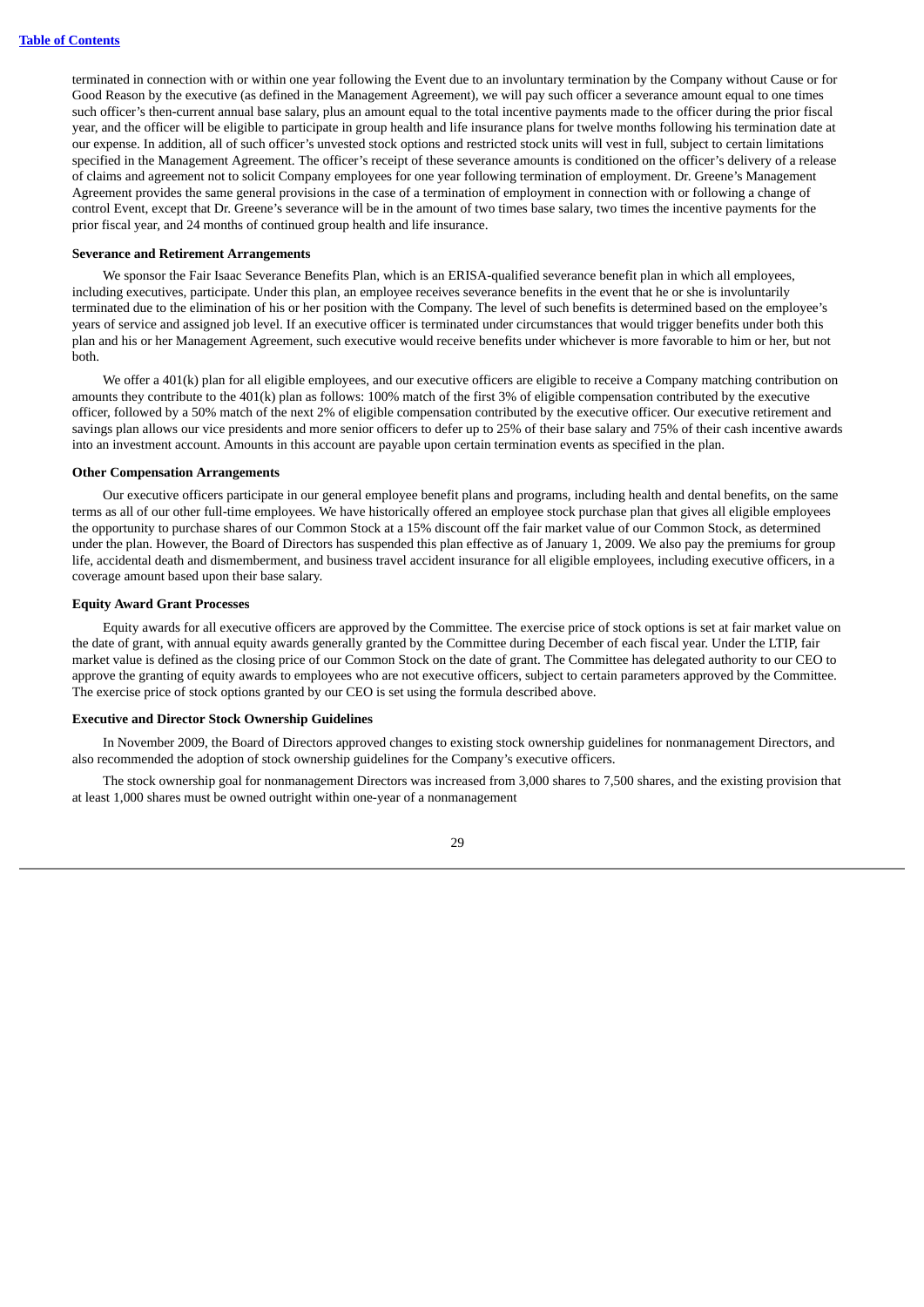Director commencing service was maintained. The definition of "ownership" was modified to: (a) include shares the individual owns outright, shares owned by the individual's immediate family, shares owned in trust for the individual, shares held in a trust or estate controlled by the individual, or of which the individual is settlor or administrator and shares held in an individual's account under a personal or employer savings plan; (b) include shares under restriction requiring only the passage of time and the individual's continued service to cause the restriction's removal; (c) include vested unexercised stock options such that said options will be counted toward the ownership guideline by calculating the pre-tax margin value and dividing by the current fair market value per share; and (d) to exclude unvested stock options, unvested performance-based shares, and cash compensation plans based on stock appreciation. All other aspects of the previous stock ownership guidelines for nonmanagement Directors, including the five-year window from commencement of service to achieve the ownership target, were maintained.

The stock ownership guidelines adopted for executive officers are also expressed as a fixed number of shares, varying by role, pegged to a particular level of underlying value. For the Chief Executive Officer, the target is 100,000 shares. For Executive Vice Presidents, the target is 50,000 shares. For Senior Vice Presidents, the target is 25,000 shares. The guidelines provide executive officers with the same five-year period from appointment to achieve the stated target and the same definition of share ownership is applied for both nonmanagement Directors and executive officers.

#### **Consideration of Tax and Accounting Matters**

Section 162(m) of the Internal Revenue Code generally precludes a public corporation from taking a federal income tax deduction for compensation paid in excess of one million dollars per year to certain covered officers. Under this section, compensation that qualifies as performance-based is excludable in determining what compensation amount shall qualify for tax deductibility.

The Committee considers the Company's ability to fully deduct compensation in accordance with the limitations of Section 162(m) in structuring our compensation programs. However, the Committee retains the authority to authorize the payment of compensation that may not be deductible if it believes such payments would be in the best interests of the Company and its shareholders.

The Committee will continue to consider ways to maximize the deductibility of executive compensation while retaining the flexibility to compensate executive officers in a manner deemed appropriate relative to their performance and to competitive compensation levels and practices at other companies.

#### **Compensation Committee Report**

The Committee has discussed and reviewed the "Compensation Discussion and Analysis" with management. Based upon this review and discussion, the Committee recommended to the Board of Directors that the "Compensation Discussion and Analysis" be included in this proxy statement and incorporated by reference in our Annual Report on Form 10-K.

Submitted by the Compensation Committee:

Margaret L. Taylor, Chair Alex W. Hart Allan Z. Loren Duane E. White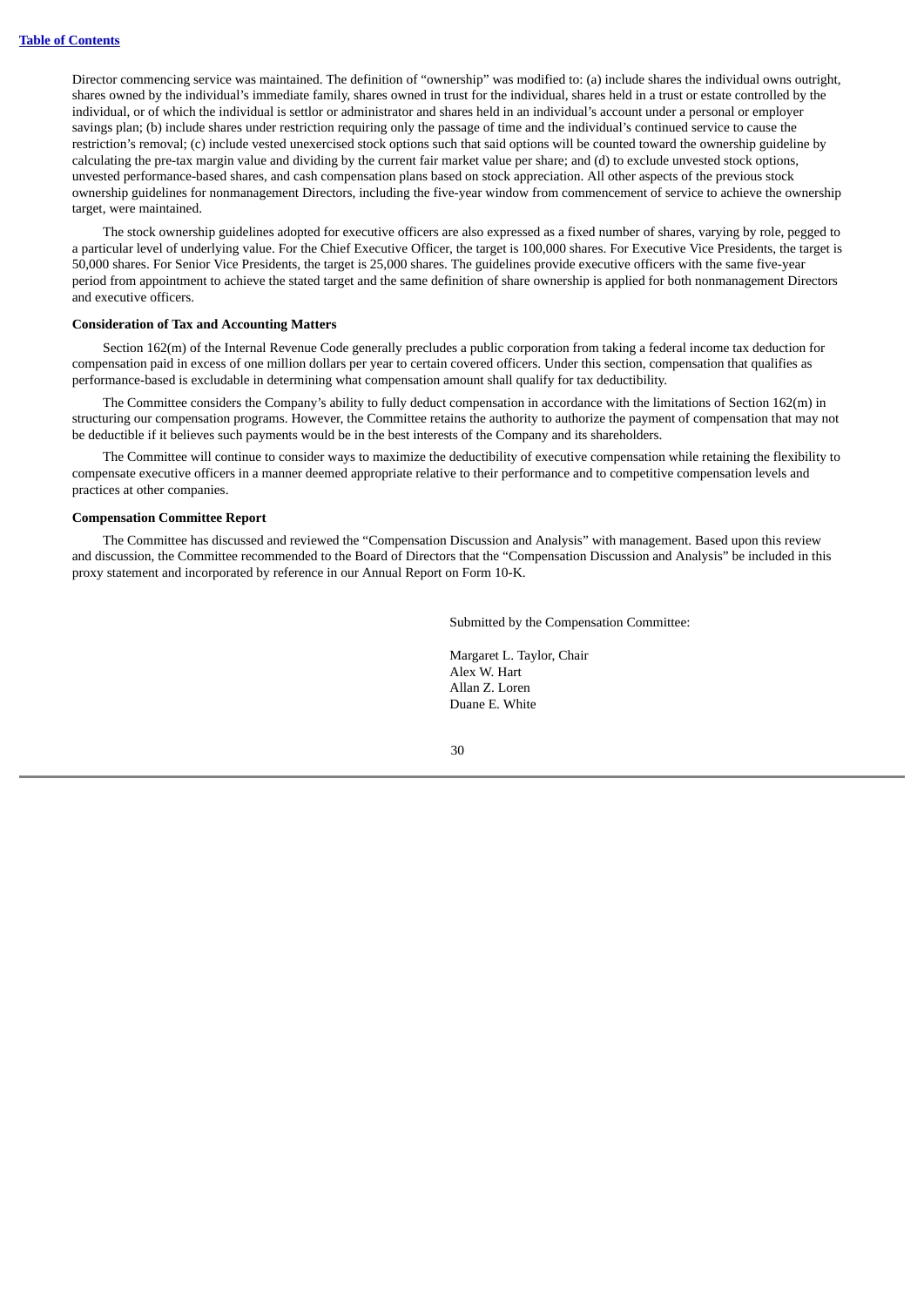#### **COMPENSATION OF NAMED EXECUTIVES**

#### **SUMMARY COMPENSATION TABLE FOR FISCAL 2009**

<span id="page-35-1"></span><span id="page-35-0"></span>The following table summarizes all compensation earned in fiscal 2009 by our Chief Executive Officer, the two Chief Financial Officers we had in fiscal 2009, and the three most highly compensated executive officers other than our Chief Executive Officer and Chief Financial Officers who were serving as executive officers at fiscal year-end 2009. These six individuals are referred to herein as our named executive officers.

#### **Summary Compensation Table**

| <b>Name and Principal Position(a)</b>                             | <b>Fiscal</b><br>Year<br>(b) | Salary<br>(S)1<br>(c) | <b>Bonus</b><br>(S)<br>(d)     | <b>Stock</b><br><b>Awards</b><br>(S)2<br>(e) | Option<br><b>Awards</b><br>(S)2<br>(f) | <b>Non-Equity</b><br>Incentive<br>Plan<br>(S)3<br>(g) | Change in<br><b>Pension Value</b><br>and Non-<br><b>Oualified</b><br>Deferred<br>Compensation<br><b>Earnings</b><br>$(5)$<br>(h) | All Other<br>Compensation<br>(S)4<br>(i) | Total<br>(S)<br>(i) |
|-------------------------------------------------------------------|------------------------------|-----------------------|--------------------------------|----------------------------------------------|----------------------------------------|-------------------------------------------------------|----------------------------------------------------------------------------------------------------------------------------------|------------------------------------------|---------------------|
| Mark Greene                                                       | 2009                         | 625,000               |                                | 856,400                                      | 620,836                                | 160,500                                               |                                                                                                                                  | 22,738                                   | 2,285,474           |
| <b>Chief Executive Officer</b>                                    | 2008                         | 613,462               |                                | 566,330                                      | 651,750                                | $\mathbf{0}$                                          | $\overline{\phantom{0}}$                                                                                                         | 71,475                                   | 1,903,017           |
|                                                                   | 2007                         | 334,231               | 100,000                        | 255,546                                      | 250,862                                | 425,000                                               |                                                                                                                                  | 42,590                                   | 1,408,229           |
| Thomas Bradley <sup>5</sup>                                       | 2009                         | 207,692               |                                |                                              | 156,027                                | 112,500                                               | $\overline{\phantom{0}}$                                                                                                         | 8,377                                    | 484,596             |
| <b>Executive Vice President and</b><br>Chief Financial Officer    |                              |                       |                                |                                              |                                        |                                                       |                                                                                                                                  |                                          |                     |
| <b>Charles Osborne</b>                                            | 2009                         | 363,462               |                                | 78,120                                       | 90,620                                 | $\mathbf{0}$                                          |                                                                                                                                  | 80,000                                   | 612,202             |
| Former Executive Vice                                             | 2008                         | 416,923               | $\qquad \qquad \longleftarrow$ | 300,541                                      | 1,120,542                              | $\mathbf{0}$                                          | $\overline{\phantom{0}}$                                                                                                         | 12,731                                   | 1,850,737           |
| <b>President and Chief Financial</b><br>Officer                   | 2007                         | 400,000               |                                | 806,673                                      | 1,406,671                              | 120,440                                               |                                                                                                                                  | 9,336                                    | 2,743,120           |
| Michael Campbell                                                  | 2009                         | 450,000               | -                              | 341,813                                      | 885,424                                | $\bf{0}$                                              |                                                                                                                                  | 9,629                                    | 1,686,866           |
| Former Executive Vice                                             | 2008                         | 438,462               |                                | 290,988                                      | 1,075,971                              | $\bf{0}$                                              |                                                                                                                                  | 4,470                                    | 1,809,891           |
| President and Chief Operating<br>Officer                          | 2007                         | 375,000               |                                | 16,262                                       | 877,918                                | 101,840                                               | –                                                                                                                                | 315                                      | 1,371,335           |
| Mark Scadina <sup>6</sup>                                         | 2009                         | 352,885               |                                | 392,040                                      | 366,090                                | 70,000                                                |                                                                                                                                  | 31,218                                   | 1,212,233           |
| <b>Executive Vice President,</b><br>General Counsel and Secretary | 2008                         | 325,000               |                                | 348,038                                      | 313,861                                | 136,500                                               |                                                                                                                                  | 89,483                                   | 1,212,882           |
| <b>Richard Deal</b>                                               | 2009                         | 290,000               |                                | 242,873                                      | 406,219                                | 50,000                                                |                                                                                                                                  | 9,391                                    | 998,483             |
| Senior Vice President and Chief                                   | 2008                         | 286,923               |                                | 197,206                                      | 513,982                                | $\bf{0}$                                              | $\overline{\phantom{0}}$                                                                                                         | 9,566                                    | 1,007,677           |
| Human Resources Officer                                           | 2007                         | 270,000               |                                | 109,410                                      | 532,612                                | 110,850                                               |                                                                                                                                  | 11,622                                   | 1,034,494           |

1 The fiscal 2009 salaries listed for Dr. Greene and Messrs. Campbell and Deal are slightly higher than those listed for fiscal 2008. However, these individuals did not receive a salary increase for fiscal 2009. The difference in salary occurs because the Company's increases are not effective at the commencement of our fiscal year but are generally determined in November and first paid to the NEO at the end of our first quarter. Mr. Scadina was promoted during the year to executive vice president and his salary was increased to \$375,000. Base salaries for fiscal 2009 for the NEO's were as follows: Dr. Greene — \$625,000; Mr. Bradley — \$450,000; Mr. Osborne — \$420,000; Mr. Campbell — \$450,000; Mr. Scadina — \$375,000 and Mr. Deal — \$290,000.

- 2 Amounts shown reflect the accounting expense recognized by the Company for financial statement reporting purposes in accordance with FAS 123(R) and do not reflect whether the named executive officer has actually realized a financial benefit from the award. In accordance with SEC rules, the amounts shown exclude the impact of estimated forfeitures related to service-based vesting conditions. For information on the assumptions used to calculate the value of the awards, refer to Note 17 of the Company's Consolidated Financial Statements in the Annual Report on Form 10-K for fiscal year ended September 30, 2009, as filed with the SEC.
- 3 Except for Dr. Greene and Mr. Bradley, non-equity incentive awards are determined under the Management Incentive Plan which provided for an award opportunity after the fiscal year end. Dr. Greene's non-equity incentive award is based on his employment agreement. Mr. Bradley's non-equity incentive award for fiscal 2009 was guaranteed pursuant to the Bradley Letter Agreement.
- 4 The amounts shown for fiscal 2009 are detailed in the supplemental table below entitled "All Other Compensation Table."

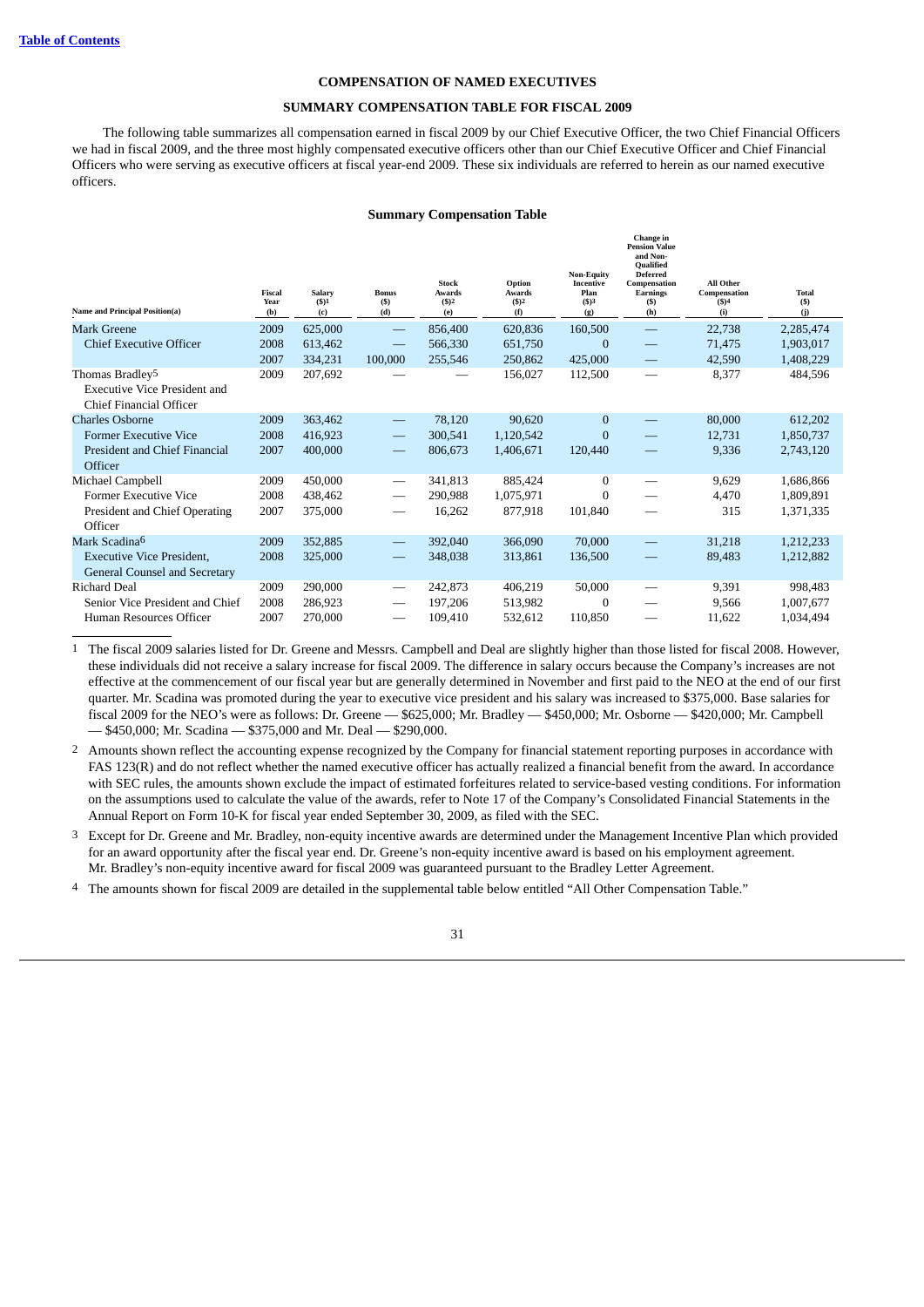- 5 Mr. Bradley joined the Company in April 2009 and therefore he does not have compensation data included in this table for prior periods.
- 6 Mr. Scadina was not a named executive officer for fiscal 2007 and therefore he does not have compensation data included in this table for that period.

#### **All Other Compensation Table**

| <b>Elements of All Other Compensation</b>                   | Mark<br>Greene | <b>Thomas</b><br><b>Bradley</b> | <b>Charles</b><br>Osborne | <b>Michael</b><br>Campbell | Mark<br>Scadina | <b>Richard</b><br><u>Deal</u> |
|-------------------------------------------------------------|----------------|---------------------------------|---------------------------|----------------------------|-----------------|-------------------------------|
| $401(k)$ Match(\$) <sup>1</sup>                             | 9,800          | 8,308                           | 9,800                     | $\overline{\phantom{0}}$   | 9,800           | 9,200                         |
| Life Insurance Premium $(\text{$}5)$ <sup>2</sup>           | 412            | 69                              | 200                       | 297                        | 233             | 191                           |
| Housing/Relocations(\$)3                                    |                |                                 |                           |                            | 12,580          |                               |
| Spousal Travel <sup>4</sup> /Family Travel(\$) <sup>5</sup> | 7.617          |                                 |                           | 6.584                      | 2,784           |                               |
| Tax Gross Ups 3456                                          | 3,701          |                                 |                           | 2.748                      | 5,821           |                               |
| Other $(\$)$ 78                                             | 1,208          |                                 | 70,000                    |                            |                 |                               |
| Amount Paid Upon Termination, Severance, or Constructive    |                |                                 |                           |                            |                 |                               |
| Termination or Change of Control(\$)                        |                |                                 |                           |                            |                 |                               |
| TOTAL(\$)                                                   | 22,738         | 8.377                           | 80,000                    | 9.629                      | 31.218          | 9.391                         |

1 Represents the aggregate value of the Company's cash contribution under the FICO 401(k) Plan during fiscal 2009.

- 2 Represents the aggregate incremental cost for each of the named executive officer's basic life insurance premium, which is offered to all employees at one times current salary.
- 3 Represents temporary housing expenses and other relocation costs for Mr. Scadina pursuant to his relocation package. The Company issued gross up payments to Mr. Scadina to substantially offset tax liabilities, which amounts are included in the tax gross ups row.
- 4 Reflects the value associated with personal commercial aircraft travel of Dr. Greene's and Mr. Campbell's spouses being required by the Company to attend certain Company events. The value of such spousal travel was imputed to income for the relevant executives, and the Company issued a gross-up payment, shown in the tax gross ups row, to substantially offset related tax liabilities.
- 5 Represents personal travel by Mr. Scadina occurring between October and December, 2008 pursuant to the terms of his offer letter, which is more fully described elsewhere in this proxy statement under "Compensation Discussion and Analysis — Executive Officer Employment Agreements — Mark R. Scadina." The Company issued gross up payments to Mr. Scadina to substantially offset tax liabilities, which amounts are included in the tax gross ups row. Mr. Scadina and the Company agreed, effective January 1, 2009, to eliminate tax gross up payments with respect to family travel originally provided for in his offer letter.
- 6 Effective January 1, 2009 the Company established a policy that provides only two permissible reasons for gross-up payments to offset imputed income: (i) for spousal travel when the business event requires the spouse to attend and (ii) relocation charges when the Company moves an executive to another geographical location.
- 7 The Company pays for Dr. Greene's annual membership at the Minneapolis Club as this membership is used primarily for business purposes. Twenty-five percent of this annual cost is imputed to Dr. Greene as income representing secondary personal use. The Company does not make gross up payments to offset any related tax liabilities associated with this imputed income.
- 8 For Mr. Osborne, represents consulting fees paid to him by the Company for a two month period from his retirement date of July 31, 2009 through the end of fiscal 2009 pursuant to the terms of his Transition Agreement, which is more fully described elsewhere in this proxy statement under "Compensation Discussion and Analysis — Transition Agreement — Charles M. Osborne."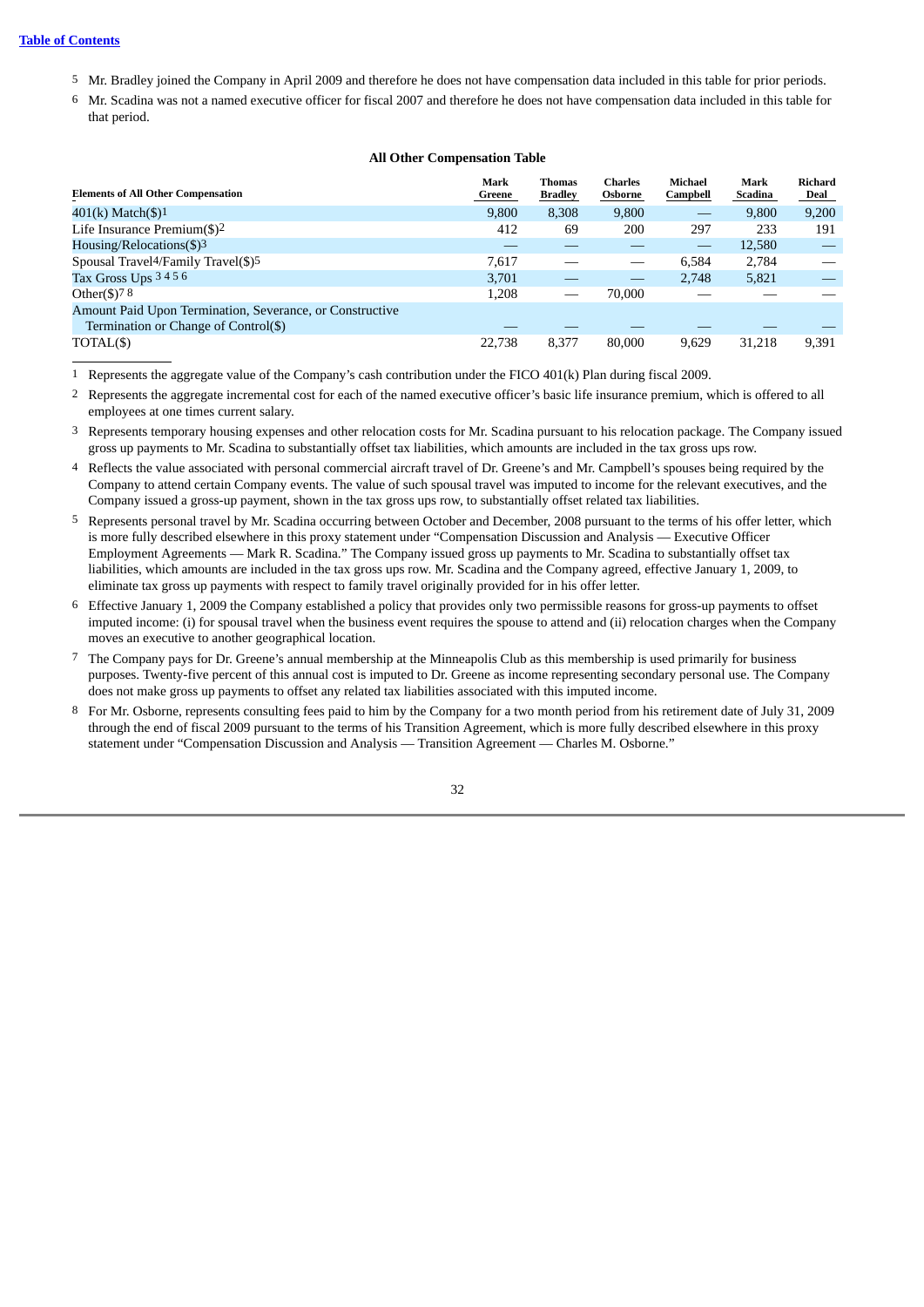#### **GRANTS OF PLAN-BASED AWARDS IN 2009**

<span id="page-37-0"></span>The following table summarizes grants of plan-based compensation awards made during fiscal 2009 to our named executive officers.

|                         |                          |                         |                   | <b>Estimated Possible Payouts</b><br><b>Under Non-Equity Incentive</b><br>Plan Awards <sup>2</sup> |                       |                  | <b>Estimated Future Payouts</b><br><b>Under Equity Incentive</b><br><b>Plan Awards</b> |                          | All<br>Other<br><b>Stock</b><br>Awards:<br>Number<br>of<br><b>Shares</b><br>of Stock | All Other<br>Option<br>Awards:<br>Number of<br><b>Securities</b><br><b>Underlying</b> | <b>Exercise</b><br>or Base<br>Price of<br>Option | Grant<br>Date Fair<br>Value of<br><b>Stock and</b><br>Option |
|-------------------------|--------------------------|-------------------------|-------------------|----------------------------------------------------------------------------------------------------|-----------------------|------------------|----------------------------------------------------------------------------------------|--------------------------|--------------------------------------------------------------------------------------|---------------------------------------------------------------------------------------|--------------------------------------------------|--------------------------------------------------------------|
| Name                    | <b>Grant Date</b>        | <b>Approval</b><br>Date | Threshold<br>(S)  | <b>Target</b><br>$($ \$                                                                            | <b>Maximum</b><br>(S) | Threshold<br>(S) | <b>Target</b><br>(S)                                                                   | <b>Maximum</b><br>(S)    | or Units<br>(# )                                                                     | <b>Options</b><br>$^{(#)}$                                                            | Awards<br>(S/SH)                                 | Awards<br>$($ \$)3                                           |
| (a)                     | $(b)$ <sup>1</sup>       | (c)                     | (d)               | (e)                                                                                                | (f                    | (g)              | (h)                                                                                    | $\bf(i)$                 | (i)                                                                                  | (k)                                                                                   | (1)                                              | (m)                                                          |
| <b>Mark Greene</b>      | 12/18/2008<br>12/18/2008 |                         |                   |                                                                                                    | -                     |                  | -                                                                                      |                          | 11,4586                                                                              | 103,1264                                                                              | 14.16                                            | 543,474<br>159,725                                           |
|                         | 02/14/2007               | 02/07/20075             | $\mathbf{0}$      | 625,000                                                                                            | 1,250,000             |                  |                                                                                        |                          |                                                                                      |                                                                                       |                                                  |                                                              |
| <b>Thomas Bradley</b>   | 04/06/2009               | 03/06/20097             | -                 |                                                                                                    |                       |                  |                                                                                        |                          |                                                                                      | 225,0004                                                                              | 15.51                                            | 1,287,000                                                    |
|                         | 03/06/2009               |                         | 112,500           | 225,000                                                                                            | 450,000               |                  | _                                                                                      | _                        |                                                                                      |                                                                                       |                                                  |                                                              |
| Charles Osborne         |                          |                         |                   |                                                                                                    | -                     |                  |                                                                                        |                          | -                                                                                    |                                                                                       |                                                  |                                                              |
| <b>Michael Campbell</b> | 12/18/2008<br>12/18/2008 |                         |                   |                                                                                                    |                       |                  |                                                                                        |                          | –<br>16,6666                                                                         | 50,0024                                                                               | 14.16                                            | 263,511                                                      |
|                         | 09/10/2008               |                         | -<br>$\mathbf{0}$ | -<br>225,000                                                                                       | 450,000               | -<br>_           | _                                                                                      |                          |                                                                                      | _                                                                                     |                                                  | 232,324                                                      |
| Mark Scadina            | 12/18/2008               |                         |                   |                                                                                                    | -                     | -                | -                                                                                      |                          |                                                                                      | 35,0024                                                                               | 14.16                                            | 184,461                                                      |
|                         | 12/18/2008               |                         |                   |                                                                                                    |                       |                  |                                                                                        |                          | 11,6666                                                                              | -                                                                                     | $\qquad \qquad -$                                | 162,624                                                      |
|                         | 08/24/2009               |                         | -                 |                                                                                                    | -                     |                  |                                                                                        |                          | 10,0006                                                                              |                                                                                       |                                                  | 234,900                                                      |
|                         | 09/10/2008               |                         | $\overline{0}$    | 187,500                                                                                            | 375,000               |                  | $\overline{\phantom{a}}$                                                               |                          | _                                                                                    |                                                                                       |                                                  |                                                              |
| <b>Richard Deal</b>     | 12/18/2008               |                         |                   |                                                                                                    | -                     | -                |                                                                                        | $\overline{\phantom{a}}$ |                                                                                      | 35,0024                                                                               | 14.16                                            | 184,461                                                      |
|                         | 12/18/2008               |                         |                   |                                                                                                    |                       |                  | –                                                                                      |                          | 11,6666                                                                              |                                                                                       |                                                  | 162,624                                                      |
|                         | 08/24/2009               |                         | -                 | $\overline{\phantom{a}}$                                                                           |                       | -                | -                                                                                      |                          | 7,5006                                                                               | $\overline{\phantom{a}}$                                                              |                                                  | 176,175                                                      |
|                         | 09/10/2008               |                         | $\overline{0}$    | 145,000                                                                                            | 290,000               |                  |                                                                                        |                          |                                                                                      |                                                                                       |                                                  |                                                              |

1 The grant date reported for the non-equity incentive plan awards is the date the Compensation Committee approved the 2009 Management Incentive Plan, except for Dr. Greene and Mr. Bradley. See Approval Date footnotes for detail regarding their awards.

2 For Dr. Greene, the amounts shown in these columns represent the estimated threshold (or minimum), target, and maximum possible cash awards under Dr. Greene's employment agreement with zero being the threshold (or minimum), 100% of base salary representing target and 200% of base salary representing maximum. Using this scale, the amount Dr. Greene could receive under his employment agreement is dependent on both the Company's performance against established financial goals and Dr. Greene's individual performance. Financial performance goals, reflecting both revenue growth and net income growth for the Company, and individual performance goals are established by the Board at the beginning of the fiscal year. The Compensation Committee then uses achievement against these goals to determine whether, and the extent to which, any cash incentive awards will be paid. Thus, Dr. Greene can have his target cash incentive reduced to zero based on poor Company or individual performance, or doubled based on strong Company and individual performance.

For Messrs. Bradley, Campbell, Scadina and Deal, the amounts shown in these columns represent estimated threshold (or minimum), target, and maximum possible cash awards under our 2009 Management Incentive Plan with zero being the threshold (or minimum), 50% of base salary representing target and 100% of base salary representing maximum. Using this scale, the amount an executive could receive under this plan is dependent on both the Company's performance against established financial goals and the executive's individual performance. Financial performance goals, reflecting both revenue growth and net income growth for the Company, and individual performance goals are established by the Board at the beginning of the fiscal year. The Compensation Committee then uses achievement against these goals to determine whether, and the extent to which, any cash incentive awards will be paid. Thus, each of these names executive officers (except for Mr. Bradley) can have his target cash incentive reduced to zero based on poor Company or individual performance, or doubled based on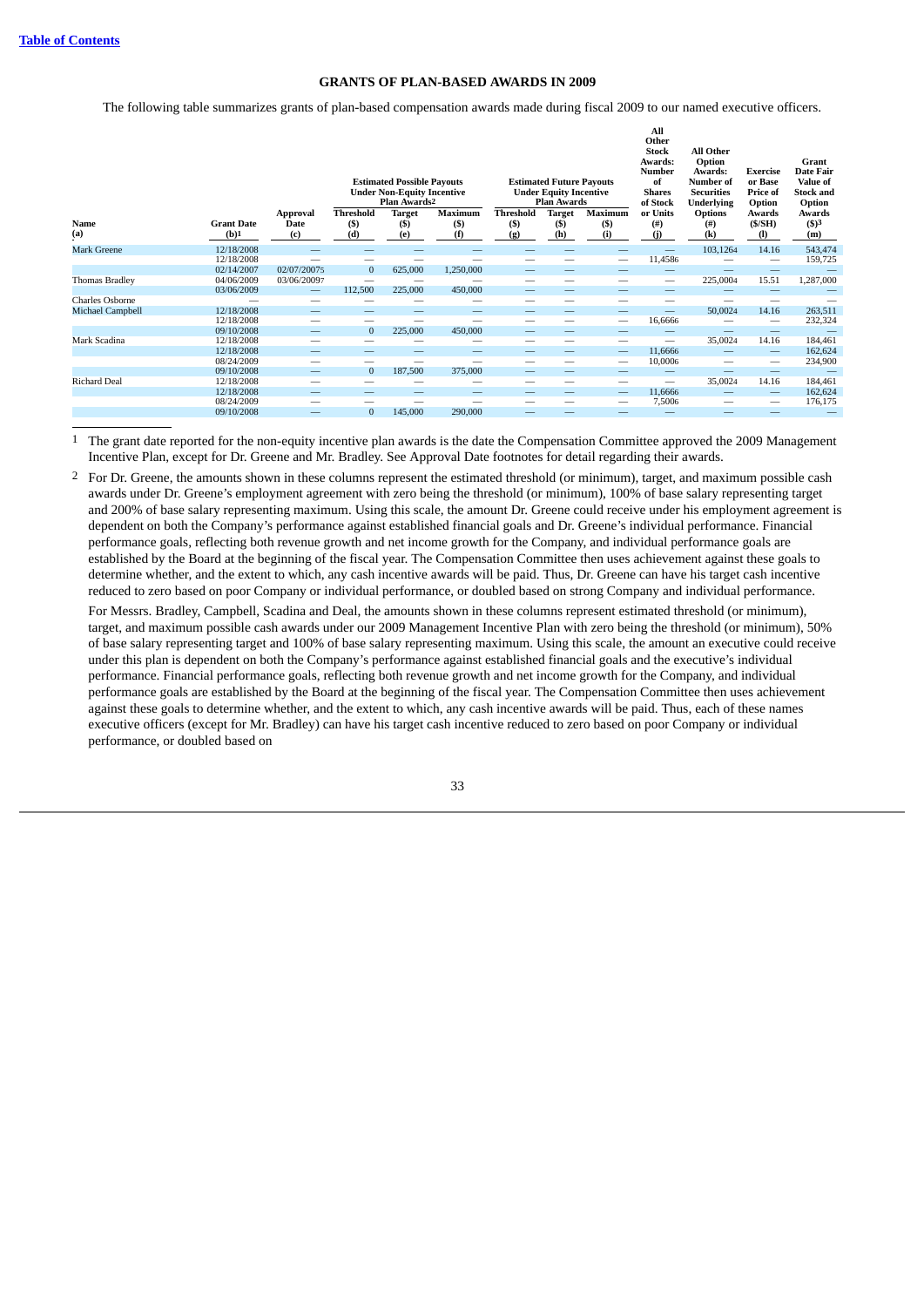strong Company and individual performance. Mr. Bradley's threshold (or minimum) of \$112,500 reflects that the Bradley Letter Agreement guaranteed him a minimum cash incentive in this amount.

Additional detail regarding the determination of cash incentives to executives for fiscal 2009, is included above under "Compensation Discussion and Analysis."

- 3 Represents the grant date fair value of each stock option or restricted stock unit, as applicable, computed in accordance with FAS 123(R).
- 4 These stock option awards vest in four equal increments on the first four anniversaries of the grant date and expire seven years after the grant date.
- 5 The Compensation Committee met on this date to approve the terms of Dr. Greene's original employment agreement, which provides for his eligibility for an incentive award opportunity payable from 0% to 200% of his base salary, with a target equal to 100% of his annual base salary.
- 6 These restricted stock unit awards vest in shares in four equal increments on the first four anniversaries of the grant date and do not pay dividend equivalents.
- 7 The Compensation Committee met on this date to approve the terms of the Bradley Letter Agreement, which provides for a guaranteed cash incentive of \$112,500 for fiscal 2009.

The Company is a party to employment agreements with Dr. Greene, Mr. Bradley and Mr. Campbell, and an offer letter with Mr. Scadina. All such agreements and the awards described in this table are explained further in "Compensation Discussion and Analysis."

We do not use a specific formula to determine compensation levels but instead attempt to achieve an appropriate balance between shortterm cash compensation and long-term equity compensation while reflecting market competitive levels tied to role structure and the performance level of the executive officer. A number of factors, described in prior sections above, are considered in determining each compensation element. Aligning executive interests with the creation of shareholder value, equity-based incentive compensation generally represents a substantial portion of total executive compensation. While generally of lesser value than equity-based incentives, non-equitybased incentives similarly align executive interests with the creation of shareholder value due to the fact that non-equity-based incentives are funded based upon the extent to which the Company achieves targeted growth goals. For more detail on compensation, please refer to "Compensation Discussion and Analysis."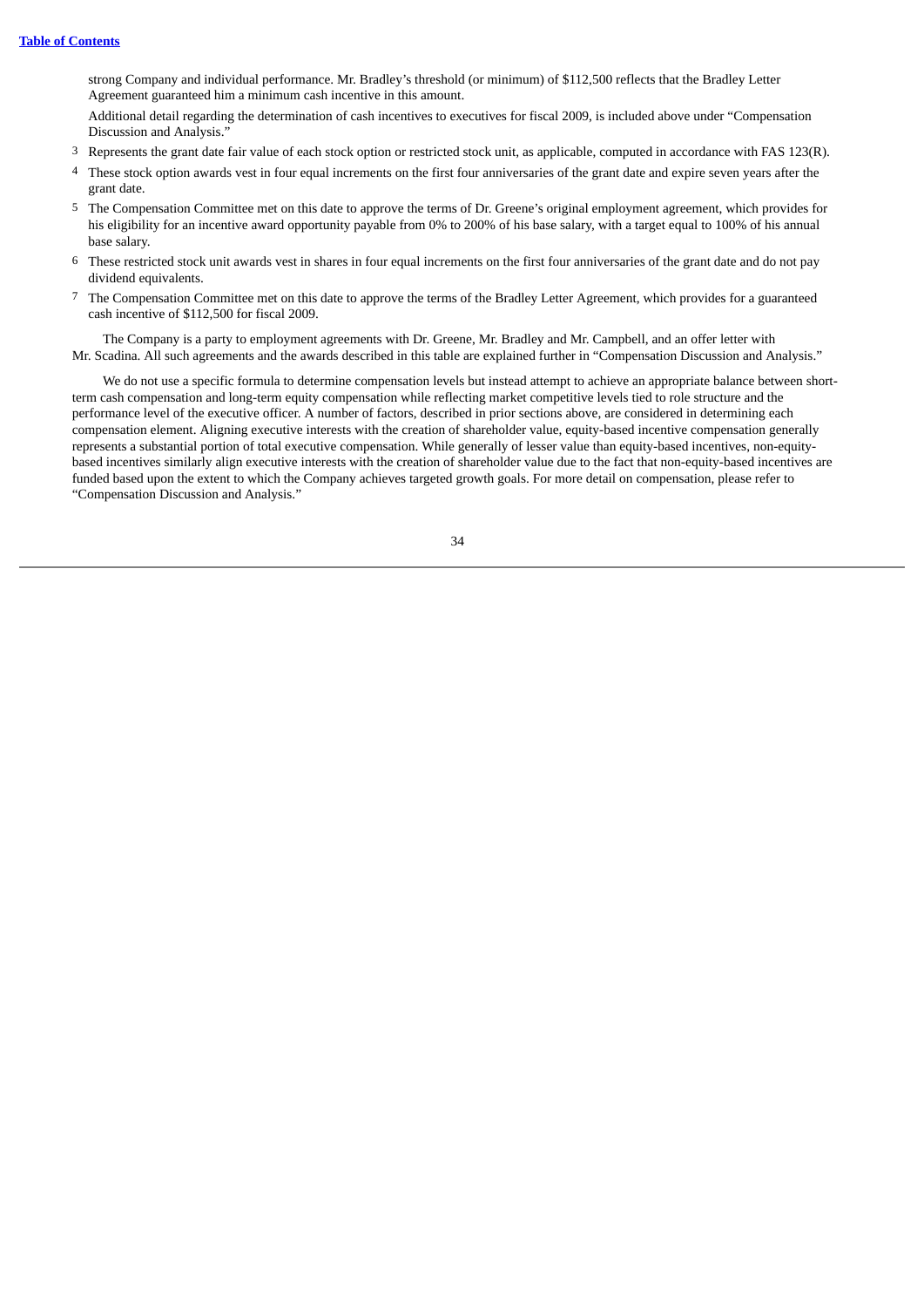#### **OUTSTANDING EQUITY AWARDS AT 2009 FISCAL YEAR-END**

<span id="page-39-0"></span>

|                       |                          |                                                                                      |                                                                                                       |                                                                                                                       |                          |                                 | <b>Stock Awards</b>             |                                                                              |                                                                                                   |                                                                                                                                                |                                                                                                                                                                       |
|-----------------------|--------------------------|--------------------------------------------------------------------------------------|-------------------------------------------------------------------------------------------------------|-----------------------------------------------------------------------------------------------------------------------|--------------------------|---------------------------------|---------------------------------|------------------------------------------------------------------------------|---------------------------------------------------------------------------------------------------|------------------------------------------------------------------------------------------------------------------------------------------------|-----------------------------------------------------------------------------------------------------------------------------------------------------------------------|
|                       |                          | Number of<br><b>Securities</b><br><b>Underlying</b><br>Unexercised<br><b>Options</b> | <b>Option Awards</b><br>Number of<br><b>Securities</b><br>Underlying<br>Unexercised<br><b>Options</b> | Equity<br>Incentive<br><b>Plan Awards:</b><br>Number<br>of Securities<br>Underlying<br>Unexercised<br><b>Unearned</b> | Option<br>Exercise       | Option                          |                                 | Number<br>of<br><b>Shares</b><br>or Units<br>of Stock<br>That<br>Have<br>Not | Market<br>Value of<br><b>Shares</b> or<br><b>Units of</b><br><b>Stock That</b><br><b>Have Not</b> | Equity<br>Incentive<br>Plan<br>Awards:<br>Number of<br>Unearned<br>Shares,<br><b>Units</b> or<br>Other<br><b>Rights</b><br>That<br>Have<br>Not | Equity<br>Incentive<br>Plan<br>Awards:<br>Market or<br>Payout<br>Value of<br>Unearned<br>Shares,<br><b>Units</b> or<br>Other<br><b>Rights That</b><br><b>Have Not</b> |
| Name                  | Grant                    | $($ #)<br>Exercisable                                                                | $($ # $)$<br>Unexercisable                                                                            | <b>Options</b>                                                                                                        | Price                    | <b>Expiration</b><br>Date       |                                 | <b>Vested</b>                                                                | <b>Vested</b>                                                                                     | <b>Vested</b>                                                                                                                                  | <b>Vested</b>                                                                                                                                                         |
| (a)                   | Date                     | (b)                                                                                  |                                                                                                       | (#)<br>(d)                                                                                                            | (S)                      |                                 | Grant<br>Date                   | $($ # $)$                                                                    | (S)1<br>(h)                                                                                       | (#)<br>(i)                                                                                                                                     | $(s)$                                                                                                                                                                 |
|                       |                          |                                                                                      | (c)                                                                                                   |                                                                                                                       | (e)                      | (f)                             |                                 | (g)                                                                          |                                                                                                   |                                                                                                                                                | (i)                                                                                                                                                                   |
| <b>Mark Greene</b>    | 02/14/2007               | 62,500                                                                               | 62,500                                                                                                | $\qquad \qquad -$                                                                                                     | 39.62                    | 02/13/2014                      | 02/14/07                        | 20,8333                                                                      | 447,701                                                                                           |                                                                                                                                                | $\overline{\phantom{0}}$                                                                                                                                              |
|                       | 12/18/2007               | 28,125                                                                               | 84,3752                                                                                               | $\overline{\phantom{m}}$                                                                                              | 34.26                    | 12/17/2014                      | 12/18/07                        | 9,3753                                                                       | 201,469                                                                                           | $\overline{\phantom{0}}$                                                                                                                       | $\overline{\phantom{a}}$                                                                                                                                              |
|                       | 12/18/2008               | $\qquad \qquad -$                                                                    | 103,126                                                                                               | $\qquad \qquad -$                                                                                                     | 14.16                    | 12/17/2015                      | 07/08/08                        | 11,2503                                                                      | 241,762                                                                                           | $\overline{\phantom{0}}$                                                                                                                       | $\overline{\phantom{0}}$                                                                                                                                              |
|                       |                          | $\overline{\phantom{m}}$                                                             | -                                                                                                     | $\overline{\phantom{a}}$                                                                                              |                          | $\overline{\phantom{0}}$        | 12/18/08                        | 11,4583                                                                      | 246,232                                                                                           | -                                                                                                                                              | $\overline{\phantom{0}}$                                                                                                                                              |
| <b>Thomas Bradley</b> | 04/06/2009               | $\qquad \qquad -$                                                                    | 225,0002                                                                                              | $\qquad \qquad -$                                                                                                     | 15.51                    | 04/05/2016                      | $\qquad \qquad -$               | $\hspace{0.1mm}-\hspace{0.1mm}$                                              | —                                                                                                 |                                                                                                                                                | $\qquad \qquad \longleftarrow$                                                                                                                                        |
| Charles Osborne       | 05/03/2004<br>08/02/2004 | 250,000                                                                              | $\qquad \qquad$<br>$\qquad \qquad -$                                                                  | $\overline{\phantom{m}}$                                                                                              | 34.07<br>28.75           | 10/29/2009<br>10/29/2009        | $\hspace{0.1mm}-\hspace{0.1mm}$ | $\hspace{0.1mm}-\hspace{0.1mm}$                                              | —<br>-                                                                                            | -                                                                                                                                              | $\qquad \qquad$                                                                                                                                                       |
|                       |                          | 20,000<br>30,000                                                                     |                                                                                                       | $\qquad \qquad -$                                                                                                     |                          | 10/29/2009                      | $\hspace{0.1mm}-\hspace{0.1mm}$ | $\hspace{0.1mm}-\hspace{0.1mm}$                                              | $\overline{\phantom{0}}$                                                                          | $\overline{\phantom{0}}$                                                                                                                       |                                                                                                                                                                       |
|                       | 11/15/2004<br>11/21/2005 | 52,500                                                                               | $\qquad \qquad$<br>$\qquad \qquad -$                                                                  | $\overline{\phantom{m}}$<br>$\qquad \qquad -$                                                                         | 32.01<br>47.45           | 10/29/2009                      | $\hspace{0.1mm}-\hspace{0.1mm}$ | $\qquad \qquad$                                                              | $\qquad \qquad -$                                                                                 |                                                                                                                                                | $\overline{\phantom{0}}$                                                                                                                                              |
|                       | 12/18/2006               | 12,501                                                                               | $\overline{\phantom{0}}$                                                                              | $\overline{\phantom{m}}$                                                                                              | 41.74                    | 10/29/2009                      | $\overline{\phantom{m}}$        | $\qquad \qquad \longleftarrow$<br>$\overline{\phantom{0}}$                   | $\overline{\phantom{m}}$                                                                          | -<br>$\overline{\phantom{0}}$                                                                                                                  | $\hspace{0.1mm}-\hspace{0.1mm}$<br>$\overline{\phantom{0}}$                                                                                                           |
|                       | 12/18/2007               | 8,750                                                                                | $\qquad \qquad \longleftarrow$                                                                        | $\hspace{0.1mm}-\hspace{0.1mm}$                                                                                       | 34.26                    | 10/29/2009                      | $\hspace{0.1mm}-\hspace{0.1mm}$ | $\qquad \qquad -$                                                            | $\overline{\phantom{0}}$                                                                          | $\overline{\phantom{0}}$                                                                                                                       |                                                                                                                                                                       |
| Michael Campbell      | 04/25/2005               | 190,000                                                                              | $\overline{\phantom{m}}$                                                                              | $\hspace{0.1mm}-\hspace{0.1mm}$                                                                                       | 33.61                    | 04/24/2015                      | 07/31/07                        | 5,0003                                                                       | 107,450                                                                                           | -                                                                                                                                              | $\qquad \qquad \longleftarrow$<br>$\qquad \qquad$                                                                                                                     |
|                       | 11/21/2005               | 22,500                                                                               | 7,500                                                                                                 | $\qquad \qquad -$                                                                                                     | 47.45                    | 11/20/2012                      | 10/12/07                        | 12,5003                                                                      | 268,625                                                                                           | $\overline{\phantom{0}}$                                                                                                                       |                                                                                                                                                                       |
|                       | 12/18/2006               | 30,000                                                                               | 30,0002                                                                                               | $\overline{\phantom{m}}$                                                                                              | 41.74                    | 12/17/2013                      | 07/08/08                        | 7,5003                                                                       | 161,175                                                                                           | $\overline{\phantom{0}}$                                                                                                                       | $\qquad \qquad$                                                                                                                                                       |
|                       | 10/12/2007               | 12,500                                                                               | 37,500                                                                                                | $\qquad \qquad -$                                                                                                     | 36.20                    | 10/11/2014                      | 12/18/08                        | 16,6663                                                                      | 358,152                                                                                           | -                                                                                                                                              | $\overline{\phantom{0}}$                                                                                                                                              |
|                       | 12/18/2008               | $\overline{\phantom{0}}$                                                             | 50,0022                                                                                               | $\overline{\phantom{m}}$                                                                                              | 14.16                    | 12/17/2015                      |                                 |                                                                              |                                                                                                   | $\overline{\phantom{0}}$                                                                                                                       | $\overline{\phantom{0}}$                                                                                                                                              |
| Mark Scadina          | 06/11/2007               | 47,500                                                                               | 47,5002                                                                                               | $\hspace{0.1mm}-\hspace{0.1mm}$                                                                                       | 37.18                    | 06/10/2014                      | 06/11/07                        | 15,0003                                                                      | 322,350                                                                                           |                                                                                                                                                | $\qquad \qquad \longleftarrow$                                                                                                                                        |
|                       | 12/18/2007               | 2,500                                                                                | 7,500                                                                                                 | $\overline{\phantom{m}}$                                                                                              | 34.26                    | 12/17/2014                      | 12/18/07                        | 2,5003                                                                       | 53,725                                                                                            | -                                                                                                                                              | $\qquad \qquad$                                                                                                                                                       |
|                       | 12/18/2008               | $\overline{\phantom{0}}$                                                             | 35,0022                                                                                               | $\qquad \qquad -$                                                                                                     | 14.16                    | 12/17/2015                      | 07/08/08                        | 7,5003                                                                       | 161,175                                                                                           |                                                                                                                                                | $\overline{\phantom{0}}$                                                                                                                                              |
|                       | $\overline{\phantom{0}}$ | $\overline{\phantom{0}}$                                                             | $\qquad \qquad$                                                                                       | $\qquad \qquad$                                                                                                       | $\qquad \qquad$          | $\hspace{0.1mm}-\hspace{0.1mm}$ | 12/18/08                        | 11,6663                                                                      | 250,702                                                                                           | $\overline{\phantom{0}}$                                                                                                                       | $\overline{\phantom{0}}$                                                                                                                                              |
|                       | $\qquad \qquad -$        | $\qquad \qquad -$                                                                    | $\equiv$                                                                                              | $\qquad \qquad -$                                                                                                     | $\overline{\phantom{0}}$ | $\overline{\phantom{m}}$        | 08/24/09                        | 10,0003                                                                      | 214,900                                                                                           | $\overline{\phantom{0}}$                                                                                                                       | $\qquad \qquad -$                                                                                                                                                     |
|                       | $\overline{\phantom{0}}$ | $\overline{\phantom{0}}$                                                             | $\overline{\phantom{0}}$                                                                              | $\overline{\phantom{a}}$                                                                                              | $\overline{\phantom{0}}$ | $\overline{\phantom{0}}$        | $\overline{\phantom{a}}$        | $\overline{\phantom{a}}$                                                     | -                                                                                                 | $\equiv$                                                                                                                                       | $\overline{\phantom{m}}$                                                                                                                                              |
| <b>Richard Deal</b>   | 04/24/2001               | 5,061                                                                                | $\overline{\phantom{0}}$                                                                              | $\hspace{0.1mm}-\hspace{0.1mm}$                                                                                       | 18.07                    | 04/24/2011                      | 12/18/06                        | 4,1663                                                                       | 89,527                                                                                            | $\overline{\phantom{0}}$                                                                                                                       |                                                                                                                                                                       |
|                       | 11/30/2001               | 11,250                                                                               | $\qquad \qquad$                                                                                       | $\hspace{0.1mm}-\hspace{0.1mm}$                                                                                       | 26.28                    | 11/30/2011                      | 12/18/07                        | 6,2503                                                                       | 134,312                                                                                           | $\overline{\phantom{0}}$                                                                                                                       | $\qquad \qquad$                                                                                                                                                       |
|                       | 11/14/2002               | 16,875                                                                               | $\overline{\phantom{0}}$                                                                              | $\qquad \qquad -$                                                                                                     | 25.57                    | 11/14/2012                      | 07/08/08                        | 7,5003                                                                       | 161,175                                                                                           | $\overline{\phantom{0}}$                                                                                                                       |                                                                                                                                                                       |
|                       | 11/17/2003               | 22,500                                                                               | $\overline{\phantom{m}}$                                                                              | $\overline{\phantom{m}}$                                                                                              | 35.50                    | 11/16/2013                      | 12/18/08                        | 11,6663                                                                      | 250,702                                                                                           |                                                                                                                                                | $\overline{\phantom{m}}$                                                                                                                                              |
|                       | 08/02/2004               | 20,000                                                                               | $\equiv$                                                                                              | $\qquad \qquad -$                                                                                                     | 28.75                    | 08/01/2014                      | 08/24/09                        | 7,5003                                                                       | 161,175                                                                                           |                                                                                                                                                | $\qquad \qquad \longleftarrow$                                                                                                                                        |
|                       | 11/15/2004               | 35,000                                                                               | $\overline{\phantom{0}}$                                                                              | $\overline{\phantom{m}}$                                                                                              | 32.01                    | 11/14/2014                      | $\overline{\phantom{a}}$        | $\qquad \qquad$                                                              | -                                                                                                 | $\overline{\phantom{0}}$                                                                                                                       | $\qquad \qquad$                                                                                                                                                       |
|                       | 11/21/2005               | 37,500                                                                               | 12,5002                                                                                               | $\hspace{0.1mm}-\hspace{0.1mm}$                                                                                       | 47.45                    | 11/20/2012                      | $\qquad \qquad -$               | $\overline{\phantom{0}}$                                                     | $\qquad \qquad -$                                                                                 |                                                                                                                                                | $\qquad \qquad \longleftarrow$                                                                                                                                        |
|                       | 12/18/2006               | 12,501                                                                               | 12,500                                                                                                | $\overline{\phantom{m}}$                                                                                              | 41.74                    | 12/17/2013                      | $\overline{\phantom{m}}$        | $\overline{\phantom{m}}$                                                     | $\overline{\phantom{0}}$                                                                          |                                                                                                                                                | $\qquad \qquad$                                                                                                                                                       |
|                       | 12/18/2007               | 6,250                                                                                | 18,750                                                                                                | $\qquad \qquad -$                                                                                                     | 34.26                    | 12/17/2014                      | $\qquad \qquad -$               | -                                                                            | —                                                                                                 | $\overline{\phantom{0}}$                                                                                                                       | $\qquad \qquad -$                                                                                                                                                     |
|                       | 12/18/2008               | $\overline{\phantom{a}}$                                                             | 35,0022                                                                                               |                                                                                                                       | 14.16                    | 12/17/2015                      |                                 | -                                                                            | -                                                                                                 |                                                                                                                                                | $\qquad \qquad$                                                                                                                                                       |

1 The market value of restricted stock units that have not vested were determined by multiplying the closing market price of the Company's Common Stock on September 30, 2009 (\$21.49) by the number of restricted stock units.

2 These stock option awards vest in four equal increments on the first four anniversaries of the grant date, subject to the named executive officer's continued employment.

3 These restricted stock unit awards vest in shares in four equal increments on the first four anniversaries of the grant date, subject to the named executive officer's continued employment.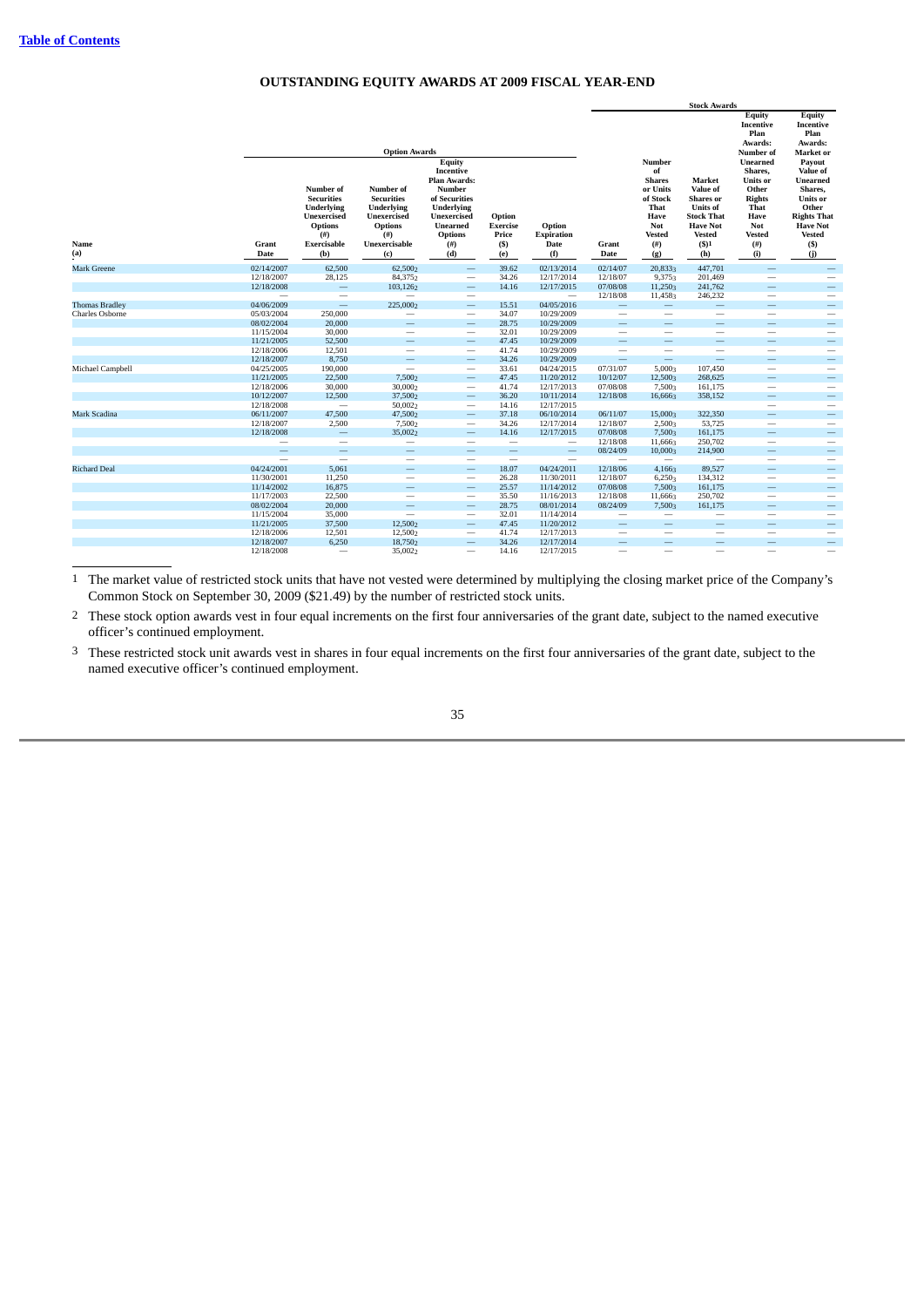#### **2009 OPTION EXERCISES AND STOCK VESTED**

<span id="page-40-0"></span>

|                              | <b>Option Awards</b>                                          |                                              | <b>Stock Awards</b>                                                |                                                             |  |
|------------------------------|---------------------------------------------------------------|----------------------------------------------|--------------------------------------------------------------------|-------------------------------------------------------------|--|
| Name                         | Number of<br><b>Shares</b><br>Acquired<br>on Exercise<br>(# ) | Value<br>Realized<br>on Exercise<br>$($ \$)1 | Number of<br><b>Shares Acquired</b><br><b>On Vesting</b><br>$($ #) | <b>Value Realized</b><br>on Vesting<br>$($ \$) <sup>2</sup> |  |
| (a)                          | (b)                                                           | (c)                                          | (d)                                                                | (e)                                                         |  |
| Mark Greene                  |                                                               | __                                           | 17,292                                                             | 224,358                                                     |  |
| Thomas Bradley               |                                                               | __                                           |                                                                    |                                                             |  |
| Charles Osborne <sup>3</sup> |                                                               |                                              | 7,500                                                              | 105,800                                                     |  |
| Michael Campbell             |                                                               |                                              | 9.167                                                              | 148,480                                                     |  |
| Mark Scadina                 |                                                               |                                              | 10,834                                                             | 174,759                                                     |  |
| Richard Deal                 | 16,875                                                        | 101,907                                      | 6.667                                                              | 94,005                                                      |  |

1 Equal to the number of shares acquired on exercise multiplied by the difference between the closing price of the Company's Common Stock on the date of exercise and the exercise price of the options.

2 Equal to the number of shares vested multiplied by the closing price of the Company's Common Stock on the date of vesting.

<span id="page-40-1"></span>3 Upon Mr. Osborne's July 31, 2009 retirement he forfeited 56,250 unvested options and 20,416 unvested restricted stock unit awards. Pursuant to the termination provisions of the Company's LTIP, Mr. Osborne had 90 days to exercise his vested options. On October 29, 2009, 373,751 vested, but out-of-the-money, options were canceled.

#### **NON-QUALIFIED DEFERRED COMPENSATION FOR 2009**

| Name<br>(a)            | <b>Executive</b><br><b>Contributions in</b><br><b>Last FY</b><br>$($ \$)1<br>(b) | Registrant<br><b>Contributions in</b><br><b>Last FY</b><br>(\$) | <b>Aggregate Earnings</b><br>in Last FY<br>$($ \$) <sup>2</sup><br>(d) | Aggregate<br>Withdrawals/<br><b>Distributions</b><br>$($ \$) | <b>Aggregate Balance</b><br>at Last FYE<br>$($ \$)3 |
|------------------------|----------------------------------------------------------------------------------|-----------------------------------------------------------------|------------------------------------------------------------------------|--------------------------------------------------------------|-----------------------------------------------------|
| <b>Mark Greene</b>     |                                                                                  |                                                                 | 4,092                                                                  |                                                              | 57,053                                              |
| Thomas Bradley         | 51,923                                                                           |                                                                 | 5,182                                                                  |                                                              | 57,105                                              |
| <b>Charles Osborne</b> |                                                                                  |                                                                 |                                                                        |                                                              |                                                     |
| Michael Campbell       |                                                                                  |                                                                 |                                                                        |                                                              |                                                     |
| Mark Scadina           |                                                                                  |                                                                 |                                                                        |                                                              |                                                     |
| Richard Deal           |                                                                                  |                                                                 |                                                                        |                                                              |                                                     |

1 The amounts reported in this column were reported in the Summary Compensation Table as part of each individual's compensation for the fiscal year ended September 30, 2009.

2 The amounts reported in this column were not reported in the Summary Compensation Table as part of each individual's compensation for the most recent fiscal year because none of the earnings are considered to be "above market" or "preferential."

3 Of the amounts shown in this column, the following amounts were previously reported as compensation to the respective individuals in the Summary Compensation Table in previous years: Mark Greene, \$14,808 for fiscal 2007 and \$49,135 for fiscal 2008.

This plan is intended for a select group of employees of the Company who are in the highest salary band. Employees can defer up to 25% of base salary and up to 75% of incentive award compensation into the plan. These are considered irrevocable elections and stay in place for the entire calendar year. The Company does not make any employer contributions to this plan, and employees are always 100% vested in their contributions. Employees make their own investment election decisions from a select group of investment choices chosen by the Company.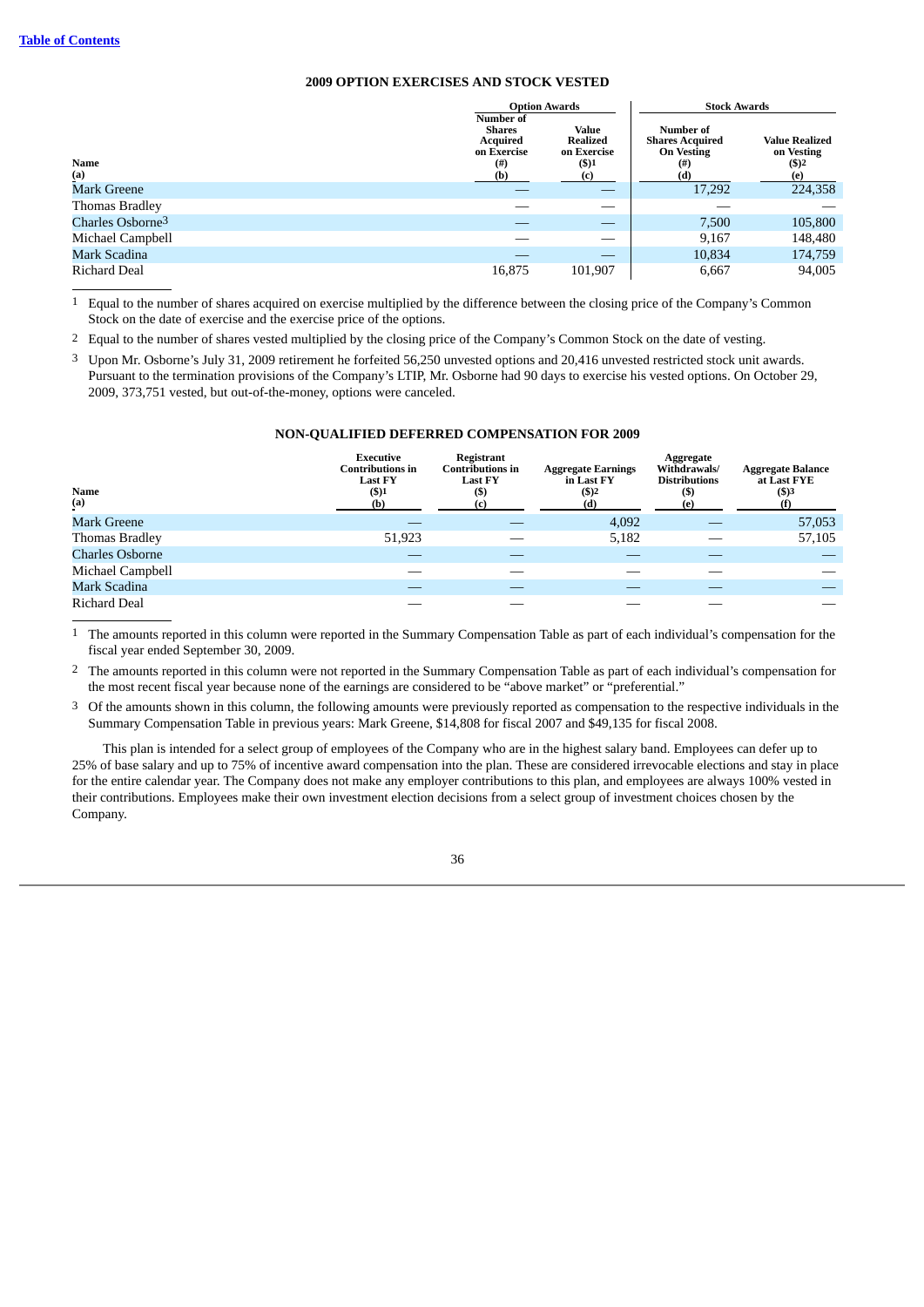<span id="page-41-0"></span>Participating employees also make an irrevocable election for distributions from the plan at retirement. If they terminate employment prior to retirement, then participating employees will receive their distribution on the first day of the seventh calendar month following separation from service due to any reason.

#### **ESTIMATED CHANGE IN CONTROL OR TERMINATION BENEFITS AT 2009 FISCAL YEAR-END**

The tables below quantify the estimated payments and benefits that would be provided to our named executive officers in connection with the termination of his employment under the circumstances indicated. In all cases, the information assumes that the triggering event occurred on the last day of fiscal 2009, and the price per share of our Common Stock is the closing market price as of that date (which was \$21.49). The management agreements relating to change in control and other employment agreements that we have entered into with our named executive officers are described in detail elsewhere in this proxy statement under "Compensation Discussion and Analysis."

None of the tables below reflect amounts that would be payable to our named executive officers under our Short and Long Term Disability Policies. All FICO employees are covered under these policies. For the first three months of a disability, the employee continues to receive 60% of base salary under the Short Term Disability Policy. After three months of disability, the employee becomes eligible to receive 50% of base salary (up to a maximum of \$5,000 per month) under the Long Term Disability Policy. These payments continue as long as the employee is deemed disabled under the policy, until the employee reaches the age of 65. Supplemental disability insurance can also be purchased by employees to increase the percentage of base salary to which they are entitled under the policies.

The tables below also exclude amounts payable in the event of death of a named executive officer to his named beneficiaries under a Company-provided life insurance policy. All employees are covered under this policy, which provides for the lump sum payment of one times the employee's base salary in the event of death, or two times base salary in the event of accidental death. Additional amounts may be payable under a Company-provided business travel accident insurance policy.

We did not include a table for Mr. Osborne as he retired from the Company on July 31, 2009. Mr. Osborne received no cash severance and his equity grants were not accelerated. However, Mr. Osborne is receiving a \$35,000 monthly consultancy fee through January 31, 2010, as provided for in his Transition Agreement which is more fully described elsewhere in this proxy statement under "Compensation Discussion and Analysis — Transition Agreement — Charles M. Osborne."

#### **Mark Greene**

| <b>Payment or Benefit</b>                                                         | <b>Voluntary</b><br>Termination<br>by NEO<br><b>(S)</b> | Termination<br>by Us for<br>Cause<br>(5) | Termination<br>by Us<br>Without<br>Cause or by<br>NEO with<br>Good<br>Reason<br>(5) | Termination<br>by Us<br>Without<br>Cause<br><b>Following a</b><br>Change in<br><b>Control or</b><br>by the NEO<br>with Good<br>Reason<br><b>Following a</b><br><b>Change in</b><br>Control<br>(S) | Retirement<br>(S) | <b>Disability</b><br>(5) | Death<br>(5)           |
|-----------------------------------------------------------------------------------|---------------------------------------------------------|------------------------------------------|-------------------------------------------------------------------------------------|---------------------------------------------------------------------------------------------------------------------------------------------------------------------------------------------------|-------------------|--------------------------|------------------------|
| Value of Cash Severance                                                           |                                                         |                                          | 1,250,000                                                                           | 1,250,000                                                                                                                                                                                         |                   |                          |                        |
| Value of Benefits <sup>1</sup>                                                    |                                                         |                                          | 35,457                                                                              | 35,457                                                                                                                                                                                            |                   |                          |                        |
| Market Value of Accelerated Stock Option Awards <sup>2</sup>                      |                                                         |                                          | —                                                                                   | 755,914                                                                                                                                                                                           |                   | 755,914                  | 755,914                |
| Market Value of Accelerated Restricted Stock Unit<br>Awards <sup>3</sup><br>Total |                                                         |                                          | 1,285,457                                                                           | 1,137,165<br>3,178,536                                                                                                                                                                            |                   | 1,137,165<br>1,893,079   | 1,137,165<br>1,893,079 |
|                                                                                   |                                                         |                                          |                                                                                     |                                                                                                                                                                                                   |                   |                          |                        |

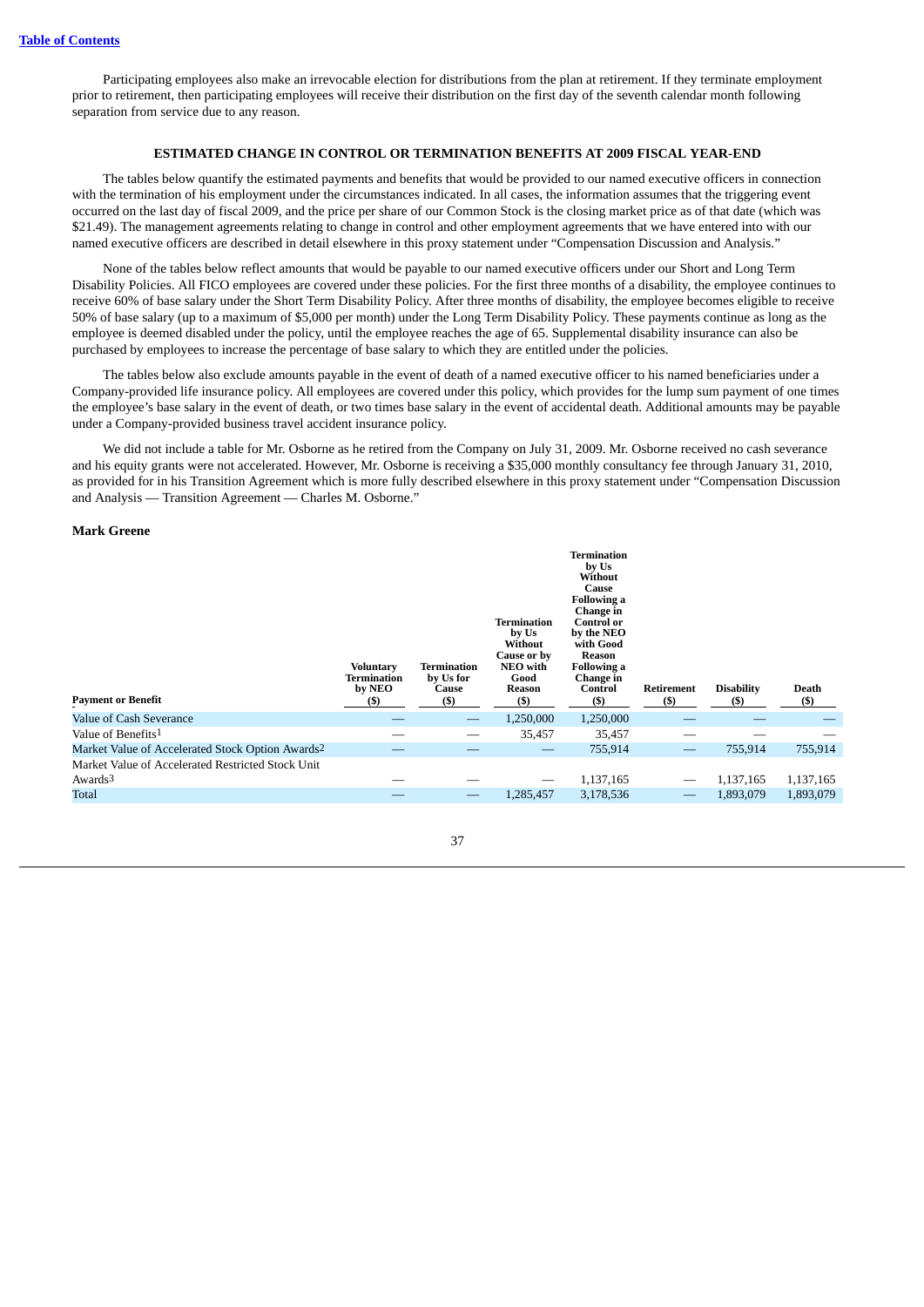- 1 The Company is obligated to provide benefits to Dr. Greene at existing levels for 24 months post-termination if his employment is terminated by the Company without cause or by Dr. Greene for good reason (whether or not such termination follows a change in control). The amounts shown represent the total cost of COBRA premiums for continuing such benefits over the applicable time period.
- 2 The amounts shown represent the in-the-money value of unexercisable stock options that would immediately become exercisable upon the applicable triggering event, based on the Company's closing stock price on September 30, 2009, of \$21.49.
- 3 The amounts shown represent the restricted stock units that would immediately vest upon the applicable triggering event, based on the Company's closing stock price on September 30, 2009, of \$21.49.

#### **Thomas Bradley**

| <b>Payment or Benefit</b>                                    | <b>Voluntary</b><br>Termination<br>by NEO<br>(5) | <b>Termination</b><br>by Us for<br>Cause<br>(5) | Termination<br>by Us<br>Without<br>Cause or by<br>NEO with<br>Good<br>Reason<br>$($ \$ | <b>Termination</b><br>by Us<br>Without<br>Cause<br><b>Following a</b><br>Change in<br><b>Control or</b><br>by the NEO<br>with Good<br>Reason<br><b>Following a</b><br>Change in<br>Control<br>(S) | Retirement<br>$($ \$ | <b>Disability</b><br>(5) | Death<br>$($)$ |
|--------------------------------------------------------------|--------------------------------------------------|-------------------------------------------------|----------------------------------------------------------------------------------------|---------------------------------------------------------------------------------------------------------------------------------------------------------------------------------------------------|----------------------|--------------------------|----------------|
| Value of Cash Severance                                      |                                                  |                                                 | 562,500                                                                                | 562,500                                                                                                                                                                                           |                      |                          |                |
| Value of Benefits <sup>1</sup>                               |                                                  |                                                 | 14,563                                                                                 | 14,563                                                                                                                                                                                            |                      |                          |                |
| Market Value of Accelerated Stock Option Awards <sup>2</sup> |                                                  |                                                 |                                                                                        | 1,345,500                                                                                                                                                                                         |                      | 1,345,500                | 1,345,500      |
| Market Value of Accelerated Restricted Stock Unit            |                                                  |                                                 |                                                                                        |                                                                                                                                                                                                   |                      |                          |                |
| Awards                                                       |                                                  |                                                 |                                                                                        |                                                                                                                                                                                                   |                      |                          |                |
| <b>Total</b>                                                 |                                                  |                                                 | 577,063                                                                                | 1,922,563                                                                                                                                                                                         |                      | 1,345,500                | 1,345,500      |

1 The Company is obligated to provide benefits to Mr. Bradley at existing levels for 12 months post-termination if his employment is terminated by the Company without cause or by Mr. Bradley for good reason (whether or not such termination follows a change in control). The amounts shown represent the total cost of COBRA premiums for continuing such benefits over the applicable time period.

2 The amounts shown represent the in-the-money value of unexercisable stock options that would immediately become exercisable upon the applicable triggering event, based on the Company's closing stock price on September 30, 2009, of \$21.49.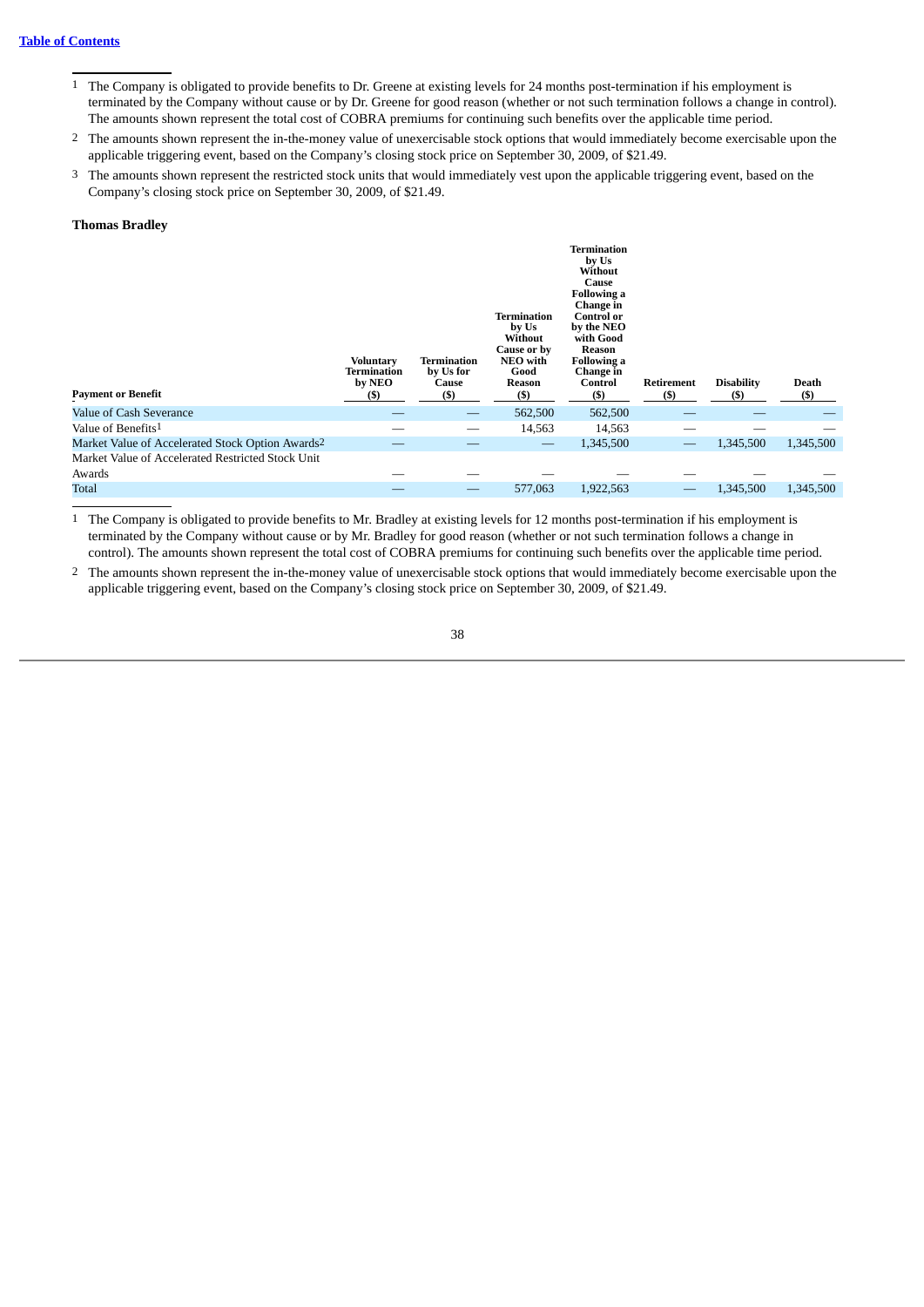### **Michael Campbell**

| <b>Payment or Benefit</b>                         | <b>Voluntary</b><br>Termination<br>by NEO<br>(\$) | Termination<br>by Us For<br>Cause<br>$($)$ | Termination<br>by Us<br>Without<br>Cause or by<br>NEO with<br><b>Good Reason</b><br>(S) | <b>Termination</b><br>by Us<br>Without<br>Cause<br><b>Following a</b><br>Change in<br>Control or by<br>the NEO with<br><b>Good Reason</b><br><b>Following a</b><br>Change in<br>Control<br>(\$) | Retirement<br>(\$) | <b>Disability</b><br>(\$) | <b>Death</b><br>$($)$ |
|---------------------------------------------------|---------------------------------------------------|--------------------------------------------|-----------------------------------------------------------------------------------------|-------------------------------------------------------------------------------------------------------------------------------------------------------------------------------------------------|--------------------|---------------------------|-----------------------|
| Value of Cash Severance                           |                                                   |                                            | 450,000                                                                                 | 450,000                                                                                                                                                                                         |                    |                           |                       |
| Value of Benefits <sup>1</sup>                    |                                                   |                                            | 17,308                                                                                  | 17,308                                                                                                                                                                                          |                    |                           |                       |
| Market Value of Accelerated Stock Option          |                                                   |                                            |                                                                                         |                                                                                                                                                                                                 |                    |                           |                       |
| Awards <sup>2</sup>                               |                                                   |                                            |                                                                                         | 366,515                                                                                                                                                                                         |                    | 366,515                   | 366,515               |
| Market Value of Accelerated Restricted Stock Unit |                                                   |                                            |                                                                                         |                                                                                                                                                                                                 |                    |                           |                       |
| Awards <sup>3</sup>                               |                                                   |                                            |                                                                                         | 895,402                                                                                                                                                                                         |                    | 895,402                   | 895,402               |
| Total                                             |                                                   |                                            | 467,308                                                                                 | 1,729,225                                                                                                                                                                                       |                    | 1,261,917                 | 1,261,917             |

1 The Company is obligated to provide benefits to Mr. Campbell at existing levels for 12 months post-termination if his employment is terminated by the Company without cause or by Mr. Campbell for good reason (whether or not such termination follows a change of control). The amounts shown represent the total cost of COBRA premiums for continuing such benefits over the applicable time period.

<sup>2</sup> The amounts shown represent the in-the-money value of unexercisable stock options that would immediately become exercisable upon the applicable triggering event, based on the Company's closing stock price on September 30, 2009, of \$21.49.

3 The amounts shown represent the restricted stock units that would immediately vest upon the applicable triggering event, based on the Company's closing stock price on September 30, 2009, of \$21.49.

#### **Mark Scadina**

| <b>Payment or Benefit</b>                                    | Voluntary<br>Termination<br>by NEO<br>(5) | Termination<br>by Us For<br>Cause<br>$($ \$ | <b>Termination</b><br>by Us<br>Without<br>Cause<br>$($ \$) $1$ | <b>Termination</b><br>by Us<br>Without<br>Cause<br><b>Following a</b><br>Change in<br>Control or by<br>the NEO with<br><b>Good Reason</b><br><b>Following a</b><br>Change in<br>Control<br>(S) | Retirement<br>(S) | <b>Disability</b><br>(S) | Death<br>(5) |
|--------------------------------------------------------------|-------------------------------------------|---------------------------------------------|----------------------------------------------------------------|------------------------------------------------------------------------------------------------------------------------------------------------------------------------------------------------|-------------------|--------------------------|--------------|
| Value of Cash Severance                                      |                                           |                                             | 187,500                                                        | 511,500                                                                                                                                                                                        |                   |                          |              |
| Value of Benefits2                                           |                                           |                                             | 7,127                                                          | 14,255                                                                                                                                                                                         |                   |                          |              |
| Market Value of Accelerated Stock Option Awards <sup>3</sup> |                                           |                                             |                                                                | 256,565                                                                                                                                                                                        |                   | 256,565                  | 256,565      |
| Market Value of Accelerated Restricted Stock Unit            |                                           |                                             |                                                                |                                                                                                                                                                                                |                   |                          |              |
| Awards <sup>4</sup>                                          |                                           |                                             |                                                                | 1,002,852                                                                                                                                                                                      |                   | 1,002,852                | 1,002,852    |
|                                                              |                                           |                                             |                                                                |                                                                                                                                                                                                |                   |                          |              |

1 The amounts shown represents the value upon a termination without cause by the Company only. Mr. Scadina is not entitled to such amounts in the event he voluntarily terminates his employment with the Company, for any reason.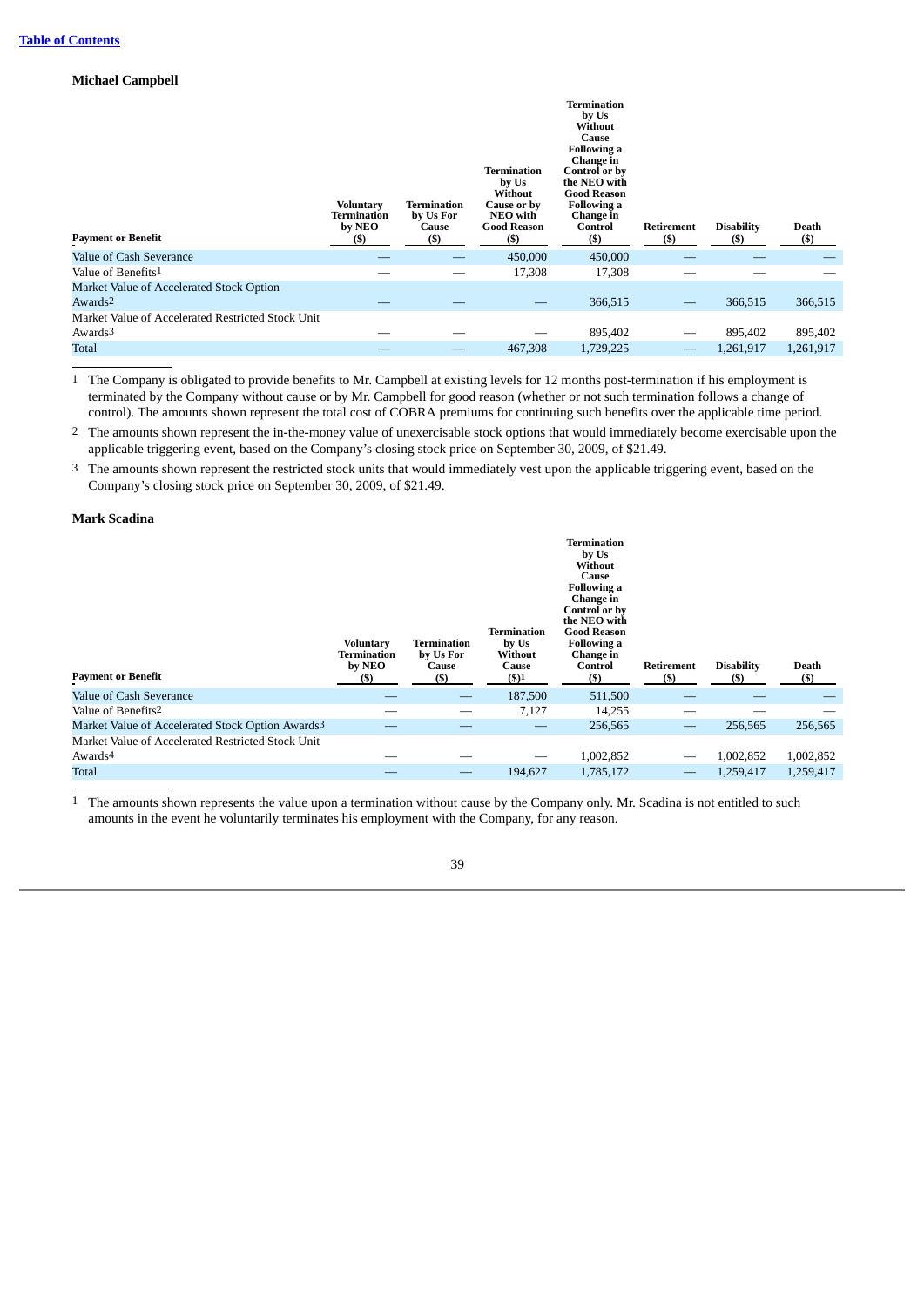### **Table of [Contents](#page-1-0)**

- 2 The Company is obligated to provide benefits to Mr. Scadina at existing levels for 6 months post-termination if his employment is terminated by the Company without cause and for 12 months if such a termination occurs following a change in control. The amounts shown represent the total cost of COBRA premiums for continuing such benefits over the applicable time period.
- 3 The amounts shown represent the in-the-money value of unexercisable stock options that would immediately become exercisable upon the applicable triggering event, based on the Company's closing stock price on September 30, 2009, of \$21.49.
- 4 The amounts shown represent the restricted stock units that would immediately vest upon the applicable triggering event, based on the Company's closing stock price on September 30, 2009, of \$21.49.

#### **Richard Deal**

| <b>Payment or Benefit</b>                                    | Voluntary<br>Termination<br>by NEO<br>(\$) | Termination<br>by Us For<br>Cause<br>$($ \$ | Termination<br>by Us<br>Without<br>Cause<br>$($ \$) $1$ | Termination<br>by Us<br>Without<br>Cause<br><b>Following a</b><br>Change in<br>Control or by<br>the NEO with<br><b>Good Reason</b><br><b>Following a</b><br>Change in<br>Control<br>(S) | Retirement<br>(S) | <b>Disability</b><br>(S) | Death<br>(5) |
|--------------------------------------------------------------|--------------------------------------------|---------------------------------------------|---------------------------------------------------------|-----------------------------------------------------------------------------------------------------------------------------------------------------------------------------------------|-------------------|--------------------------|--------------|
| Value of Cash Severance                                      |                                            |                                             | 145,000                                                 | 290,000                                                                                                                                                                                 |                   |                          |              |
| Value of Benefits <sup>2</sup>                               |                                            | --                                          | 8,514                                                   | 17,027                                                                                                                                                                                  |                   |                          |              |
| Market Value of Accelerated Stock Option Awards <sup>3</sup> |                                            |                                             |                                                         | 256,565                                                                                                                                                                                 |                   | 256,565                  | 256,565      |
| Market Value of Accelerated Restricted Stock Unit            |                                            |                                             |                                                         |                                                                                                                                                                                         |                   |                          |              |
| Awards <sup>4</sup>                                          |                                            |                                             |                                                         | 796,892                                                                                                                                                                                 |                   | 796,892                  | 796,892      |
| Total                                                        |                                            | –                                           | 153,514                                                 | 1,360,484                                                                                                                                                                               |                   | 1,053,457                | 1,053,457    |

1 The amounts shown represents the value upon a termination without cause by the Company only. Mr. Deal is not entitled to such amounts in the event he voluntarily terminates his employment with the Company, for any reason.

- 2 The Company is obligated to provide benefits to Mr. Deal at existing levels for 6 months post-termination if his employment is terminated by the Company without cause and for 12 months if such a termination occurs following a change in control. The amounts shown represent the total cost of COBRA premiums for continuing such benefits over the applicable time period.
- 3 The amounts shown represent the in-the-money value of unexercisable stock options that would immediately become exercisable upon the applicable triggering event, based on the Company's closing stock price on September 30, 2009, of \$21.49.
- 4 The amounts shown represent the restricted stock units that would immediately vest upon the applicable triggering event, based on the Company's closing stock price on September 30, 2009, of \$21.49.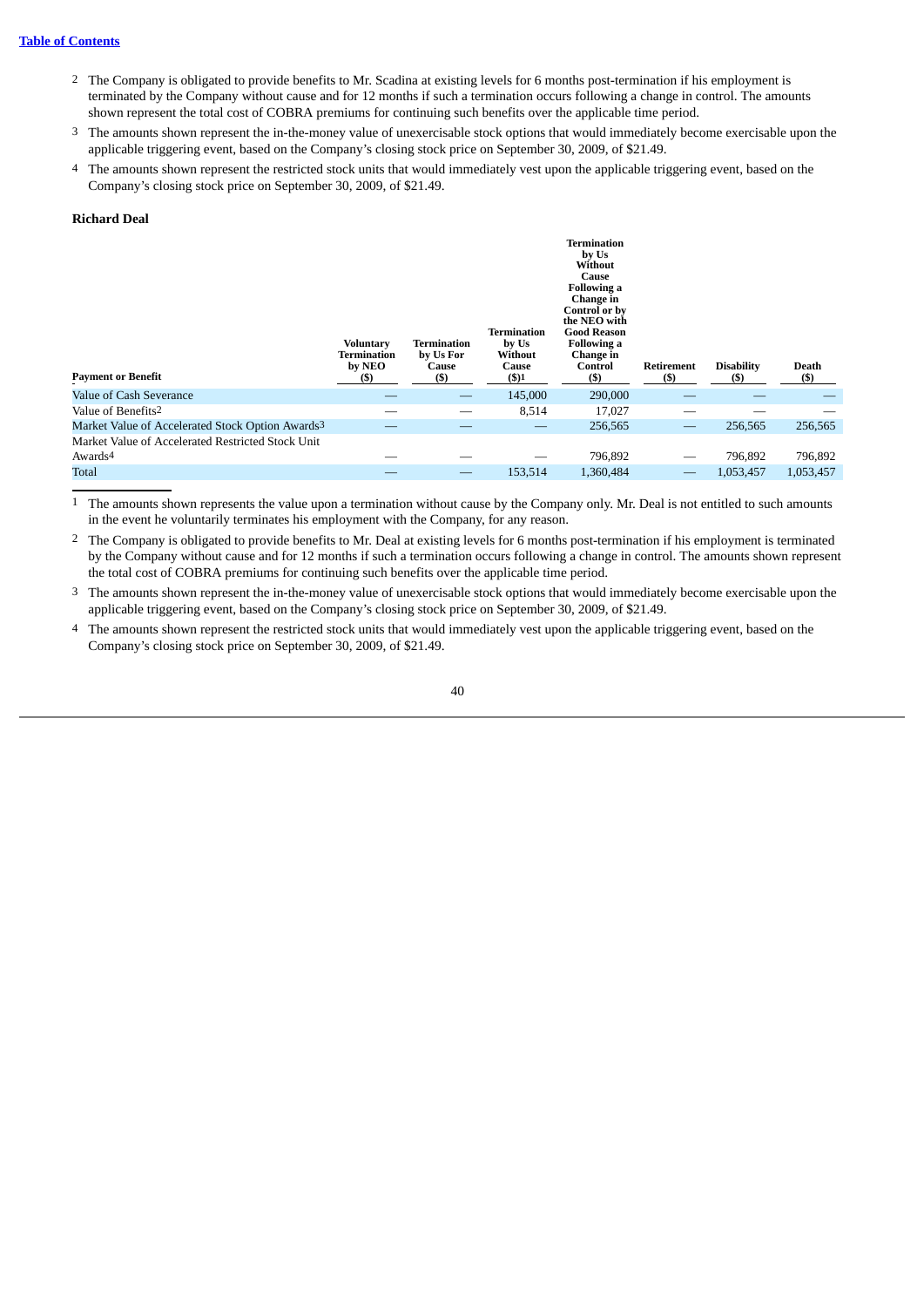#### **Equity Compensation Plan Information**

| <b>Plan Category</b>                                                    | Number of<br><b>Securities to be</b><br><b>Issued upon</b><br>Exercise of<br>Outstanding<br><b>Options</b><br>and Rights |         | <b>Weighted Average</b><br><b>Exercise Price of</b><br>Outstanding<br><b>Options and Rights</b> | <b>Number of Securities</b><br><b>Remaining Available</b><br>for Future Issuance<br><b>Under Equity</b><br><b>Compensation Plans</b> |  |
|-------------------------------------------------------------------------|--------------------------------------------------------------------------------------------------------------------------|---------|-------------------------------------------------------------------------------------------------|--------------------------------------------------------------------------------------------------------------------------------------|--|
| Equity compensation plans approved by security holders <sup>1</sup>     | 8.323.921                                                                                                                | S       | 31.48 <sub>2</sub>                                                                              | $9,400,313_3$                                                                                                                        |  |
| Equity compensation plans not approved by security holders <sup>4</sup> | 143,185                                                                                                                  | ጦ<br>لت | 37.40                                                                                           | 1,761,824                                                                                                                            |  |
| Total                                                                   | 8,467,106                                                                                                                | \$      | 31.60                                                                                           | $11,162,137_3$                                                                                                                       |  |

1 Includes the Company's adopted and not terminated equity compensation plans approved by stockholders under which Company securities (a) may be issued upon the exercise of outstanding options or the vesting of restricted stock units, and/or (b) are available for future issuance: the LTIP; one plan acquired as part of our acquisition of Braun Consulting, Inc. ( "Braun Legacy Approved Plan"); and one plan acquired as part of our acquisition of HNC Software, Inc. ( "HNC Legacy Approved Plan"). A total of 74,661 shares of Common Stock are available for future issuance under the Braun Legacy Approved Plan. A total of 827,723 shares of Common Stock are available for future issuance under the HNC Legacy Approved Plans.

The Braun Consulting, Inc. 2002 Employee Long Term Investment Plan is the only remaining Braun Legacy Approved Plan that has shares of common stock available for future issuance at September 30, 2009. This Braun Legacy Approved Plan permitted the issuance of options through the tenth anniversary of the plan's adoption, the exercise price of which is equal to the fair market value on the date of grant. Under NYSE rules, use of this plan is limited, among other ways, to grants to persons who were not employed by the Company immediately prior to the Braun acquisition. No options have been issued under this plan since the Company's acquisition of Braun in November 2004, and the Company has no present plans or commitments to issue additional options under this plan.

The HNC Software, Inc. 2001 Equity Plan is the only remaining HNC Legacy Approved Plan that has shares of common stock available for future issuance at September 30, 2009. This HNC Legacy Approved Plan permitted the issuance of options through the tenth anniversary of the plan's adoption, the exercise price of which is equal to the fair market value on the date of grant. Under NYSE rules, use of HNC Legacy Approved Plan is limited, among other ways, to grants to persons who were not employed by the Company immediately prior to the HNC acquisition. No options have been issued under the HNC Legacy Approved Plan since the Company's acquisition of HNC in August 2002, and the Company has no present plans or commitments to issue additional options under any of these plans.

- 2 The weighted-average exercise price set forth in this column is calculated excluding outstanding restricted stock unit awards, since recipients are not required to pay an exercise price to receive the shares subject to these awards.
- 3 This amount includes 2,707,966 shares available for issuance under the Company's 1999 Employee Stock Purchase Plan, however the Board of Directors has suspended the plan effective January 1, 2009.
- 4 Includes the Company's adopted and not terminated equity compensation plans not approved by stockholders under which Company securities (a) may be issued upon the exercise of outstanding options, and/or (b) are available for future issuance: the 2003 Employment Inducement Award Plan (the "EIAP"); and an individual option grant to our Chairman of the Board, Mr. Battle. For a description of the material features of the EIAP, see Note 17 of the Company's Consolidated Financial Statements in the Annual Report on Form 10-K for the fiscal year ended September 30, 2009. Mr. Battle has 16,875 vested options outstanding, granted to him in February 2002. These shares have an exercise price equal to the fair market value on the grant date.

#### **How can stockholders submit proposals for the 2011 Annual Meeting and otherwise?**

Under the SEC rules, if a stockholder wants us to include a proposal in our proxy statement and proxy card for our 2011 Annual Meeting, the proposal must be received by our Corporate Secretary, 901 Marquette Avenue, Suite 3200, Minneapolis, Minnesota 55402-3232, no later than 5:00 p.m. local time on September 7, 2010, to be

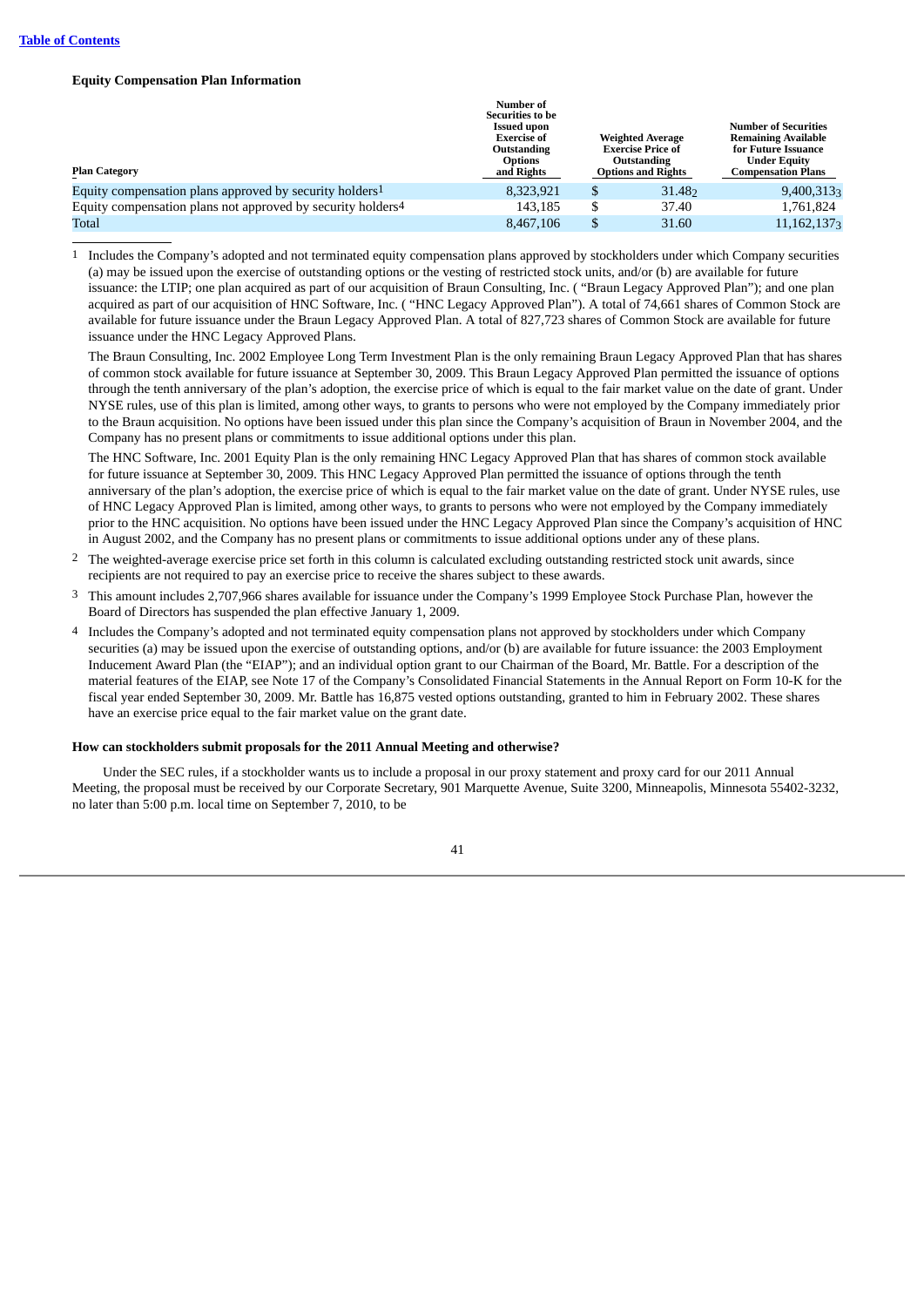considered for inclusion in the proxy statement and proxy card for that meeting. Stockholder communications to the Board, including any such communications relating to director nominees, may also be addressed to our Corporate Secretary at that address. The Board believes that no more detailed process for these communications is appropriate, due to the variety in form, content and timing of these communications. The Secretary will forward the substance of meaningful stockholder communications, including those relating to director candidates, to the Board or the appropriate committee upon receipt.

In order for business, other than a stockholder proposal included in our proxy statement and proxy card, to be properly brought by a stockholder before the 2011 Annual Meeting, the stockholder must give timely written notice thereof to the Corporate Secretary and must otherwise comply with our Bylaws. Our Bylaws provide that, to be timely, a stockholder's notice must be received by our Corporate Secretary at our principal executive offices no fewer than 90 days nor more than 120 days prior to the first anniversary of the date of the preceding year's Annual Meeting. In the case of an Annual Meeting which is held more than 25 days before or after such anniversary date, in order for notice by the stockholder to be considered timely, it must be received no later than the close of business on the 10th day following the date of the first public announcement of the date of the Annual Meeting.

#### **Can I access the Proxy Material on the Internet?**

Yes. The Proxy Material is located on the "Investors" page of our website at *www.fico.com*, and at the following cookies-free website that can be accessed anonymously: http://investors.fico.com/phoenix.zhtml?c=67528&p=proxy.

#### **May I request a copy of the Company's Annual Report on Form 10-K?**

Yes. We will mail without charge, upon written request, a copy of our Annual Report on Form 10-K for the fiscal year ended September 30, 2009, including the consolidated financial statements, schedules and list of exhibits and any particular exhibit specifically requested. Requests should be sent to: Fair Isaac Corporation, 901 Marquette Avenue, Suite 3200, Minneapolis, Minnesota 55402-3232, Attn: Investor Relations. The Annual Report on Form 10-K is also available on the "Investors" page of our **website at** *www.fico.com.*

By Order of the Board of Directors

MARK R. SCADINA *Executive Vice President, General Counsel and Secretary*

Dated: December 29, 2009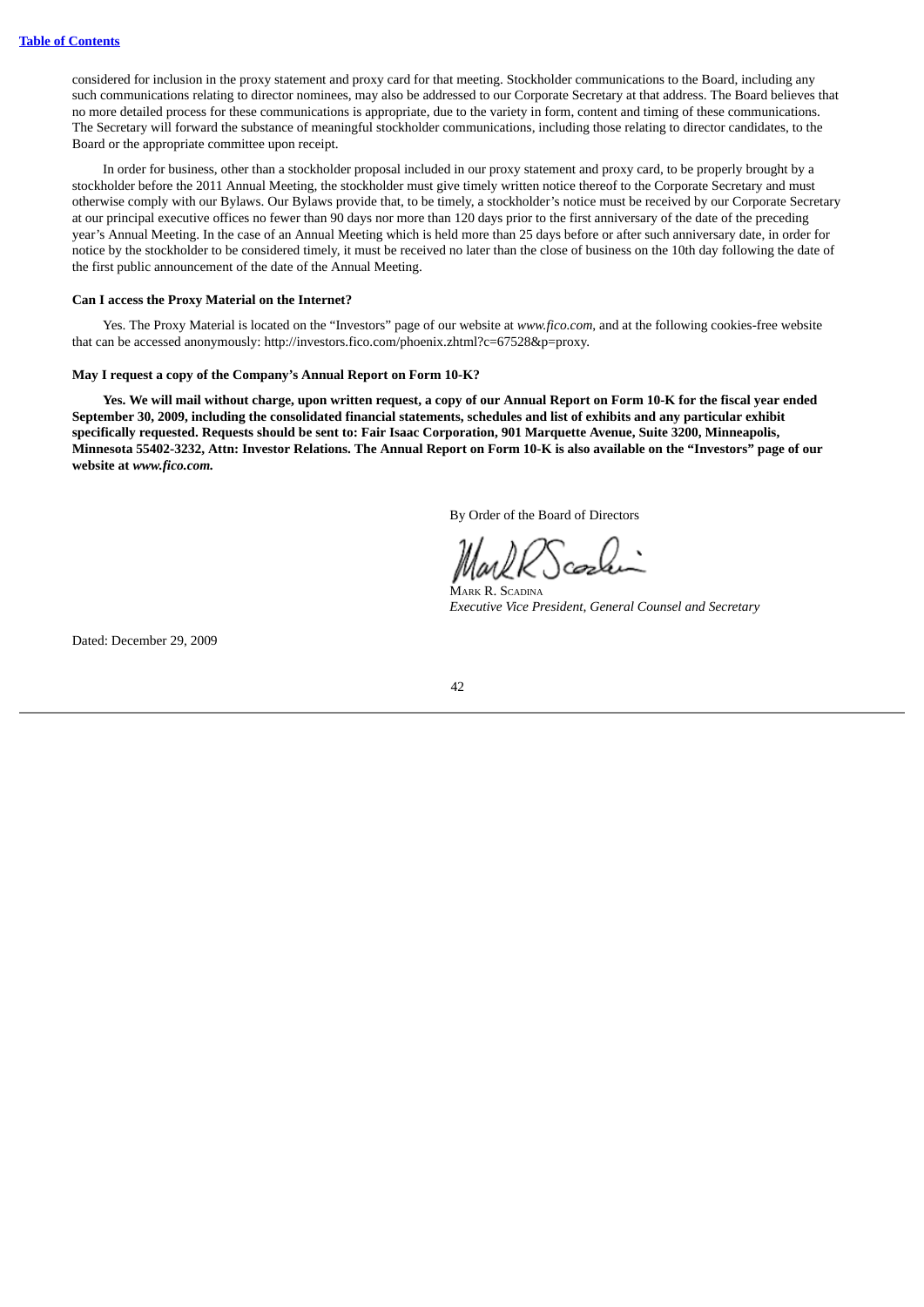#### **PROPOSED AMENDMENTS TO THE BYLAWS OF FAIR ISAAC CORPORATION**

<span id="page-47-0"></span>(I) Section 2.8 of the Bylaws is hereby amended as follows:

(i) The seventh sentence of Section 2.8 is hereby deleted in its entirety;

(ii) The eighth sentence of Section 2.8 (which immediately follows the sentence deleted by the preceding clause (i)) is hereby amended by replacing the words "With respect to other matters," with the words, "With respect to all matters other than the election of directors,"

(iii) the following new paragraph is added at the end of Section 2.8:

"Each director shall be elected by the vote of the majority of the votes cast with respect to the director at any meeting for the election of directors at which a quorum is present, provided that the directors shall be elected by the vote of a plurality of the votes cast for the nominees at any meeting for the election of directors where, as of the date that is one day before the date that the Corporation first files its definitive proxy statement (regardless of whether or not thereafter revised or supplemented) with the Securities and Exchange Commission, the number of nominees exceeds the number of directors to be elected at the meeting. For purposes of the preceding sentence, a majority of the votes cast means that the number of shares voted "for" a director must exceed the number of votes cast "against" that director."

(II) The first sentence of the third paragraph of Section 3.2 of the Bylaws is hereby amended as follows:

(i) deleting the word "and" before sub-clause (v) of clause (a); and

(ii) inserting new clause (vi) at the end of clause (a) as follows:

", and (vi) a written statement from each proposed nominee as to whether such proposed nominee, if elected, intends to tender, promptly following such proposed nominee's election or re-election, an irrevocable resignation effective upon such proposed nominee's failure to receive the required vote for re-election at any meeting at which such proposed nominee would face re-election and upon acceptance of such resignation by the Board of Directors, in accordance with the Corporation's Policy of the Board of Directors on Director Elections"

A-1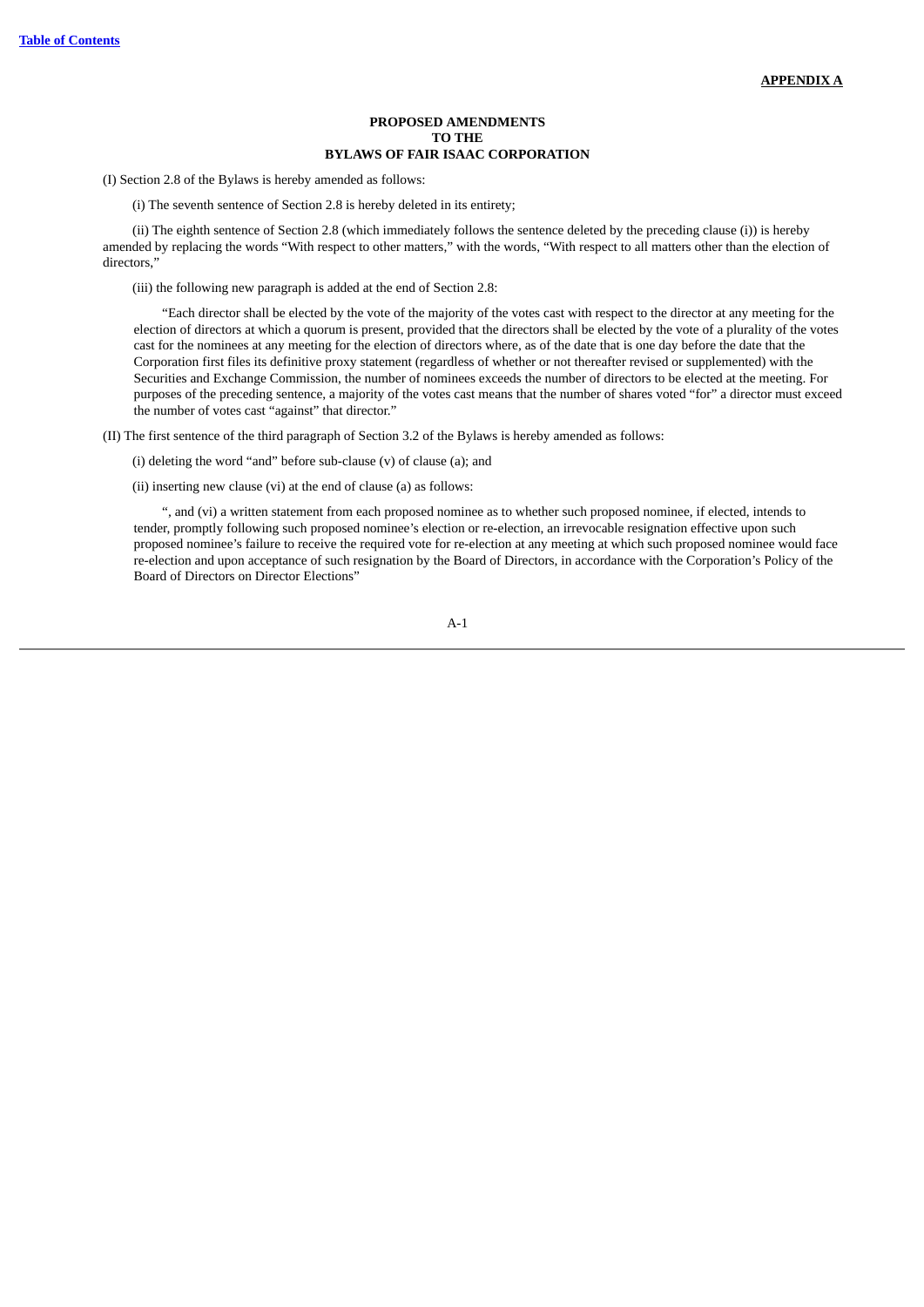### **YOUR VOTE IS IMPORTANT. PLEASE VOTE TODAY.**

### **We encourage you to take advantage of Internet or telephone voting. Both are available 24 hours a day, 7 days a week.**

Internet and telephone voting is available through 11:59 PM Eastern Time the day prior to the annual meeting date.

| <b>FICO</b>                                                                                                                                                                                                                                                                                | <b>INTERNET</b><br>http://www.proxyvoting.com/fico<br>Use the Internet to vote your proxy. Have your proxy card in ha<br>when you access the web site.<br><b>OR</b>                                                                                                                                                                                                                  |
|--------------------------------------------------------------------------------------------------------------------------------------------------------------------------------------------------------------------------------------------------------------------------------------------|--------------------------------------------------------------------------------------------------------------------------------------------------------------------------------------------------------------------------------------------------------------------------------------------------------------------------------------------------------------------------------------|
|                                                                                                                                                                                                                                                                                            | <b>TELEPHONE</b><br>1-866-540-5760<br>Use any touch-tone telephone to vote your proxy. Have your pro<br>card in hand when you call.                                                                                                                                                                                                                                                  |
|                                                                                                                                                                                                                                                                                            | If you vote your proxy by Internet or by telephone, you do NOT need to mail back you<br>proxy card.<br>To vote by mail, mark, sign and date your proxy card and return it in the enclosed<br>postage-paid envelope.<br>Your Internet or telephone vote authorizes the named proxies to vote your share:<br>in the same manner as if you marked, signed and returned your proxy card. |
| PX 63143                                                                                                                                                                                                                                                                                   | <b>6 FOLD AND DETACH HERE 6</b>                                                                                                                                                                                                                                                                                                                                                      |
| 1. ELECTION OF DIRECTORS<br>FOR ALL WITHHOLD *EXCEPTIONS                                                                                                                                                                                                                                   | Please mark your votes as<br> X<br>indicated in this example                                                                                                                                                                                                                                                                                                                         |
| <b>NOMINEES</b><br><b>FOR ALL</b><br><b>NOMINEES</b><br>Nominees:<br>01 A. George Battle<br>06 William J. Lansing<br>02 Nicholas F. Graziano<br>Rahul N. Merchant<br>07<br>03 Mark N. Greene<br>08<br>Margaret L. Taylor<br>04 Alex W. Hart<br>09<br>Duane E. White<br>05 James D. Kirsner | <b>AGAINST</b><br><b>ABSTAIN</b><br><b>FOR</b><br>To approve an amendment to the Company's Restated<br>2.<br>Certificate of Incorporation to eliminate cumulative voting in the<br>O<br>O<br>O<br>election of directors.<br>3.<br>To approve<br>an<br>O<br>O<br>C<br>amendment<br>to the<br>Company's<br>Bylaws to<br>change the<br>standard for<br>the election<br>of directors     |
| $\mathbf 0$<br>$\mathbf 0$<br>$\mathbf 0$                                                                                                                                                                                                                                                  | in<br>uncontested<br>elections<br>from a<br>plurality<br>voting<br>standard to<br>a majority<br>voting<br>standard.<br>To ratify the<br>4.<br>appointment<br>$\Omega$<br>O<br>C<br>of Deloitte                                                                                                                                                                                       |
| (INSTRUCTIONS: To withhold authority to vote for any individual nominee, mark the<br>"Exceptions" box above and write that nominee's name in the space provided below.)<br>*Exceptions                                                                                                     | &Touche<br>LLP as the<br>Company's<br>independent<br>auditors for<br>the current<br>fiscal year.<br>5.<br>In their discretion upon such other<br>business as may properly come<br>before the meeting.                                                                                                                                                                                |

(Note: Sign exactly as your name appears on this proxy card. If shares are held jointly, each holder should sign. Whe<br>signing as attorney, executor, administrator, trustee or guardian, please give full title as such. If th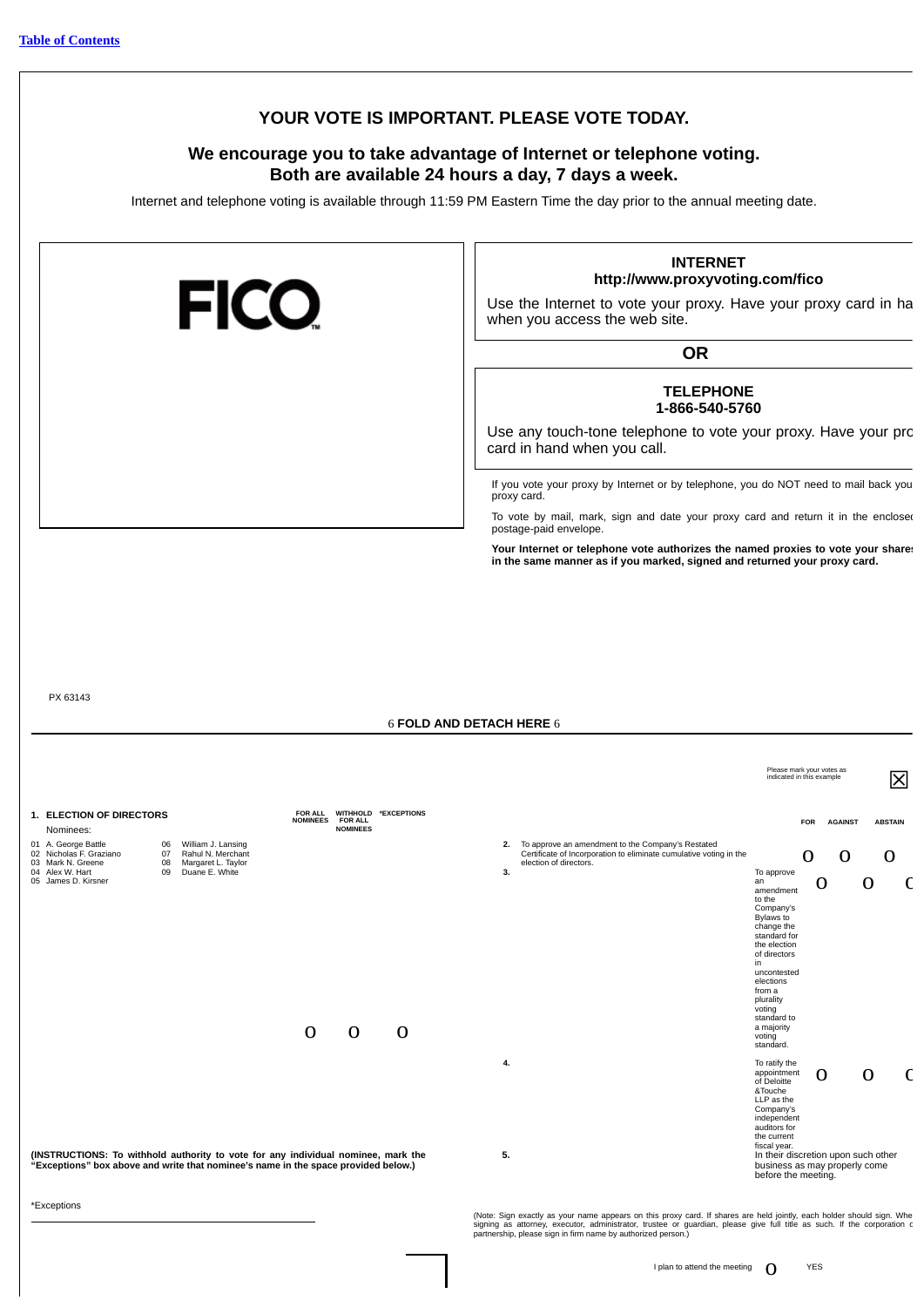Signature and the server the Materian of Signature<br>WHETHER OR NOT YOU PLAN TO ATTEND THE MEETING IN PERSON, YOU ARE URGED TO SIGN AND PROMPTLY MAIL THIS PROXY IN THE RETURN ENVELOPE PROVIDED SO THAT YOUR SHARES MAY BE REPR

# Mark Here for<br>Address Change<br>or Comments<br>SEE REVERSE